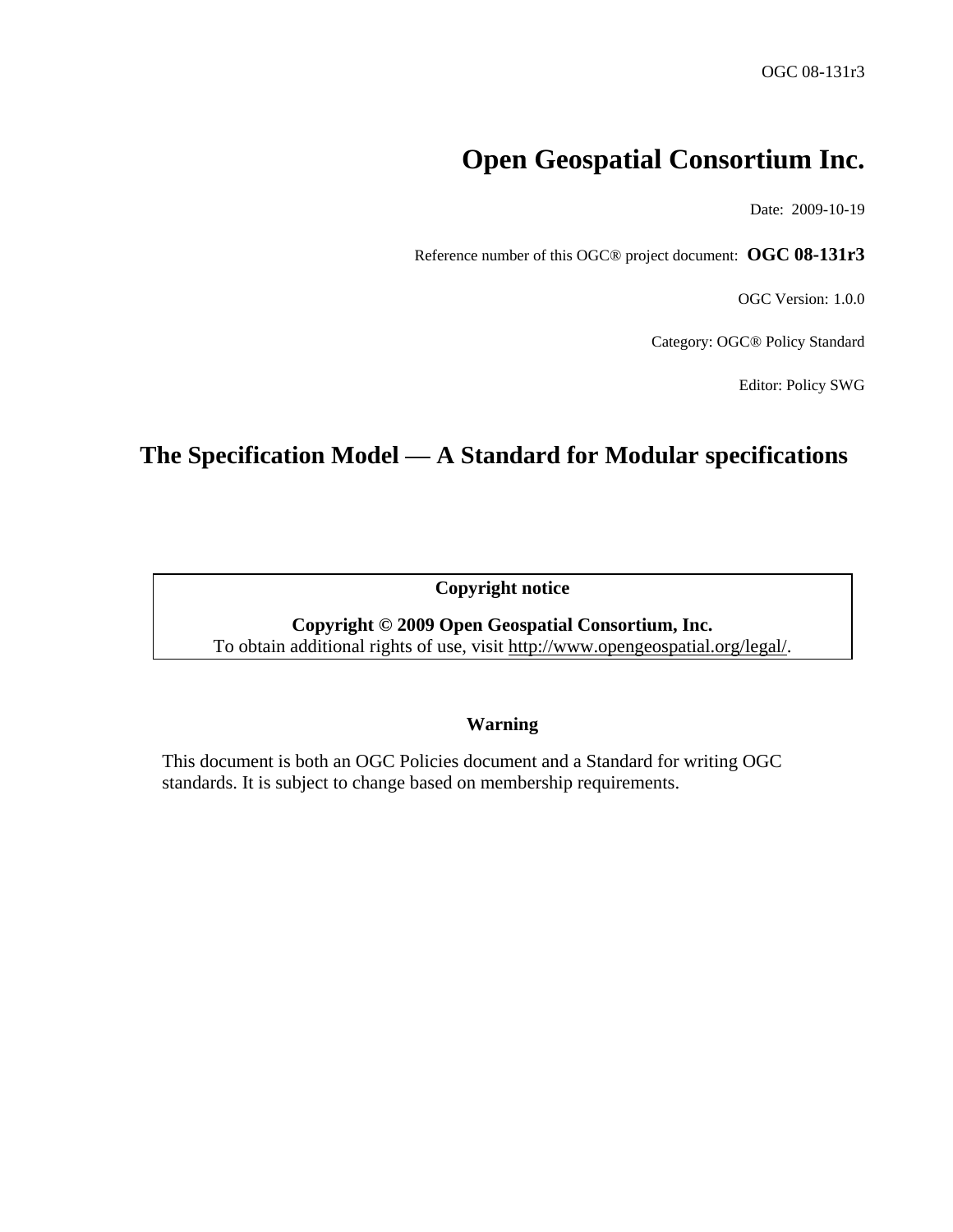| <b>Contents</b><br>Page |                                                                            |  |  |
|-------------------------|----------------------------------------------------------------------------|--|--|
|                         |                                                                            |  |  |
|                         |                                                                            |  |  |
| 1                       |                                                                            |  |  |
| $\overline{2}$          |                                                                            |  |  |
| 3                       |                                                                            |  |  |
| 4                       |                                                                            |  |  |
| 5                       |                                                                            |  |  |
| 5.1                     |                                                                            |  |  |
| 5.2                     |                                                                            |  |  |
| 5.3                     |                                                                            |  |  |
| 6                       |                                                                            |  |  |
| 6.1                     |                                                                            |  |  |
| 6.2                     |                                                                            |  |  |
| 6.3                     |                                                                            |  |  |
| 6.4                     |                                                                            |  |  |
| 6.5                     |                                                                            |  |  |
| 6.5.1                   | Each Conformance class tests a complete requirements class  16             |  |  |
| 6.5.2                   | Requirements classes contain all requirements tested by a conformance test |  |  |
| 6.5.3                   |                                                                            |  |  |
| 6.5.4                   |                                                                            |  |  |
| 6.5.5                   |                                                                            |  |  |
| 6.5.6                   |                                                                            |  |  |
| 6.5.7                   |                                                                            |  |  |
| 7                       |                                                                            |  |  |
| 7.1                     |                                                                            |  |  |
| 7.2                     |                                                                            |  |  |
| 7.2.1                   |                                                                            |  |  |
|                         | Page ii<br>Copyright © 2009 OGC.                                           |  |  |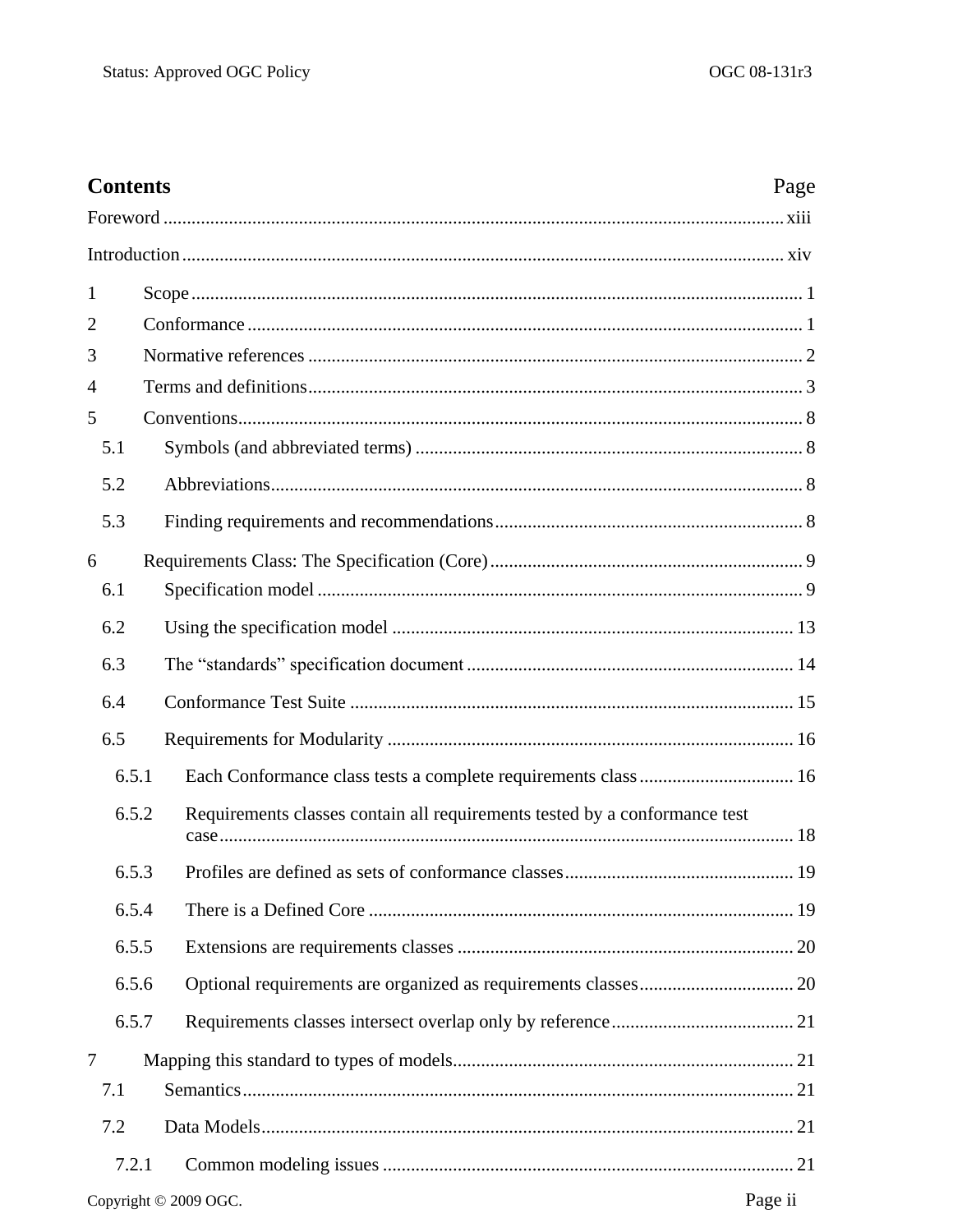| 7.2.2  |                                                                                 |  |
|--------|---------------------------------------------------------------------------------|--|
| 7.2.3  |                                                                                 |  |
| 7.2.4  |                                                                                 |  |
| 7.2.5  |                                                                                 |  |
|        |                                                                                 |  |
| A.1    |                                                                                 |  |
| A.1.1  | Requirements are atomic and tests cover all the parts of each of the            |  |
| A.1.2  |                                                                                 |  |
| A.1.3  |                                                                                 |  |
| A.1.4  |                                                                                 |  |
| A.1.5  |                                                                                 |  |
| A.1.6  |                                                                                 |  |
| A.1.7  | Conformance test classes are consistent with requirements classes30             |  |
| A.1.8  | Requirement classes and the Conformance Test classes in correspondence31        |  |
| A.1.9  |                                                                                 |  |
| A.1.10 |                                                                                 |  |
| A.1.11 |                                                                                 |  |
| A.1.12 |                                                                                 |  |
|        | A.1.13 Imported Conformance class tests are consistent with the specification32 |  |
| A.1.14 |                                                                                 |  |
| A.1.15 |                                                                                 |  |
| A.1.16 | Co-dependent Requirements are in the same requirements class 33                 |  |
| A.1.17 |                                                                                 |  |
| A.1.18 |                                                                                 |  |
| A.1.19 |                                                                                 |  |
| A.1.20 |                                                                                 |  |
| A.1.21 |                                                                                 |  |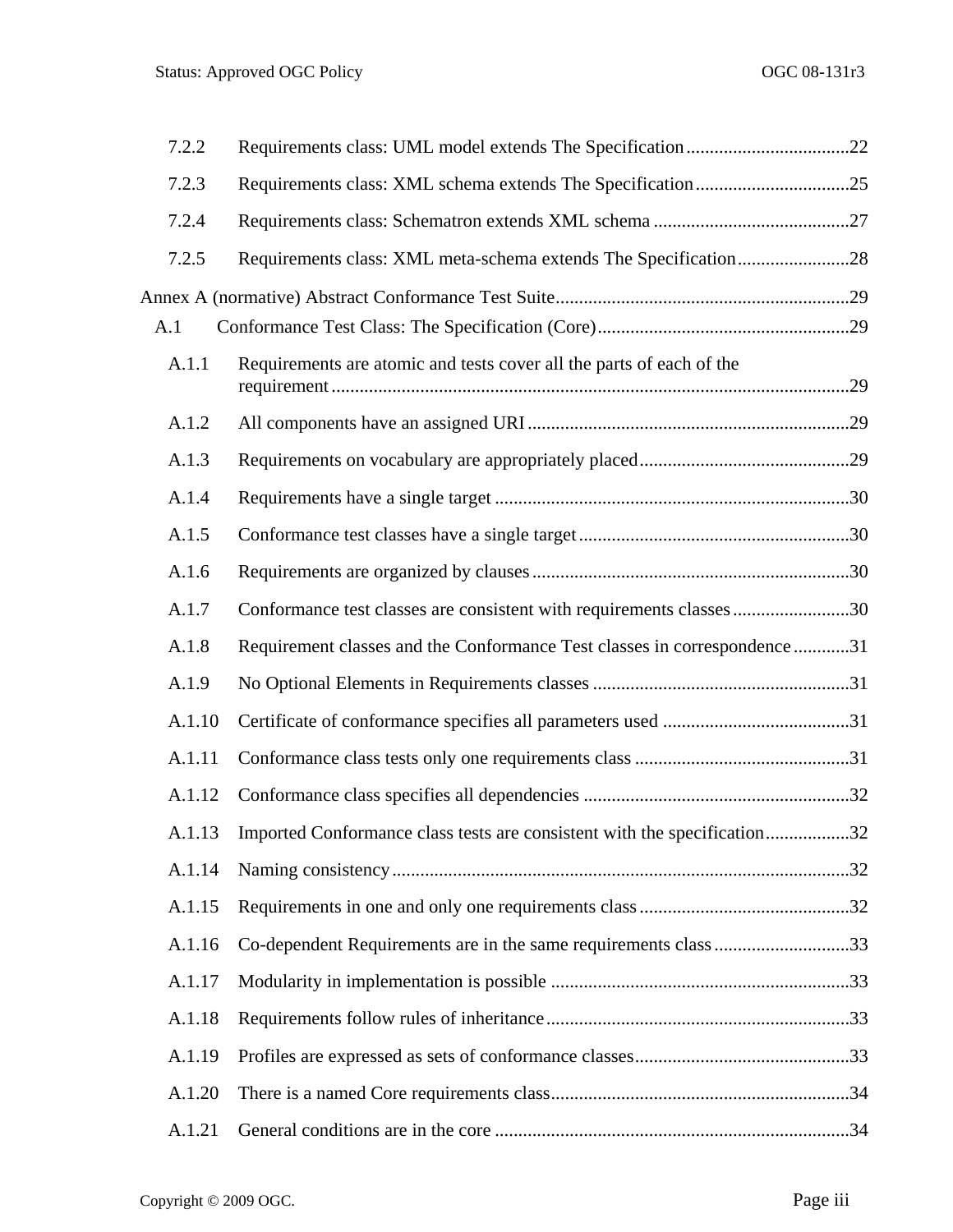| A.1.22 |                                                                               |  |
|--------|-------------------------------------------------------------------------------|--|
| A.1.23 |                                                                               |  |
| A.1.24 |                                                                               |  |
| A.1.25 |                                                                               |  |
| A.1.26 |                                                                               |  |
| A.1.27 |                                                                               |  |
| A.2    |                                                                               |  |
| A.2.1  |                                                                               |  |
| A.2.2  |                                                                               |  |
| A.2.3  |                                                                               |  |
| A.2.4  |                                                                               |  |
| A.2.5  |                                                                               |  |
| A.2.6  |                                                                               |  |
| A.2.7  |                                                                               |  |
| A.2.8  |                                                                               |  |
| A.2.9  | Dependencies in packages are reflected in dependencies in requirements        |  |
| A.2.10 |                                                                               |  |
| A.2.11 |                                                                               |  |
| A.3    |                                                                               |  |
| A.3.1  |                                                                               |  |
| A.3.2  |                                                                               |  |
| A.3.3  |                                                                               |  |
| A.3.4  |                                                                               |  |
| A.3.5  |                                                                               |  |
| A.3.6  | No requirements class modifies or redefines elements in another namespace  40 |  |
| A.4    |                                                                               |  |
| A.4.1  |                                                                               |  |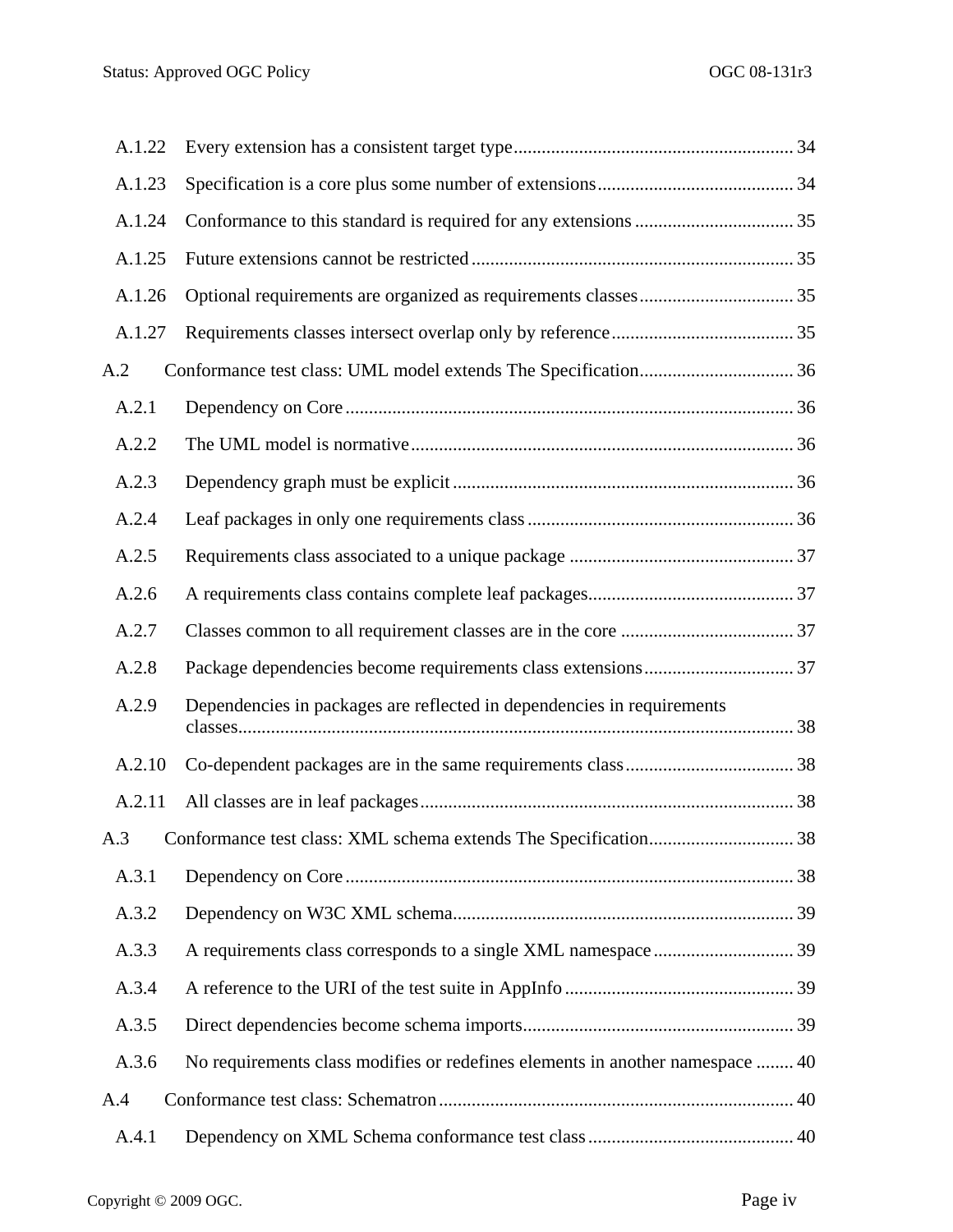| A.4.2 | Each schematron pattern element implements one requirement40                   |  |  |  |
|-------|--------------------------------------------------------------------------------|--|--|--|
| A.4.3 |                                                                                |  |  |  |
| A.4.4 |                                                                                |  |  |  |
| A.4.5 |                                                                                |  |  |  |
| A.4.6 |                                                                                |  |  |  |
| A.5   |                                                                                |  |  |  |
| A.5.1 |                                                                                |  |  |  |
| A.5.2 |                                                                                |  |  |  |
|       | Annex B (normative) Changes required in the OGC Standards; Transition plan for |  |  |  |
| B.1   |                                                                                |  |  |  |
| B.2   |                                                                                |  |  |  |
| B.3   |                                                                                |  |  |  |
|       |                                                                                |  |  |  |
| C.1   |                                                                                |  |  |  |
| C.2   |                                                                                |  |  |  |
| C.3   |                                                                                |  |  |  |
| C.4   |                                                                                |  |  |  |
| C.5   |                                                                                |  |  |  |
| C.6   |                                                                                |  |  |  |
| C.7   |                                                                                |  |  |  |
| C.8   |                                                                                |  |  |  |
| C.9   |                                                                                |  |  |  |
| C.10  |                                                                                |  |  |  |
| C.11  |                                                                                |  |  |  |
| C.12  |                                                                                |  |  |  |
| C.13  |                                                                                |  |  |  |
|       |                                                                                |  |  |  |
|       |                                                                                |  |  |  |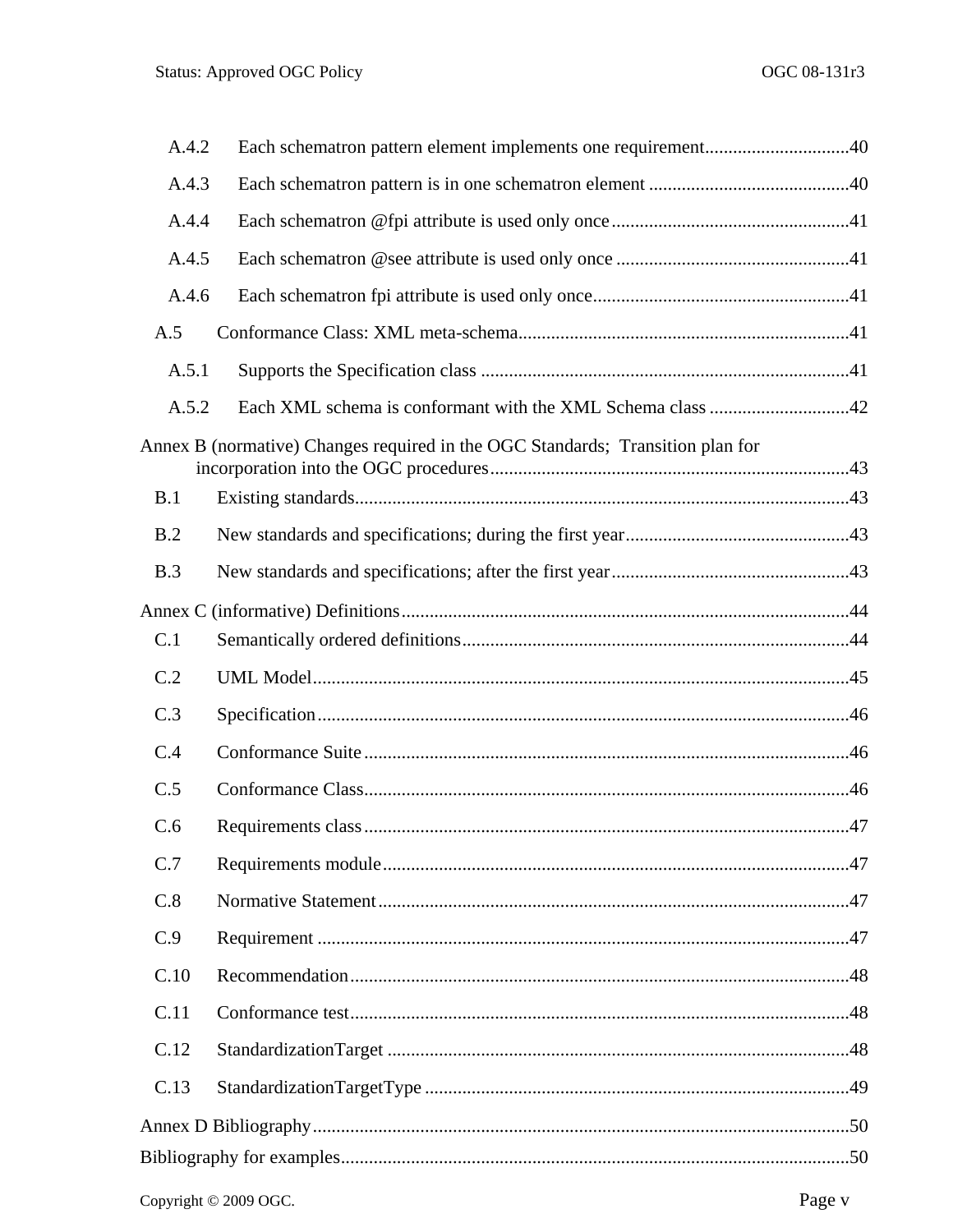| <b>Table of Figures</b> | Page |
|-------------------------|------|
|                         |      |
|                         |      |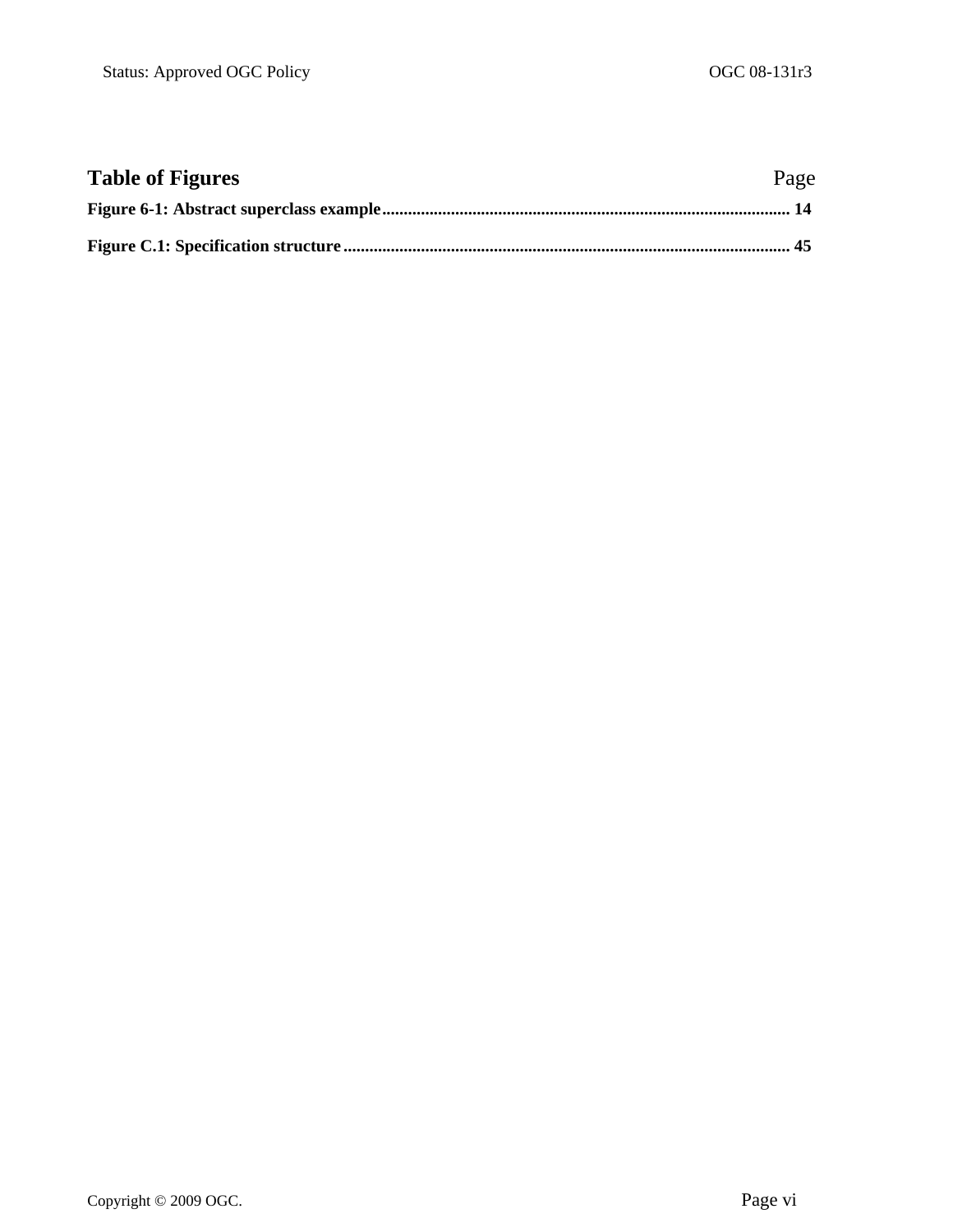<span id="page-6-0"></span>

|                 | <b>Table of Requirements</b>                                                                                                                                                                                                                                                                                                                                                                                                                                                                       | Page |
|-----------------|----------------------------------------------------------------------------------------------------------------------------------------------------------------------------------------------------------------------------------------------------------------------------------------------------------------------------------------------------------------------------------------------------------------------------------------------------------------------------------------------------|------|
| $\text{Req}$ 1  | All the parts of a requirement, a requirement module or requirements class shall<br>be tested. Failure to meet any part of any requirement shall be a failure to pass                                                                                                                                                                                                                                                                                                                              |      |
| Req 2           | Each component of the standard, including requirements, requirements modules,<br>requirements classes, conformance test cases, conformance modules and<br>conformance classes shall be assigned a URI as specified by the OGC naming                                                                                                                                                                                                                                                               |      |
| Req 3           | Requirements on the use and interpretation of vocabulary shall be in the                                                                                                                                                                                                                                                                                                                                                                                                                           |      |
| $\text{Req } 4$ | Each requirement in a conformant specification shall have a single                                                                                                                                                                                                                                                                                                                                                                                                                                 |      |
| Req 5           | All conformance tests in a single conformance test class in a conformant                                                                                                                                                                                                                                                                                                                                                                                                                           |      |
| Req 6           | The requirements shall be grouped together in clauses (numbered sections) of the<br>document in a strictly hierarchical manner, consistent with requirements                                                                                                                                                                                                                                                                                                                                       |      |
| Req 7           | The requirements structure of the document shall be in a logical correspondence                                                                                                                                                                                                                                                                                                                                                                                                                    |      |
| Req 8           | The requirements classes shall be in a one-to-one correspondence to the<br>conformance test classes, and thus to the various certificate of conformance                                                                                                                                                                                                                                                                                                                                            |      |
| $\text{Req } 9$ | A Conformance class shall not contain any optional conformance tests. 16                                                                                                                                                                                                                                                                                                                                                                                                                           |      |
|                 | Req 10 A certificate of conformance shall specify all parameter values used to pass the                                                                                                                                                                                                                                                                                                                                                                                                            |      |
|                 | Req 11 A Conformance class shall explicitly test only requirements from a single                                                                                                                                                                                                                                                                                                                                                                                                                   |      |
|                 | Req 12 A Conformance class shall specify any other conformance class upon which it is<br>dependent and that other conformance class shall be used to test the specified                                                                                                                                                                                                                                                                                                                            |      |
|                 | Req 13 If a requirements class is imported from another standard for use within a<br>specification conformant to this standard, and if any imported requirement is<br>"optional," then that requirement shall be factored out as a separate requirements<br>class in the profile of that imported standard used in the conformant<br>specification. Each such used requirements class shall be a conformance class of<br>the source standard or a combination of conformance classes of the source |      |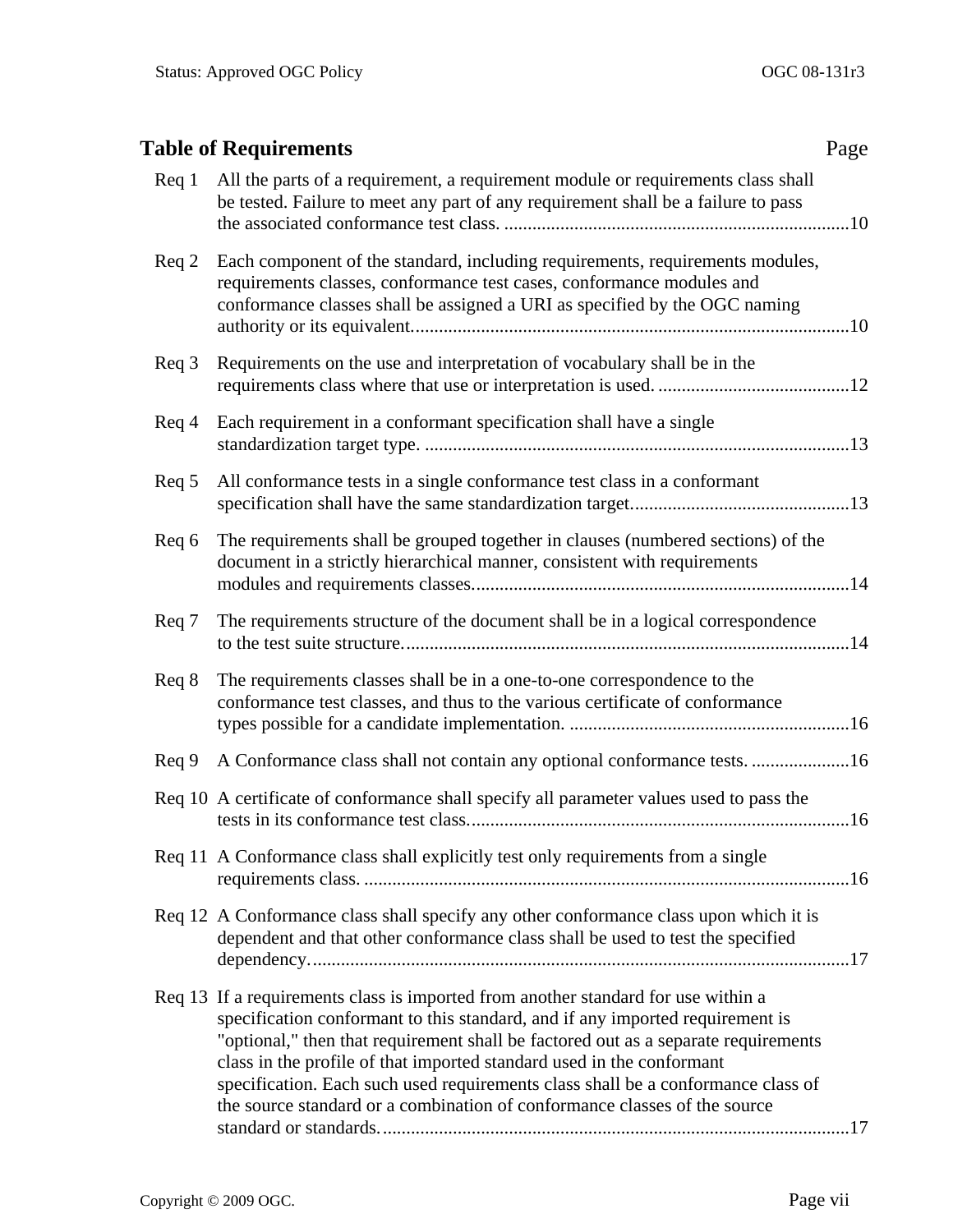| Req 14 For the sake of consistency and readability, all requirements classes and all<br>conformance test classes shall be explicitly named, with corresponding<br>requirements classes and conformance test classes having similar names 17             |    |
|---------------------------------------------------------------------------------------------------------------------------------------------------------------------------------------------------------------------------------------------------------|----|
| Req 15 Each requirement in the standard shall be contained in one and only one<br>requirements class. Inclusion of any requirement in a requirements class by a<br>conformance class shall imply inclusion of all requirements in its class (as a       |    |
| Req 16 If any two requirements or two requirements modules are co-dependent (each<br>dependent on the other) then they shall be in the same requirements class. If any<br>two requirements classes are co-dependent, they shall be merged into a single |    |
| Req 17 There shall be a natural structure on the requirements classes so that each may be<br>implemented on top of any implementations of its dependencies and independent                                                                              |    |
| Req 18 No requirements class shall redefine the requirements of its dependencies, unless<br>that redefinition is for an entity derived from but not contained in those                                                                                  |    |
| Req 19 The conformance tests for a profile of a specification shall be defined as the<br>union of a list of conformance classes that are to be satisfied by that profile's                                                                              |    |
| Req 20 Every specification shall define and identify a core set of requirements as a                                                                                                                                                                    |    |
|                                                                                                                                                                                                                                                         |    |
| Req 22 Every other requirements class in a specification shall have a standardization<br>target type which is a subtype of that of the core and shall have the core as a                                                                                |    |
| Req 23 Each specification conformant to this standard shall consist of the core and some                                                                                                                                                                |    |
| Req 24 A specification conformant to this standard shall require all conformant                                                                                                                                                                         |    |
| Req 25 A specification conformant to this standard shall never restrict in any manner<br>future, logically-valid extensions of its standardization targets                                                                                              | 20 |
| Req 26 The only optional requirements acceptable in a specification conformant to this<br>standard shall be expressible as a list of conformance classes to be passed.  20                                                                              |    |
| Req 27 The common portion of any two requirements classes shall consist only of                                                                                                                                                                         |    |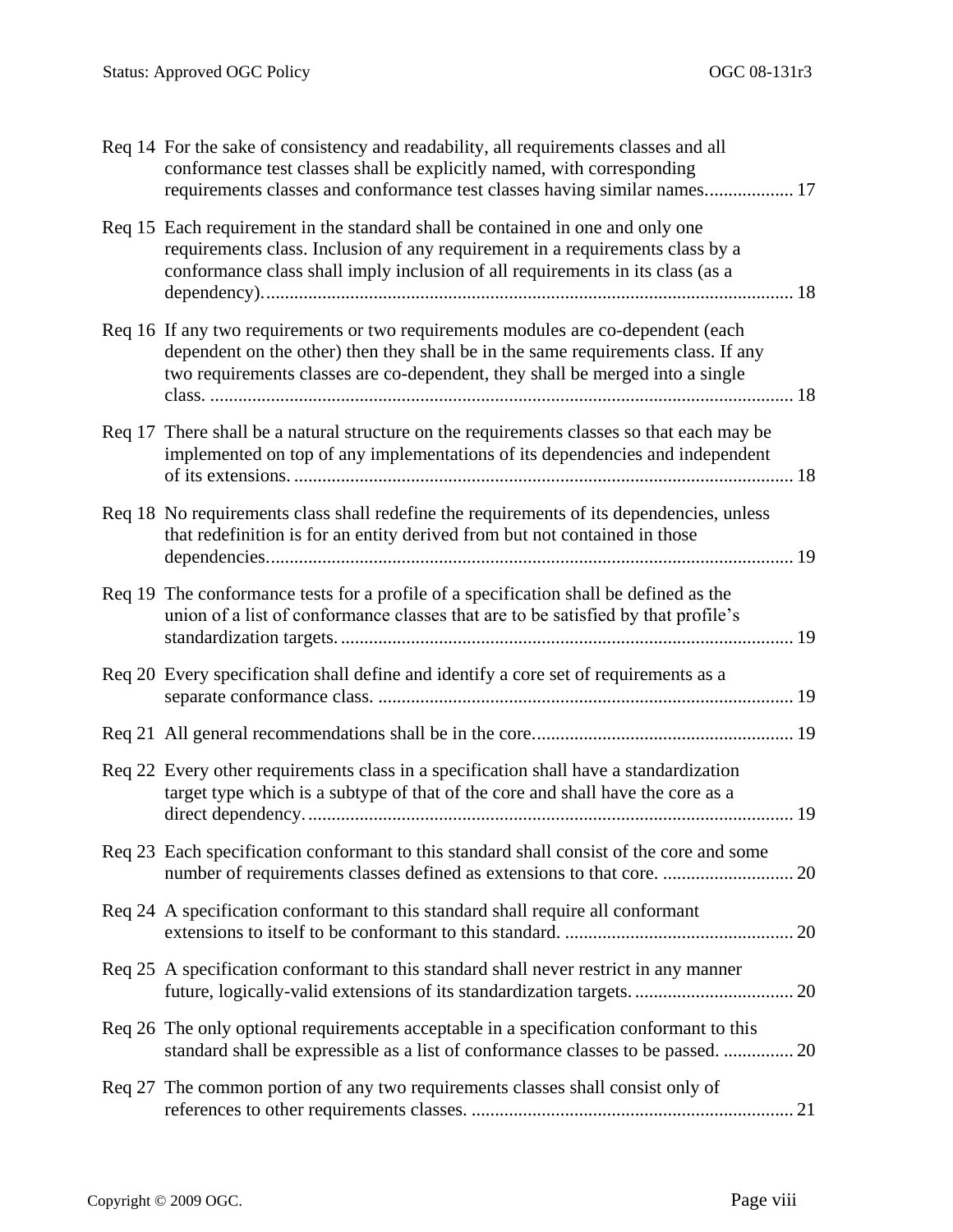| Req 28 An implementation passing the UML conformance test class shall first pass the                                                                                                                                                             |     |
|--------------------------------------------------------------------------------------------------------------------------------------------------------------------------------------------------------------------------------------------------|-----|
| Req 29 To be conformant to this UML conformance class, UML shall be used to express<br>the object model, either as the core mechanism of the standard or as a normative                                                                          |     |
| Req 30 A UML model shall have an explicit dependency graph for the leaf packages and<br>external packages used by the standard consistent with the way their classifiers                                                                         |     |
| Req 31 A UML leaf package shall be associated directly to only one requirements class. 24                                                                                                                                                        |     |
| Req 32 Each requirements class shall be associated to a unique package in the model and<br>include either directly or by a dependency any requirement associated to any of                                                                       |     |
| Req 33 A requirements class shall be associated to some number of complete leaf                                                                                                                                                                  |     |
| Req 34 Classes that are common to all requirements classes shall be in a package                                                                                                                                                                 |     |
| Req 35 In the UML model, if a "source" package is dependent on a "target" package<br>then their requirements class shall be equal or the source package's class shall be                                                                         |     |
| Req 36 If one leaf package is dependent on another leaf package, then the requirements<br>class of the first shall be the same or an extension of the requirements class of                                                                      | 25  |
| Req 37 If two packages have a two-way dependency (a "co-dependency"), they shall be                                                                                                                                                              | .25 |
|                                                                                                                                                                                                                                                  |     |
| Req 39 An implementation passing the XML schema conformance test class shall first                                                                                                                                                               | .25 |
| Req 40 An implementation passing the XML schema conformance test class shall first                                                                                                                                                               | .25 |
| Req 41 If a specification conformant to the XML schema conformance class defines a<br>set of data schemas, all components (e.g. elements, attributes, types )<br>associated with a single conformance test class shall be scoped to a single XML |     |
| Req 42 The all-components schema document for an XML Schema shall indicate the<br>URI of the associated conformance test class in the schema/annotation/appinfo                                                                                  | .26 |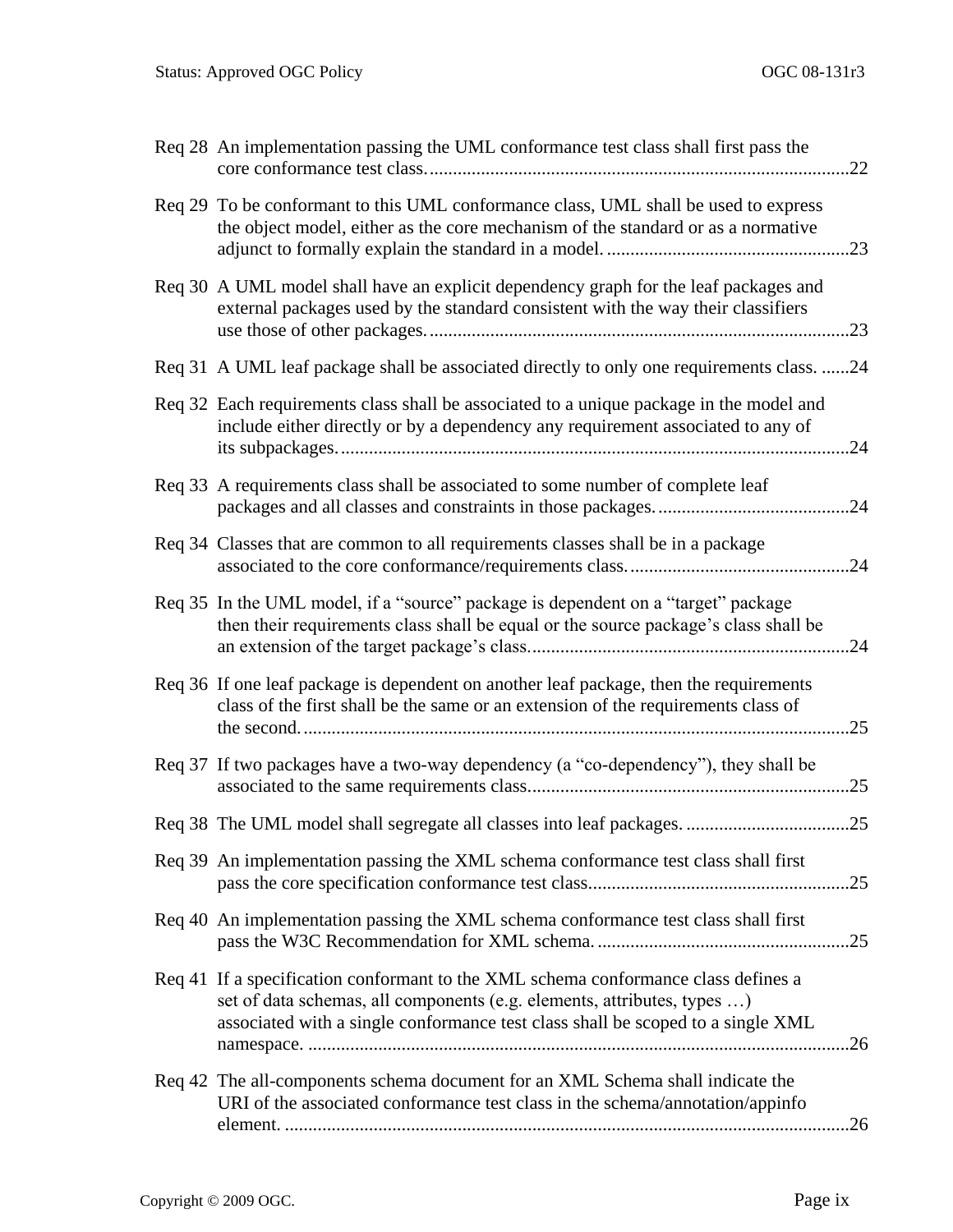| Req 43 If a specification conformant to the XML schema conformance class defines a<br>direct dependency from one requirement class to another, then a standardization<br>target of the corresponding conformance test class shall import a schema that has<br>passed the associated conformance test class (dependency) or shall itself pass the |
|--------------------------------------------------------------------------------------------------------------------------------------------------------------------------------------------------------------------------------------------------------------------------------------------------------------------------------------------------|
| Req 44 No requirements class in a specification conformant to the XML schema<br>conformance class shall modify elements, types or any other requirement from a                                                                                                                                                                                   |
| Req 45 A specification passing the Schematron conformance test class shall also define<br>or reference an XML schema that shall pass the XML schema conformance class                                                                                                                                                                            |
| Req 46 Each sch: pattern element shall implement constraints described in no more than<br>one requirement. Each requirement shall be implemented by no more than one                                                                                                                                                                             |
| Req 47 Each sch: pattern element shall be contained within one sch: schema element 27                                                                                                                                                                                                                                                            |
| Req 48 The value of the sch:schema/@fpi attribute shall be a URI that identifies this                                                                                                                                                                                                                                                            |
| Req 49 The value of the sch:schema/@see attribute shall be the identifier for the<br>requirements class that contains the requirement(s) implemented by the schema 27                                                                                                                                                                            |
| Req 50 The value of the sch:schema/@fpi attribute shall be used on only one                                                                                                                                                                                                                                                                      |
| Req 51 A specification passing the XML meta-schema conformance test class shall first                                                                                                                                                                                                                                                            |
| Req 52 A specification passing the XML meta-schema conformance test class shall<br>require that its specification targets (XML schema) pass the XML schema                                                                                                                                                                                       |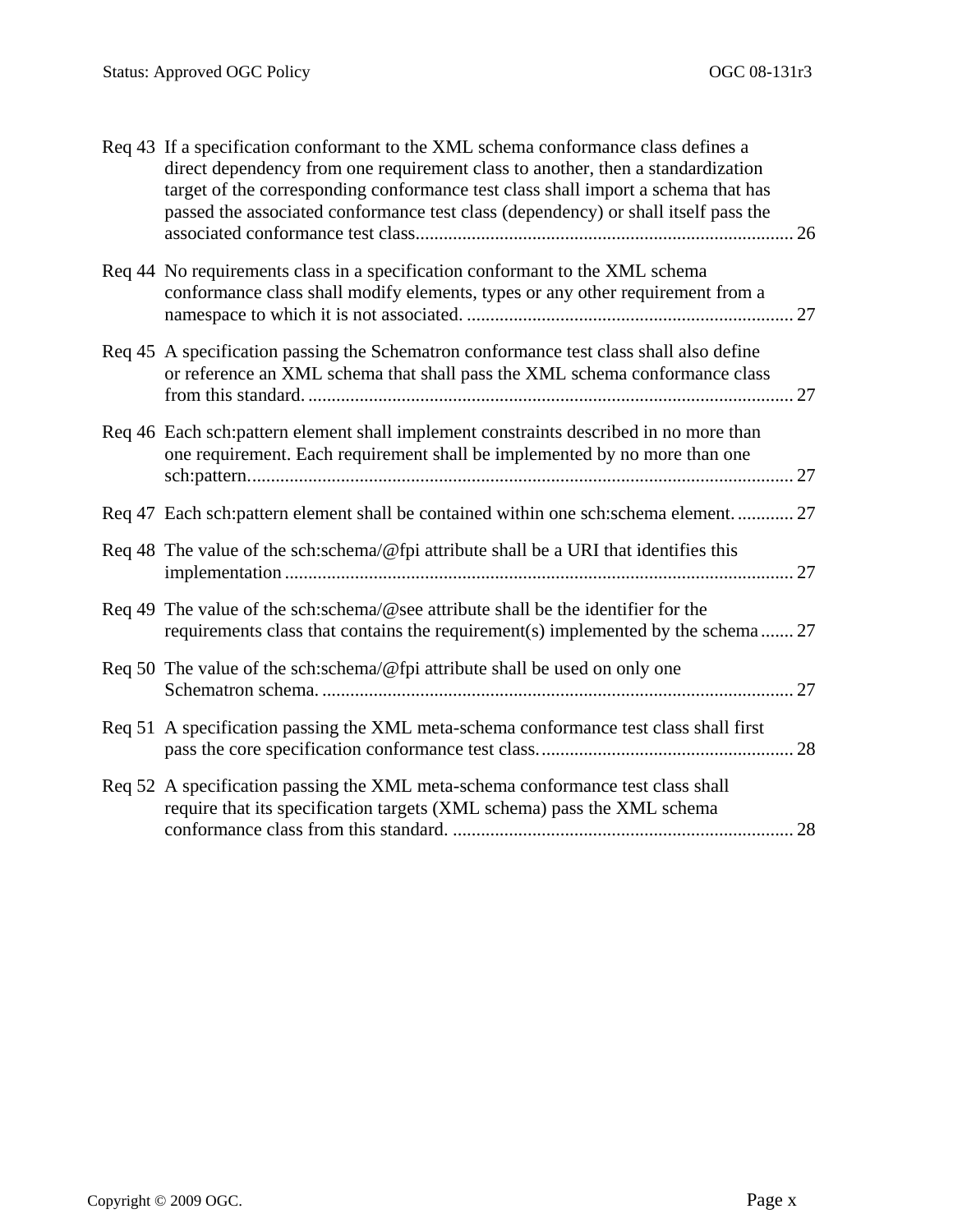## **i. Preface**

This standard contains requirements for writing standards to be used for any document whose eventual purpose is the specification of requirements for software, services or data structures.

Suggested additions, changes, and comments on this standard are welcome and encouraged. Such suggestions may be submitted through the OGC change request system [\(http://www.opengeospatial.org/standards/cr\)](http://www.opengeospatial.org/standards/cr).

### **ii. Document terms and definitions**

This document uses the standard terms defined in Subclause 5.3 of [OGC 05-008], which is based on the ISO/IEC Directives, Part 2. Rules for the structure and drafting of International Standards. In particular, the word "shall" (not "must") is the imperative verb form used to indicate a requirement to be strictly followed to conform to this standard.

## **iii. Submitting organizations**

The following organizations submitted this document to the Open Geospatial Consortium Inc.

| <b>Organization Represented</b>                     |  |  |
|-----------------------------------------------------|--|--|
| <b>CSIRO</b>                                        |  |  |
| <b>ESRI</b>                                         |  |  |
| SeiCorp, Inc.                                       |  |  |
| Oracle USA                                          |  |  |
| University of the Bundeswehr – ITS                  |  |  |
| US National Geospatial-Intelligence Agency<br>(NGA) |  |  |
| interactive instruments GmbH                        |  |  |
| US Department of Homeland Security (DHS)            |  |  |
| Bentley Systems, Inc.                               |  |  |
| <b>BAE Systems - C3I Systems</b>                    |  |  |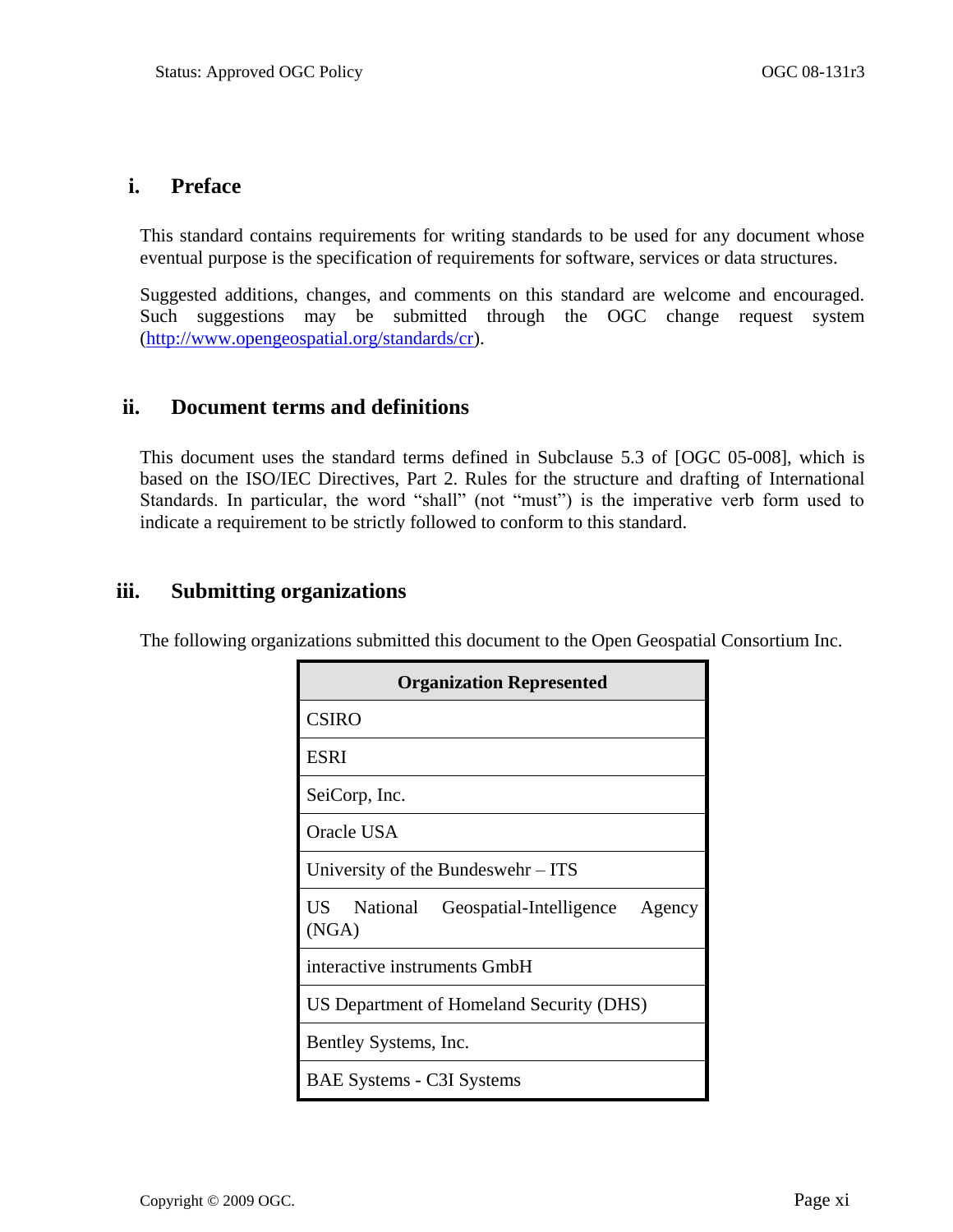## **iv. Document contributors**

The following voting members of the Standards Working Group participated in editing this document:

| <b>Person</b>           | <b>Organization Represented</b>                           |
|-------------------------|-----------------------------------------------------------|
| Simon Cox               | <b>CSIRO</b>                                              |
| David Danko             | ESRI                                                      |
| James Greenwood         | SeiCorp, Inc.                                             |
| John R. Herring         | Oracle USA                                                |
| Andreas Matheus         | University of the Bundeswehr – ITS                        |
| <b>Richard Pearsall</b> | US National<br>Geospatial-Intelligence<br>Agency<br>(NGA) |
| <b>Clemens Portele</b>  | interactive instruments GmbH                              |
| <b>Barry Reff</b>       | US Department of Homeland Security (DHS)                  |
| Paul Scarponcini        | Bentley Systems, Inc.                                     |
| Arliss Whiteside        | <b>BAE Systems - C3I Systems</b>                          |

## **v. Revision history**

This is the first normative version of this document.

## **vi. Changes to the OGC Abstract Specification**

The OpenGIS® Abstract Specification and Standard will require changes to accommodate the contents of this document. At their next revision, any volume of the abstract specification or implementation standards will have to be made to conform to the requirements here.

## **vii. Future work**

Any needed improvements in this document will be made as experience with using it increases.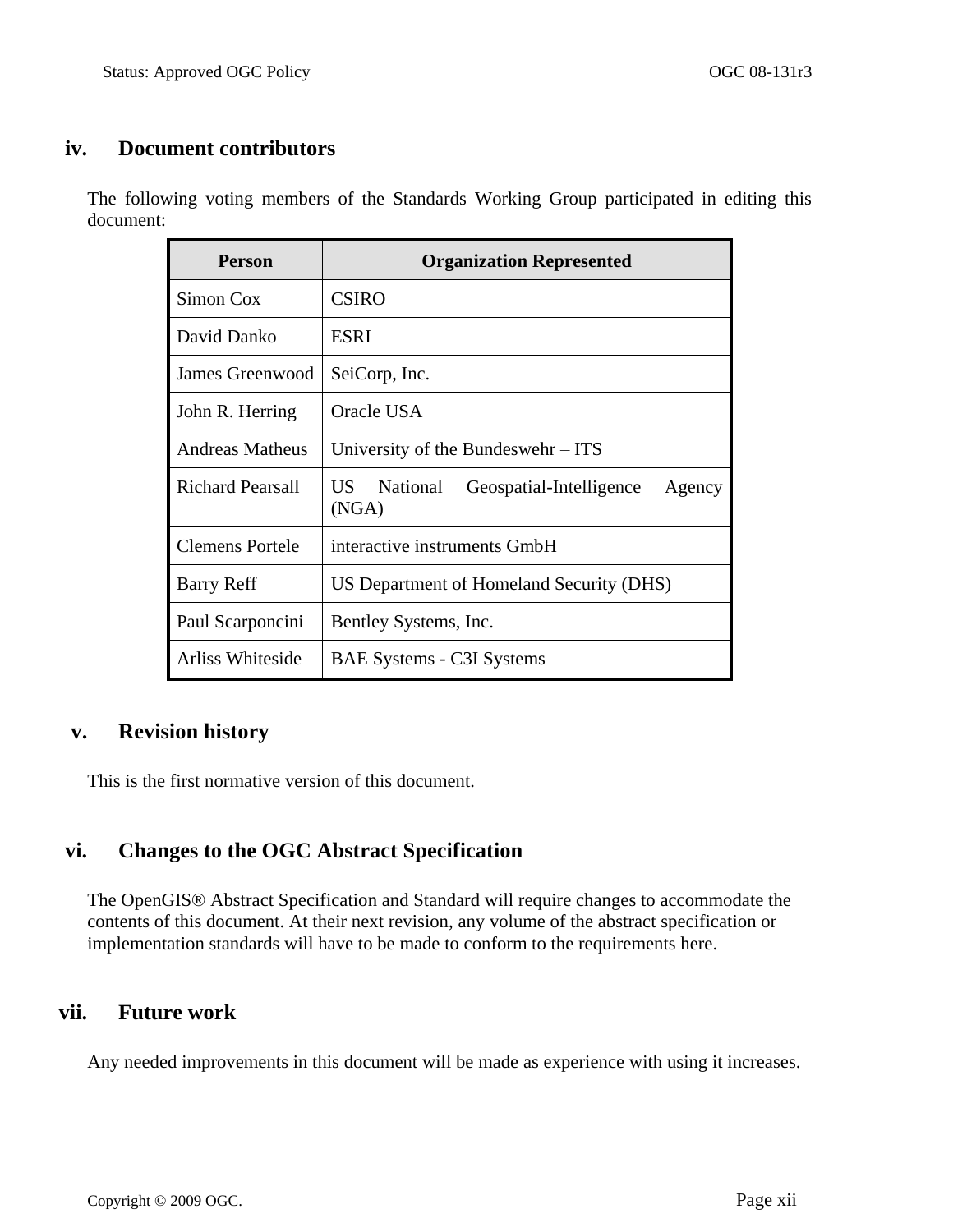## <span id="page-12-0"></span>**Foreword**

This standard began as discussions in the OGC Architecture Board (OAB) about general principals of application development taken from the OAB members' collective experience.

Since this standard is a summary of collective experience, no one should claim intellectual property rights to its contents. This standard may be used by anyone as long as its source is specified.

This standard, while it specifies the structures of other standards, does not supply them with specific content, since its level of abstraction is one level higher than any standard that would normally claim conformance. Where possible, this standard is conformant with itself (with respect to the core conformance test class, Clause [6](#page-22-0) and Annex [A.1\)](#page-42-1).

Since this standard specifies requirements for standards to be acceptable by the OGC TC, it is logically an annex of the TC Policy and Procedures (TC-PnP). It is however a radically different document, since the TC-PnP is a procedural set of rules, and this document is a set of testable constraints against a finished document. The mechanism for enforcement of this standard is the purview of the TC, its subgroups, and in particular the OAB.

Recent OAB discussions have identified the need for a "check list" for each candidate standard to assure its conformance to OGC policy and rules. Conformance to this document should be added to that list.

*Attention is drawn to the possibility that some of the elements of this document may be the subject of patent rights. The Open Geospatial Consortium Inc. shall not be held responsible for identifying any or all such patent rights.*

*Recipients of this document are requested to submit, with their comments, notification of any relevant patent claims or other intellectual property rights of which they may be aware that might be infringed by any implementation of the standard set forth in this document, and to provide supporting documentation.*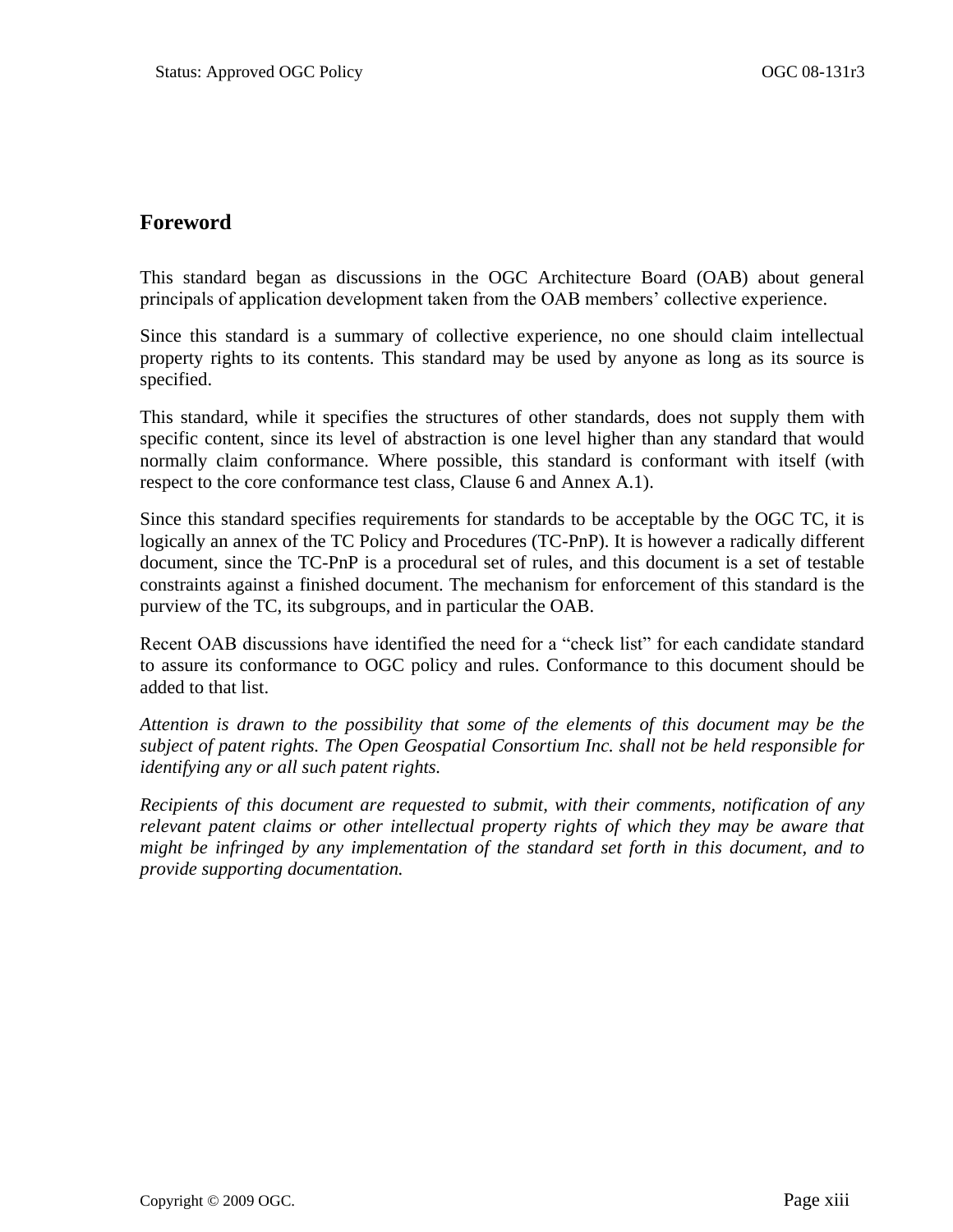## <span id="page-13-0"></span>**Introduction**

"A really Useful Engine"

Thomas the Tank Engine, by Rev. W. V. Awdry, 1946

Our friend Thomas, in a Zen-like moment unusual for a child's story and definitely unusual for a steam locomotive, decides that his purpose in life is to be a "Really Useful Engine<sup>1</sup>." A standard's usefulness and hence worth can be measured by:

- The ease with which it can be implemented.
- The number of times it has been implemented.
- The number of times those implementations are used.
- The ease with which those implementations interact.
- The number of times it has been extended through inclusion in other useful standards.

Some of these are affected by the choice of topic, but all are affected by the internal logical structure of the standard. This standard specifies generic rules for this internal structure conducive to being a really useful engine.

A standard is a partial solution to a design problem which limits "conformant" solutions to enhance interoperability and harmony between disparate implementations. Design issues and requirements are transformed into statements about the solution design, and are then presented in the standard as requirements of the solution, usually as requirement statements targeting the solution.

Thus, a standard presents requirements targeting implementations of solutions of the original problem, which must be satisfied by passing the tests of the conformance suite. These tests are organized into conformance classes, each of which represents a mechanism for partial satisfaction of the standard. These give the standard a modular structure, each requirements class represented by a conformance class. In a well written standard, the normative clauses and any model or schema are organized in a manner that parallels the conformance clause.

NOTE This standard has been referred to as the "core and extension model" due to its insistence on a modular structure throughout all parts of a specification and its implementation.

 $\overline{a}$ 

<sup>&</sup>lt;sup>1</sup> The capitalization is the Rev. Audrey's. See  $\frac{http://en.wikipedia.org/wiki/Thomas}{}$  the Tank Engine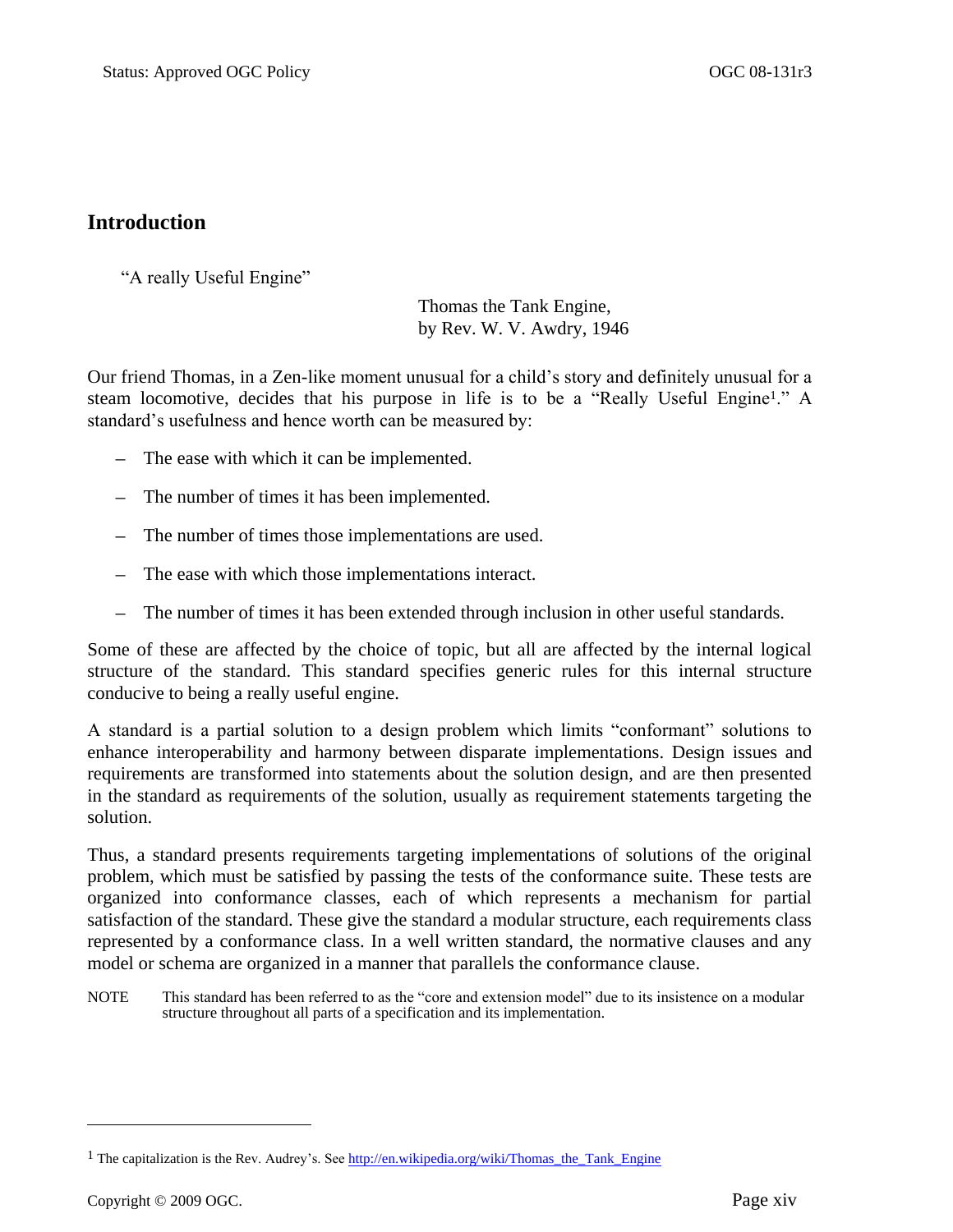# **OGC 08-131r3**

## <span id="page-14-0"></span>**1 Scope**

This standard specifies some desirable characteristics of a standards specification that will encourage implementations by minimizing difficulty determining requirements, mimicking implementation structure and maximizing usability and interoperability.

Clause [6.1](#page-22-1) contains the UML model of a specification upon which this standard is described. [Annex C](#page-57-0) contains informal and non-normative definitions ordered for ease of understanding. These two sections can be read first to aid in the understanding of the rest of the document.

## <span id="page-14-1"></span>**2 Conformance**

Since this standard adds requirements to the procedure for the adoption of OGC standard, for proper use it should be adopted by the OGC Technical Committee in a motion worded something like the following:

### **This standard shall be considered as a normative annex to the "current" OGC Policy and Procedures<sup>2</sup> .**

The effect on these procedures and a transition plan of existing and "soon to be adopted" standards is detailed in [Annex B.](#page-56-0) These procedures should also be adopted by the OGC TC.

Conformance to this standard by technical implementation standards and specifications can be tested by inspection. The test suite is in [Annex A.](#page-42-0)

There are 5 conformance classes for this standard:

- 1. Specification documents in general (the core) see Clause [6](#page-22-0) and Annex [A.1](#page-42-1)
- 2. Specifications using UML to state requirements, extending the core see Clause [7.2.2](#page-35-0) and Annex [A.2](#page-49-0)
- 3. Specifications using XML schema to state requirements, extending the core see Clause [7.2.3](#page-38-0) and Annex [A.3](#page-51-3)

 $\overline{a}$ 

<sup>&</sup>lt;sup>2</sup> The reference to the OGC TC PnP is floating, and does not apply to a particular document, but to the policy and procedures of the Open Geospatial Consortium whether defined by an OGC document, by *Robert's Rules of Order*, or by common consent and practice of the membership. The status of this standard in the OGC Policy and Procedures must be found in that "virtual document". This requirement is for that document and is not a requirement of this one.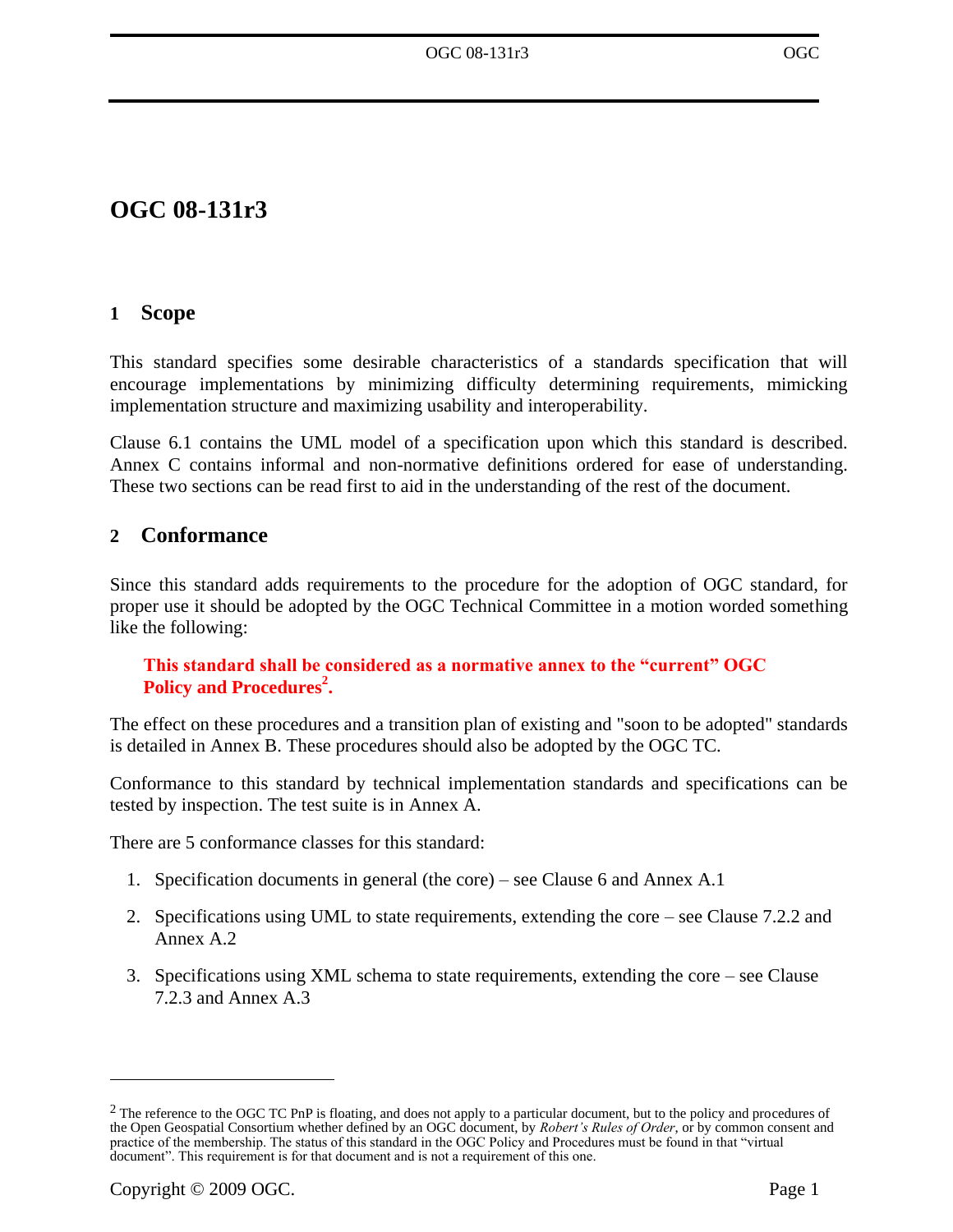- 4. Specifications using Schematron to state requirements, extending XML schema see Clause [7.2.4](#page-40-0) and Annex [A.4](#page-53-1)
- 5. Specifications defining requirement for a new category of XML schemas, extending the core, whose target XML schemas must be conformant with the XML schema conformance class above – see Clause [7.2.5](#page-41-0) and Annex [A.5.](#page-54-3)

This standard contains normative language and thus places requirements on conformance, or mechanism for adoption, of candidate standards to which this standard applies. In particular:

- Clause [6](#page-22-0) specifies the core requirements which shall be met by all conformant standards.
- Clause [7](#page-34-1) gives information on how this standard is to be applied to requirements, conformance clauses, UML models, or XML Schemas.
- Annex B gives a transition plan to deal with "work in progress."

The various subclauses of Clause [7](#page-34-1) list requirements partially derived from the core, but more specific to the conditions where a data model expressed in one of the specified languages (UML or XML) is involved. These requirements classes are extensions of the core presented in Clause [6.](#page-22-0)

## <span id="page-15-0"></span>**3 Normative references**

While this document references UML, SQL and XML, and their technical specifications, it does not derive any of its requirements from these documents. While this standard may be applied to extensions of those standards, conformance to them is the purview of those standards, not this one.

The following are normative references for this standard in the sense that they supplied definitions used here

- [1] ISO/IEC 10000-1: Information technology Framework and taxonomy of International Standardized Profiles — Part 1: General principles and documentation framework
- <span id="page-15-1"></span>[2] ISO Directives Part 2; available at [ISO/IEC Directives, Part 2: Rules for the structure and](http://isotc.iso.org/livelink/livelink?func=ll&objId=4230456&objAction=browse&sort=subtype)  [drafting of International Standards](http://isotc.iso.org/livelink/livelink?func=ll&objId=4230456&objAction=browse&sort=subtype)
- [3] ISO 19105: Geographic Information Conformance and testing
- [4] ISO/IEC 19501, Information technology -- Open Distributed Processing -- Unified Modeling Language (UML)
- [5] OMG Unified Modeling Language (OMG UML), Infrastructure, V2.1.2, OMG Document Number: formal/2007-11-04, Standard document URL: <http://www.omg.org/spec/UML/2.1.2/Infrastructure/PDF>
- [6] OMG Unified Modeling Language (OMG UML), Superstructure, V2.1.2, OMG Document Number: formal/2007-11-02; Standard document URL: <http://www.omg.org/spec/UML/2.1.2/Superstructure/PDF>
- [7] [ISO/IEC 19757-3:2006](http://standards.iso.org/ittf/PubliclyAvailableStandards/c040833_ISO_IEC_19757-3_2006%28E%29.zip) Information technology Document Schema Definition Languages (DSDL) — Part 3: Rule-based validation — Schematron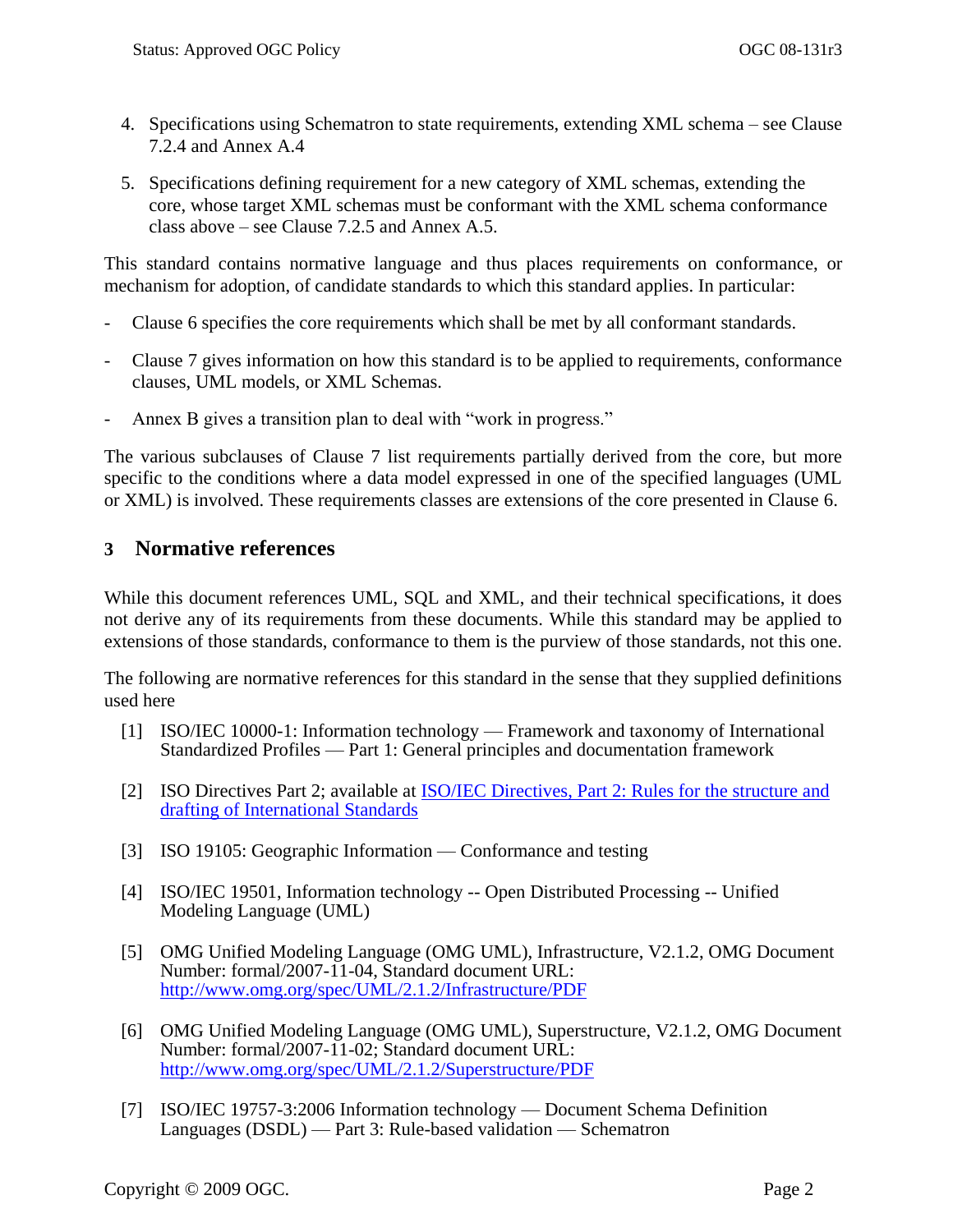- <span id="page-16-3"></span>[8] W3C XML Schema Part 1: Structures Second Edition. W3C Recommendation (28 October 2004)
- <span id="page-16-4"></span>[9] W3C XML Schema Part 2: Datatypes Second Edition. W3C Recommendation (28 October 2004)

## <span id="page-16-0"></span>**4 Terms and definitions**

For the purposes of this document, the following terms and definitions apply. Terms not defined here take on their meaning from computer science or from their Standard English (common US and UK) meanings. The form of the definitions is defined by ISO Directives.

Many of these definitions depend upon the model given in Clause [6.1.](#page-22-1)

#### <span id="page-16-1"></span>**4.1 all-components schema document**

XML schema document which includes, either directly or through the inclusion of other schema documents, all schema components associated to its namespace

#### **4.2 certificate of conformance**

evidence of conformance to all or part of a standard, awarded for passing one or more of the **conformance test classes** specified in that standard

NOTE 

"Certificates" do not have to be instantiated documents; having proof of passing the conformance test class is sufficient. For example, the OGC currently keeps an online list of conformant applications at [http://www.opengeospatial.org/resource/products.](http://www.opengeospatial.org/resource/products) 

Each certificate of conformance is awarded to a **standardization target**.

#### **4.3 conformance test case**

test for a particular requirement or a set of related requirements

NOTE When no ambiguity, the word "case" may be omitted. i.e. **conformance test** is the same as **conformance test case**.

#### **4.4 conformance test module**

set of related tests, all within a single **conformance test class**

[ISO 19105]

NOTE When no ambiguity, the word "test" may be omitted. i.e. **conformance test module** is the same as **conformance module**. Conformance modules may be nested in a hierarchical way.

This term and those associated to it are included here for consistency with ISO 19105.

#### <span id="page-16-2"></span>**4.5 conformance test class; conformance test level**

set of **conformance test modules** that must be applied to receive a single **certificate of conformance**

NOTE When no ambiguity is possible, the word "test" may be left out, so **conformance test class** maybe called a **conformance class**.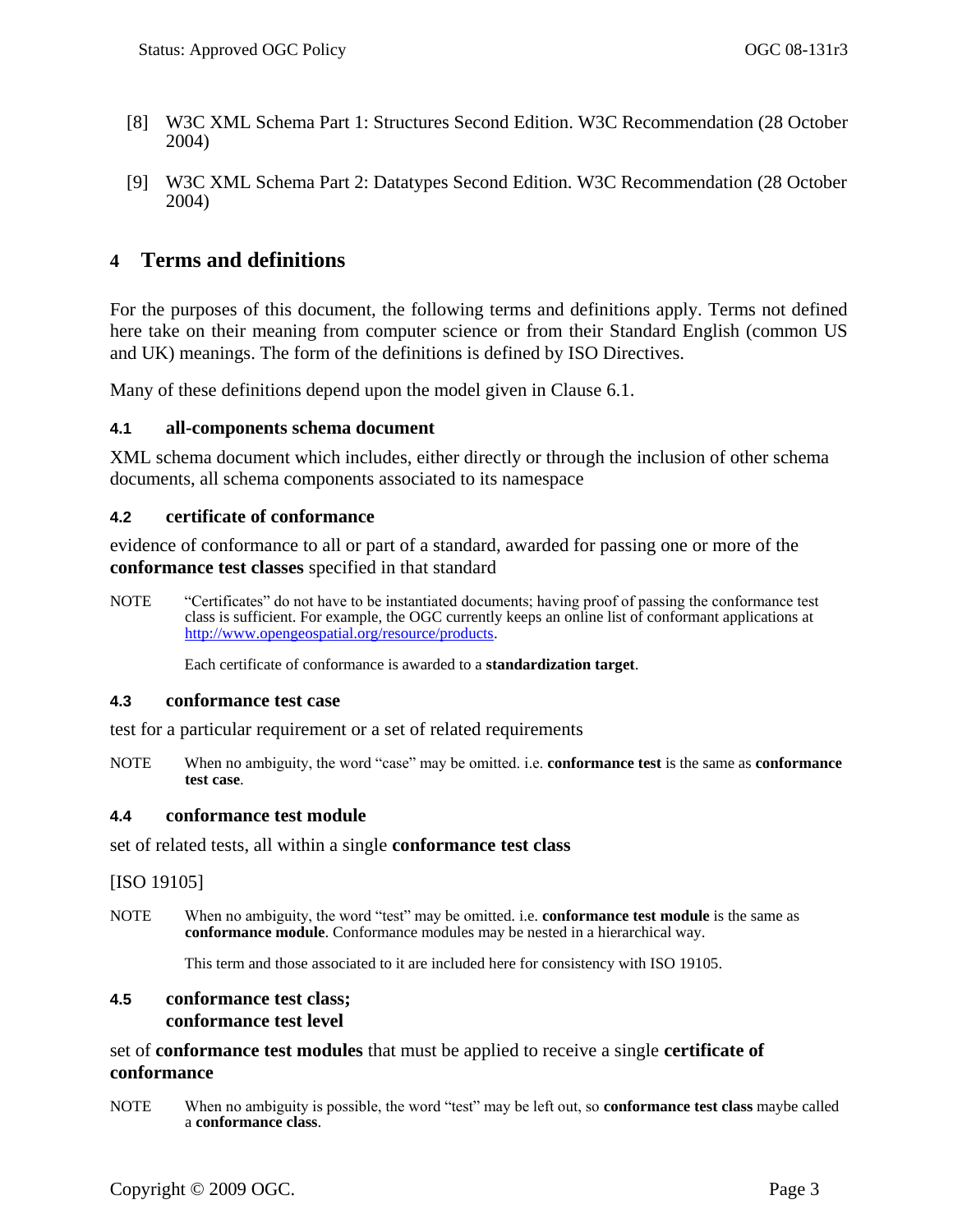In this standard, the set of **requirements** tested by the conformance tests within a **conformance class** is a **requirements class** and its dependencies. Each optional **requirement** will be in a separate **requirements class** with other **requirements** that are part of the same option. Each **requirements class** corresponds to a separate **conformance class**

In other words, the only options in a specification conformant to this standard will be if a particular **requirements class** is tested. Each requirements class will be in a 1 to 1 correspondence to a similarly named **conformance class** that tests all of the **requirements class's requirements**.

All **requirements** in a **conformance class** will have the same **standardization target**.

The term "level" is a synonym for "class" and is part of the ISO nomenclature. Here the two terms are treated as equivalent but ISO usually has differences in the way they are named and how they related to one another level or class.

#### **4.6 conformance suite**

set of **conformance classes** that define tests for all **requirements** of a standard

NOTE The **conformance suite** is the union of all **conformance classes**. It is by definition the **conformance class** of the entire specification.

> In this standard, each **requirement** is mandatory within its **conformance class** and each **requirement** is tested in at least one **conformance test**.

#### **4.7 conformance test**

test, abstract or real, of one or more **requirements** contained within a standard, or set of standards

#### <span id="page-17-1"></span>**4.8 core requirements class**

unique **requirements class** that must be satisfied by any conformant **standardization targets**  associated to the specification

NOTE The **core requirements class** is unique because if it was possible to have more than one, then each **core** would have to be implemented to pass any **conformance test class**, and thus would have to be contained in any other **core**. The **core** may be empty, or all or part of another standard or related set of standards.

> The "core" can refer to this **requirements class**, its associated **conformance test class** or the software module that implements that requirements class.

#### <span id="page-17-0"></span>**4.9 direct dependency (of a requirements class)**

another **requirements class** (the dependency) whose **requirements** are defined to also be **requirements** of this **requirements class**

NOTE A **direct dependency** of the current **requirements class** will have the same **standardization target** as the current **requirements class**. This is another ways of saying that the current **requirements class** extends, or uses all the aspects of the **direct dependency**. Any tests associated to this **dependency** can be applied to this **requirements class**.

> When testing a **direct dependency**, the **standardization target** is directly subject to the test in the specified **conformance test class** of the **direct dependency**.

#### <span id="page-17-2"></span>**4.10 indirect dependency (of a requirements class)**

**requirements class** with a different **standardization target** which is used, produced or associated to by the implementation of this **requirements class**

NOTE In this instance, as opposed to the **direct dependency**, the test against the consumable or product used or produced by the **requirements class** does not directly test the **requirements class**, but tests only its side effects. Hence, a particular type of feature service could be required to produce valid XML documents, but the test of validity for the XML document is not directly testing the service, but only indirectly testing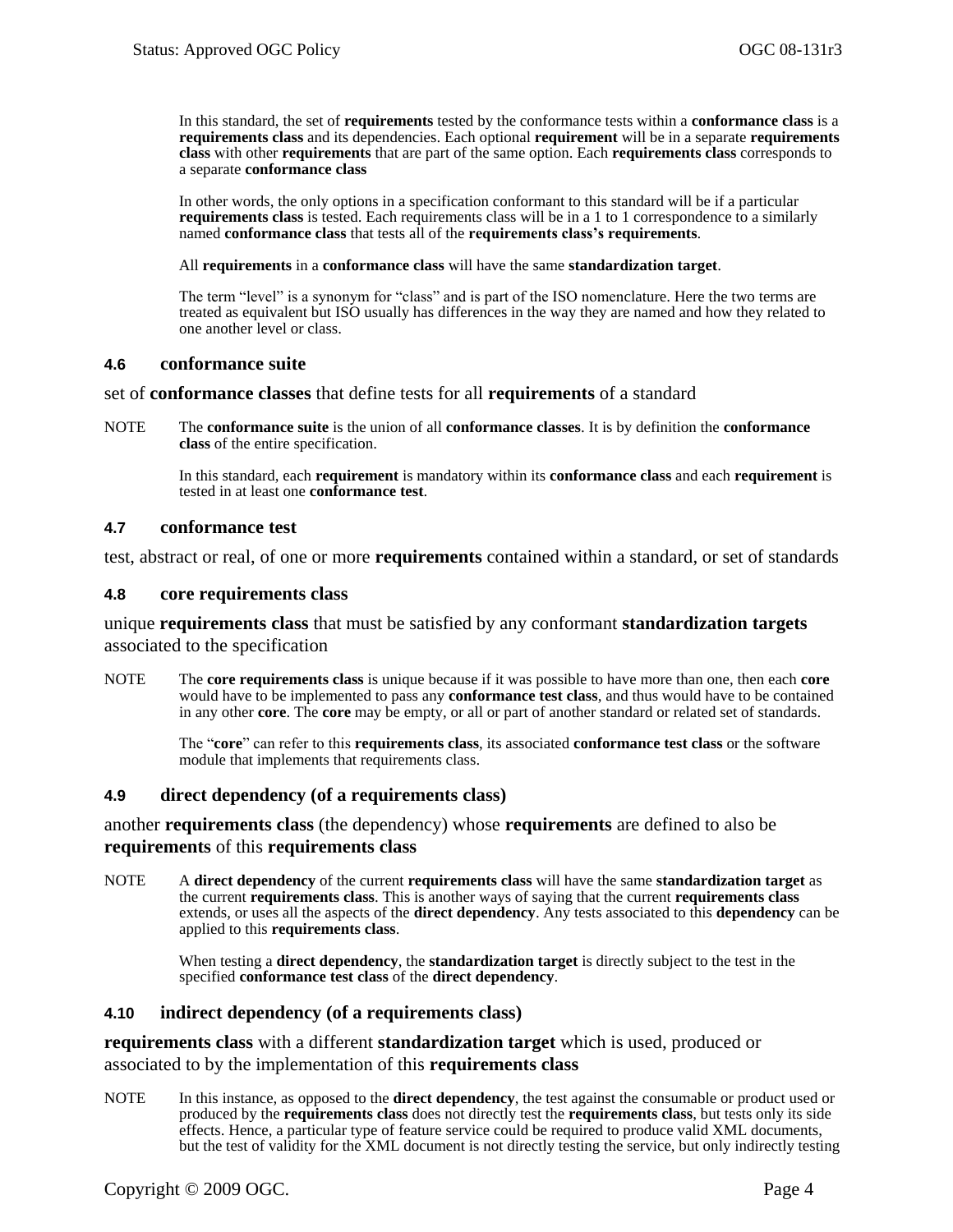the validity of its output. **Direct dependencies** test the same **standardization target**, but **indirect dependencies** test related but different **standardization targets**.

The **standardization target** of the **indirect dependency** is different from the target of "this requirements" class‖ but it may be of the same or related **standardization target type**. For example, if one service is related to another second service, then a service **requirement** may be placed against the second associated service to assure that the first service has access to its functionality. For example, if a DRMenabled service is required to have an association to a licensing service, then the requirements of a licensing service are indirect requirements for the DRM-enabled service. Such a requirement may be stated as the associated licensing service has a **certificate of conformance** of a particular kind.

#### <span id="page-18-0"></span>**4.11 extension (of a requirements class)**

#### **requirements class** which has a **direct dependency** on another **requirements class**

NOTE Here **extension** is defined on **requirements class** so that their implementation may be software extensions in a manner analogous to the extension relation between the **requirements classes**.

#### **4.12 general recommendation**

recommendation applying to all entities in a specification model

#### **4.13 home** (**of a requirement or recommendation**)

official statement of a **requirement** or **recommendation** that is the precedent for any other version repeated or rephrased elsewhere

NOTE Explanatory text associated to normative language often repeats or rephrases the requirement to aid in the discussion and understanding of the official version of the normative language. Since such restatements are often less formal than the original source and potentially subject to alternate interpretation, it is important to know the location of the **home** official version of the language.

> These alternative statements use non-normative language and are **statements** using the definitions of the ISO Directives Part 2.

#### **4.14 leaf package**

UML model package that does not contain any subpackages, but contains classifiers

[UML]

#### **4.15 model abstract model conceptual model**

theoretical construct that represents something, with a set of variables and a set of logical and quantitative relationships between them.

NOTE Derived from *Wikipedia*

The "theoretical construct" is essentially a **conceptual metaphor** with the **target** of the **metaphor** as the thing being modeled, and the **source** of the **metaphor** as the **model**. The terms are almost interchangeable, with **model** being preferred when the **source** is a constructed entity, and **metaphor** being preferred when the **source** already exists, and the emphasis is the mapping between it and the **target**.

The definition in ISO 19101, Clause 4.4 is **conceptual model** - model that defines concepts of a universe of discourse.

While adequate in the context of a "universe of discourse" as the something addressed by a standard, a model need not have any "universality" property at all. Most often models are representative of only a relatively small portion of a larger universe, and part of the process of modeling is to factor out the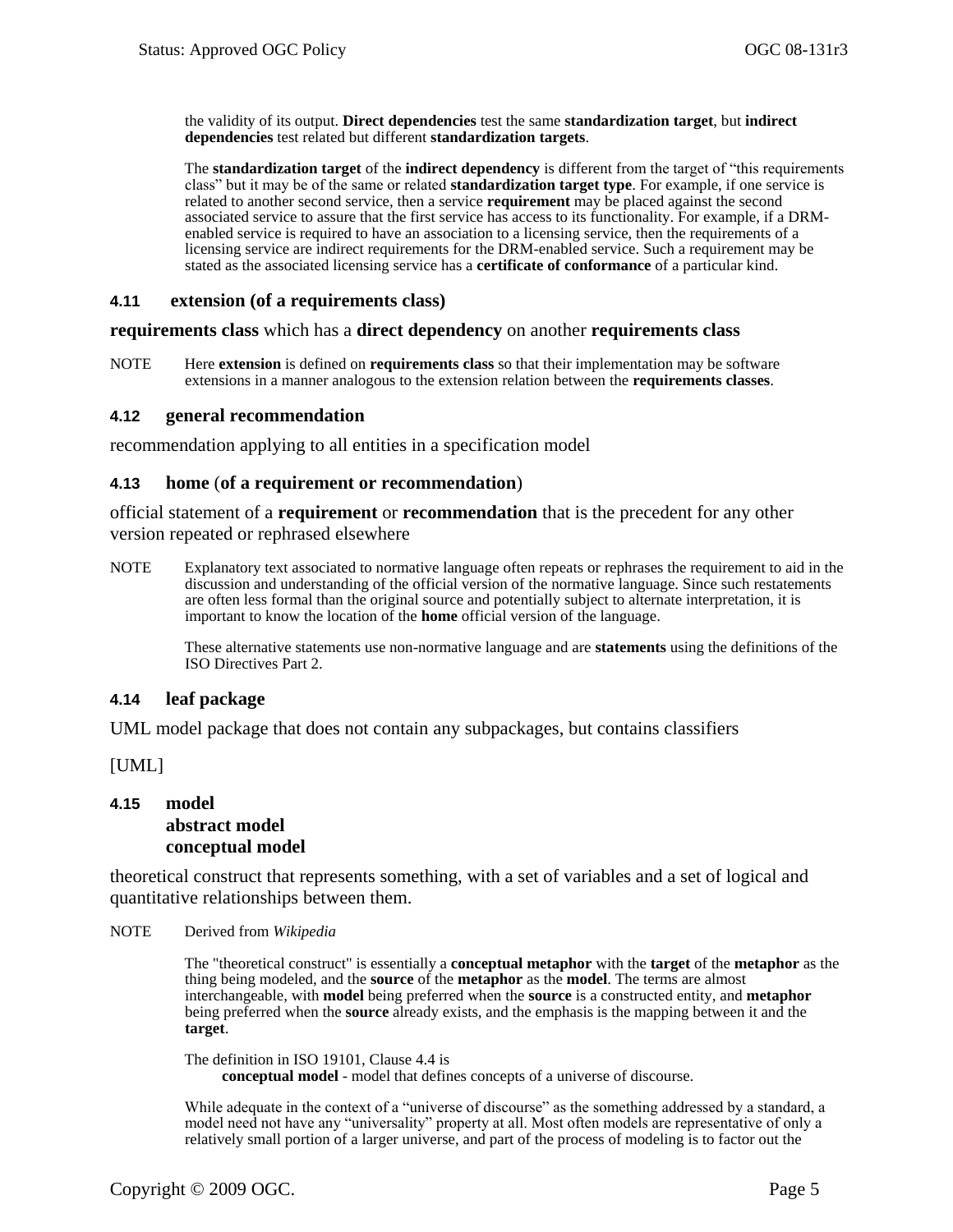properties and things to which no interest is directed within the present standard It also fails to define "model" which is in fact the central issue within this discussion.

The **abstract** or **conceptual** is actually redundant and will often be dropped in the text. **Models** are by their vary nature not the same as what they are describing, and thus must contain a **conceptual metaphor** to describe their relationship to the **target** (the thing being described) of the model. This inherently makes them abstractions.

#### **4.16 profile**

specification or standard consisting of a set of references to one or more base standards and/or other profiles, and the identification of any chosen **conformance test classes**, conforming subsets, options and parameters of those base standards, or profiles necessary to accomplish a particular function.

#### [ISO/IEC TR 10000-1]

NOTE This definition has been adopted from ISO 10000: Part 1. The wording has been changed to accommodate the shared vocabulary of OGC and ISO TC 211 and for editorial reasons. The original text is "A set of one or more base standards and/or ISPs, and, where applicable, the identification of chosen classes, conforming subsets, options and parameters of those base standards, or ISPs necessary to accomplish a particular function."

> In the usage of this standard, a profile will be a set of requirements classes or conformance classes (either preexisting or locally defined) of the base standards.

This means that a **standardization target** being conformant to a profile implies that the same **target** is conformant to the standards referenced in the **profile**.

#### **4.17 recommendation**

expression in the content of a document conveying that among several possibilities one is recommended as particularly suitable, without mentioning or excluding others, or that a certain course of action is preferred but not necessarily required, or that (in the negative form) a certain possibility or course of action is deprecated but not prohibited

[ISO Directives Part 2]

NOTE Although using normative language, a **recommendation** is not a **requirement**. The usual form replaces the "shall" (imperative or command) of a **requirement** with a "should" (suggestive or conditional).

#### <span id="page-19-0"></span>**4.18 requirement**

expression in the content of a document conveying criteria to be fulfilled if compliance with the document is to be claimed and from which no deviation is permitted

[ISO Directives Part 2]

NOTE Each **requirement** is a normative criterion for a single **type of standardization target.** In this standard, **requirements** will be associated to **conformance tests** that can be used to prove compliance to the underlying criteria by the **standardization target**.

> The implementation of a **requirement** is dependent on the type of specification being written. A data specification requires data structures, but a procedural specification requires software implementations. The view of a standard in terms of a set of testable **requirements** allows us to use set descriptions of both the standard and its implementations.

> The specification of a **requirement** is usually expressed in terms of a model of the **standardization target**, such as a UML model, or an XML or SQL schema. Anything without a defined test is *a priori* not testable and thus would be better expressed as a **recommendation.**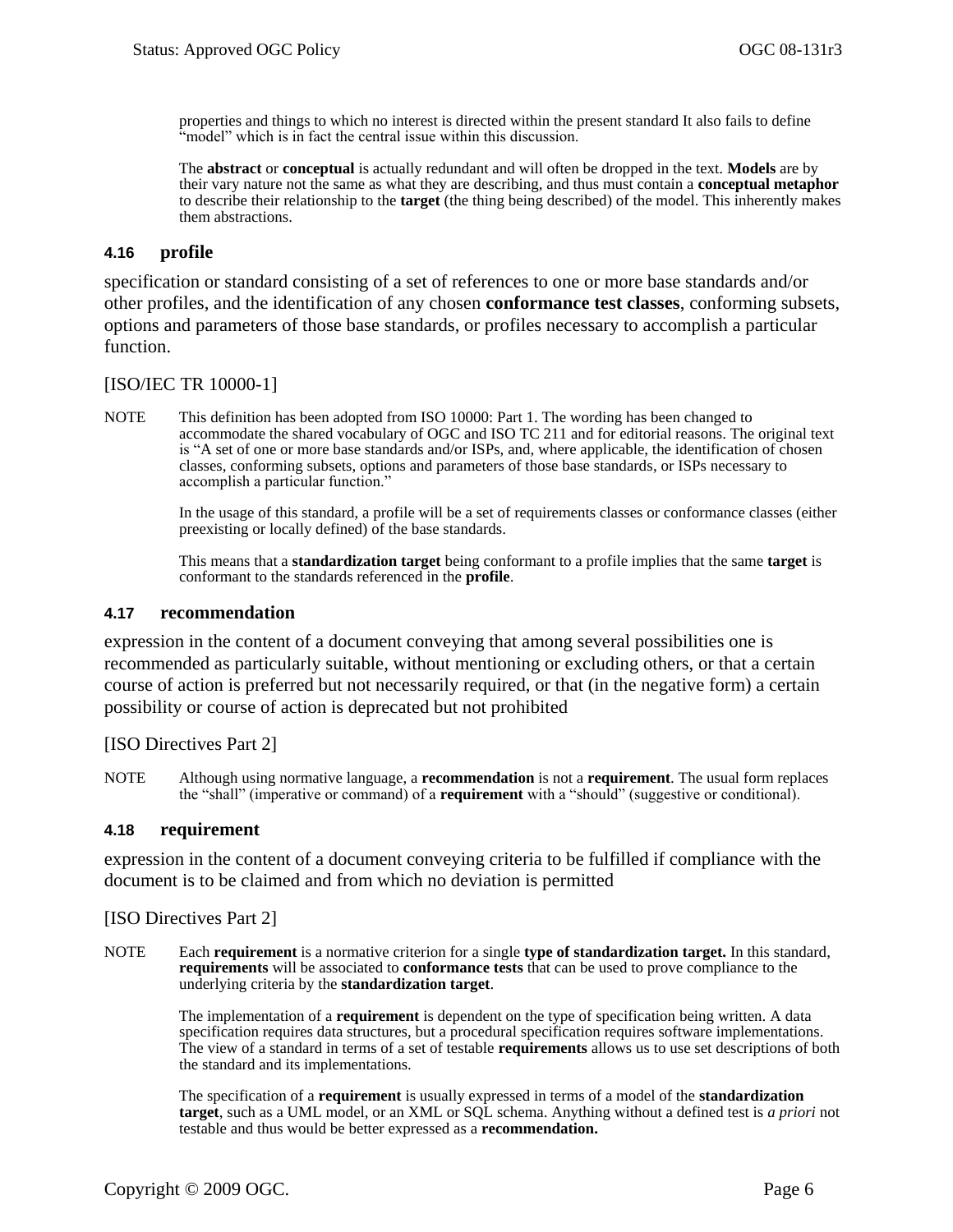**Requirements** use normative language and in particular are commands and use the imperative "shall" or similar imperative constructs. Statements in standards which are not requirements and need to be either conditional or future tense normally use "will" and should not be confused with requirements that use "shall" imperatively.

#### <span id="page-20-0"></span>**4.19 requirements class**

#### aggregate of all **requirement modules** that must all be satisfied to satisfy a **conformance test class**

NOTE There is some confusion possible here, since the testing of indirect dependencies seems to violate this definition. But the existence of an indirect dependency implies that the test is actually a test of the existence of the relationship from the original target to something that has a property (satisfies a condition or requirement from another requirements class).

#### **4.20 requirements module**

#### aggregate of **requirements** and **recommendations** of a specification against a single **standardization target type**

NOTE This term is included to be consistent with the use of modules in ISO 19105. The third type of normative language, the "permission" which uses "may," is not considered here mainly because it is usually used to prevent a requirement from being "over interpreted" and as such is considered to be more of a "statement of fact" than a "normative" condition.

#### **4.21 specification**

#### document containing **recommendations**, **requirements** and **conformance tests** for those **requirements**

NOTE This definition is included for completeness. See Clause 5.3.

This does not restrict what else a standard may contain, as long as it does contain the three types of element cited.

#### **4.22 standard**

#### **specification** that has been approved by a legitimate Standards Body

NOTE This definition is included for completeness. **Standard** and **specification** can apply to the same document. While **specification** is always valid, **standard** only applies after the adoption of the document by a legitimate standards organization.

> The legitimate Standards Bodies for OGC consist of OGC, ISO and any of the other standards bodies accepted and used as a source of normative references by OGC or ISO in their standards. In the normal meaning of the word "standard", there are other conditions that may be required, but this standard has chosen to ignore them in the process of abstraction.

#### **4.23 standardization target**

entity to which some **requirements** of a **standard** apply

NOTE The **standardization target** is the entity which may receive a **certificate of conformance** for a **requirements class.**

#### **4.24 standardization target type**

type of entity or set of entities to which the **requirements** of a **standard** apply

NOTE The **standardization target types** give the **standardization targets** a typing system similar to the UML classifiers. In general, the types inherit from one another in the same way that UML classes do. The same class/metaclass semantics apply, and two targets can be considered to have the "same type" (in a particular situation) if their instantiation types share the appropriate supertype, as is the case in UML.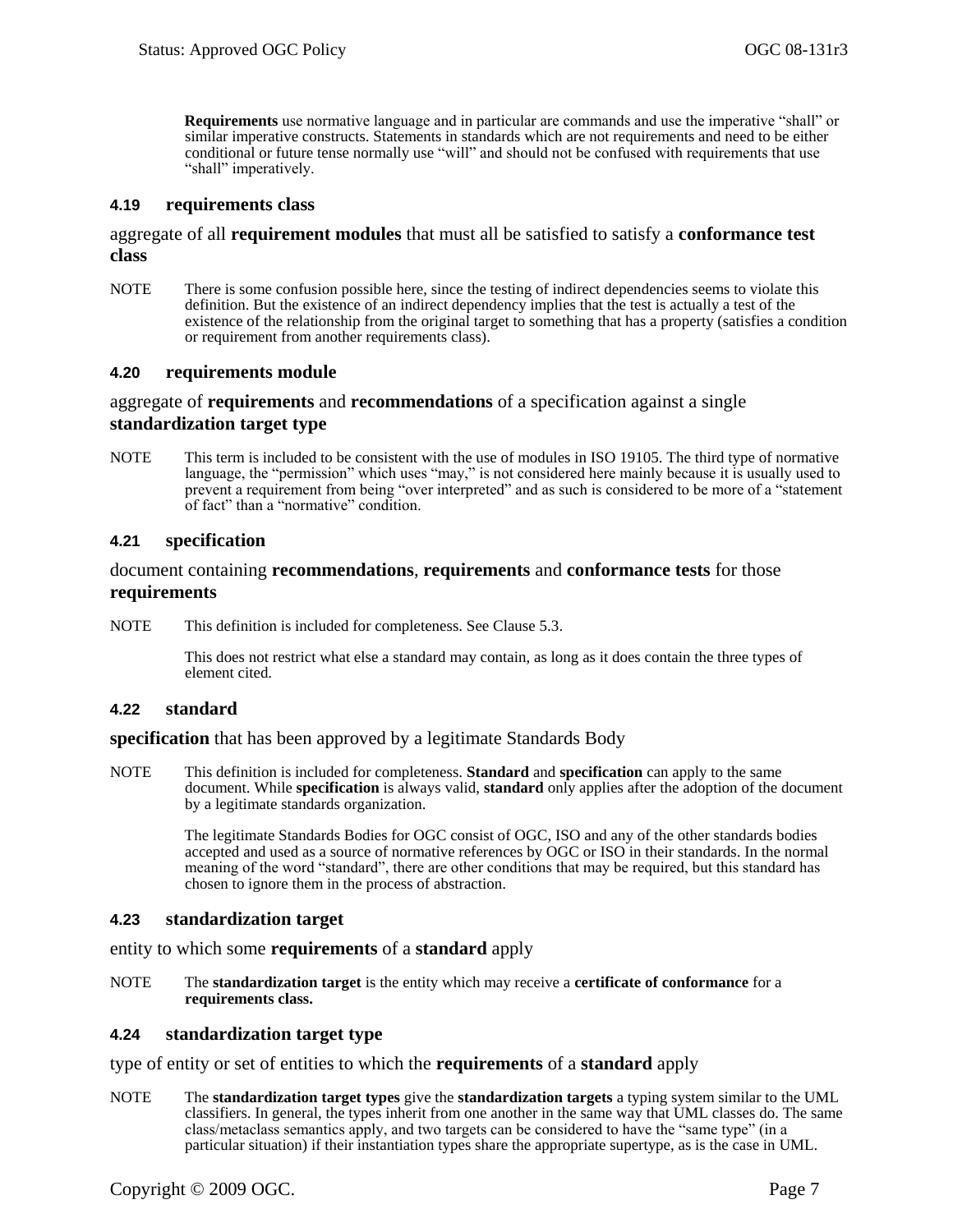In OGC for example, all service types that must pass the OWS (Open Web Services) Common specification are some extension of the "Open Web Service" **standardization target type**. This makes OWS Common a default "global core" for all OGC Services.

In some cases, the **standardization target type** may be another specification. A GML application schema is a **standardization target** for the GML standard, but is in turn a specification of instances of that application schema.

#### **4.25 statement**

expression in a document conveying information

[ISO Directives Part 2]

NOTE Includes all statements in a document not part of the normative **requirements**, **recommendations** or **conformance tests**. Included for completeness.

#### <span id="page-21-0"></span>**5 Conventions**

### <span id="page-21-1"></span>**5.1 Symbols (and abbreviated terms)**

All symbols used in this document are either:

- 1. common mathematical symbols
- 2. UML 2 (Unified Modeling Language) as defined by OMG and accepted as a publicly available standard (PAS) by ISO in its earlier 1.3 version.

### <span id="page-21-2"></span>**5.2 Abbreviations**

In this document the following abbreviations and acronyms are used or introduced:

- ERA Entity, Relation, Attribute (pre-object modeling technique)
- ISO International Organization for Standardization (from Greek for "same")
- OGC Open Geospatial Consortium [\(http://www.opengeospatial.org/\)](http://www.opengeospatial.org/)
- OOP Object Oriented Programming
- OOPL OOP Language (such as C++ or Java)
- SQL ISO/IEC 9075 query language for relational databases, not originally an acronym, but now often cited as "Structured Query Language"
- TC Technical Committee (usually either in ISO or OGC)
- UML Unified Modeling Language (an object modeling language)
- XML eXtensible Markup Language
- OMG Object Management Group [\(http://www.omg.org/\)](http://www.omg.org/)
- OCL Object Constraint Language (part of UML)

#### <span id="page-21-3"></span>**5.3 Finding requirements and recommendations**

Copyright © 2009 OGC. Page 8 For clarity, each normative statement in this standard is in one and only one place and is set in a **bold font.** If the statement of the requirement or recommendation is repeated for clarification, the "bold font" home of the statement is considered the official statement of the normative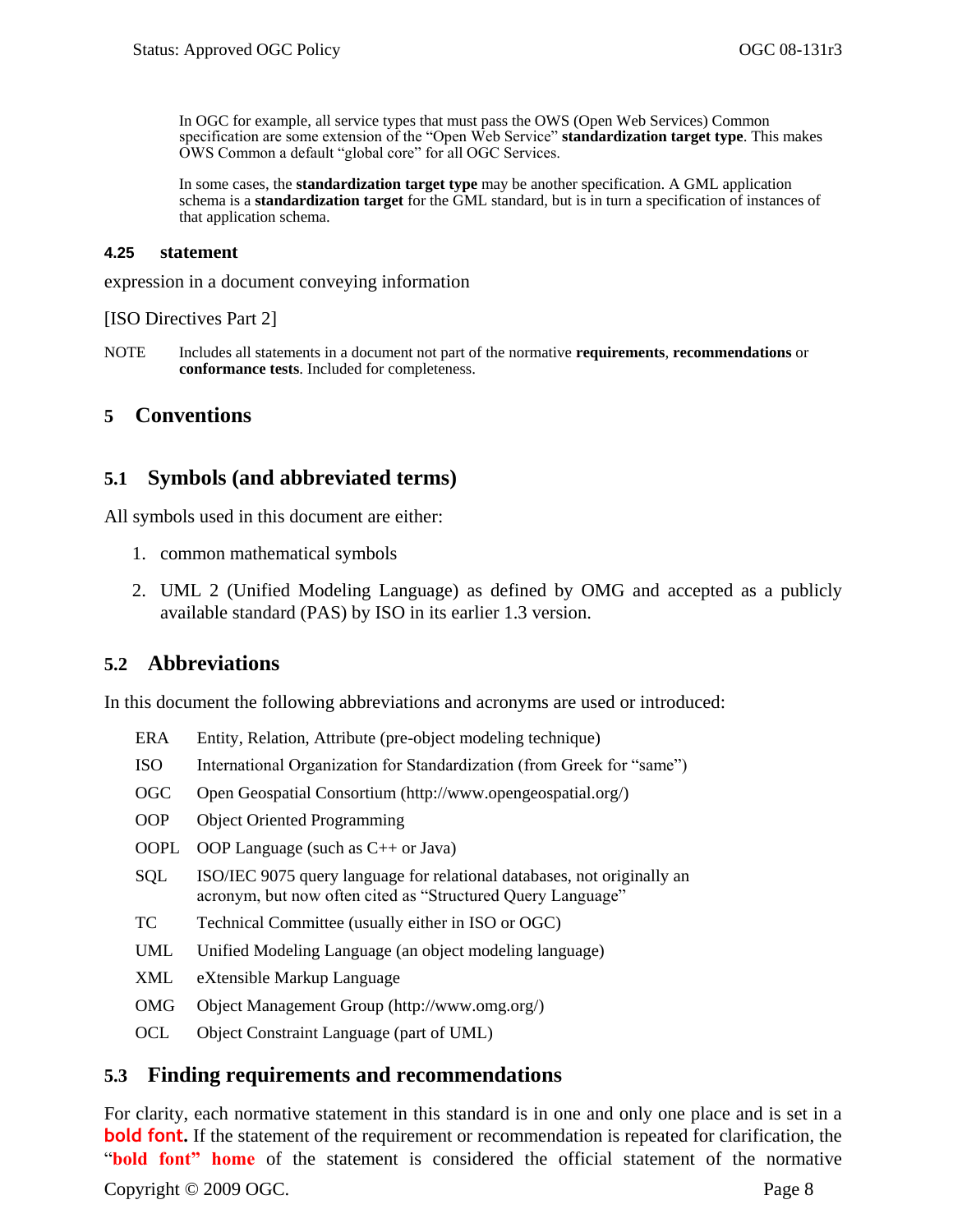requirement or recommendation. In this sense, all requirements in this standard are listed in the [Table of Requirements](#page-6-0) at the beginning of this standard (page [vii\)](#page-6-0).

In this standard, all requirements are associated to tests in the abstract test suite in [Annex A.](#page-42-0) The reference to the requirement in the test case is done by a requirements label (in the form "Req #", where "#" is a number) associated to the "**bold font" home** of the statement described above. Recommendations are not tested and are not labeled, although they still use a **bold font** for their unique home statement.

Requirements classes are separated into their own clauses and named, and specified according to inheritance (direct dependencies). The Conformance test classes in the test suite are similarly named to establish an explicit and mnemonic link between requirements classes and conformance test classes.

In this standard, other documents which may be standards but are being tested for conformance to this standard are referred to as "specifications." The purpose of this linguistic artifact is to prevent confusion between this standard and the standardization targets of its requirements.

## <span id="page-22-0"></span>**6 Requirements Class: The Specification (Core)**

## <span id="page-22-1"></span>**6.1 Specification model**

This standard lays requirements against other specifications by using a set-theoretic description of those specifications based on their structure as organized sets of criteria, those that are to be tested ("requirements") and those that are not tested ("recommendations"). All specifications, formally or informally, create an abstraction of the things to which they apply (called an "abstract model" or "metaphor" if more informally constructed) in order to provide a context for stating requirements. This standard is considered one of its own standardization targets and thus a subject of its own requirements.

This standard assumes that the specifications addressed are in a commonly used logical form. This form can be specified by the following descriptions:

- 1. A specification contains Clauses (corresponding to numbered sections as they might appear in a table of contents) which describe its standardization target and its requirements.
- 2. A specification contains Annexes or is associated to other documents (both a logical type of Clause), one of which is the Conformance Test Suite (which may be an abstract description of the test suites to be implemented separately).
- 3. All requirements, recommendations and models are introduced and defined first in the numbered Clauses.
- 4. All requirements are identifiable as requirements. In OGC and ISO, this means use of "normative" language, meaning the proper use of SHALL, SHOULD, CAN and MAY or similar wording in the passive voice. (MUST in ISO is reserved for "external statutory obligations" which are not usually carried as requirements)
- 5. All tests for conformance to those requirements are defined in the Conformance Test Suite.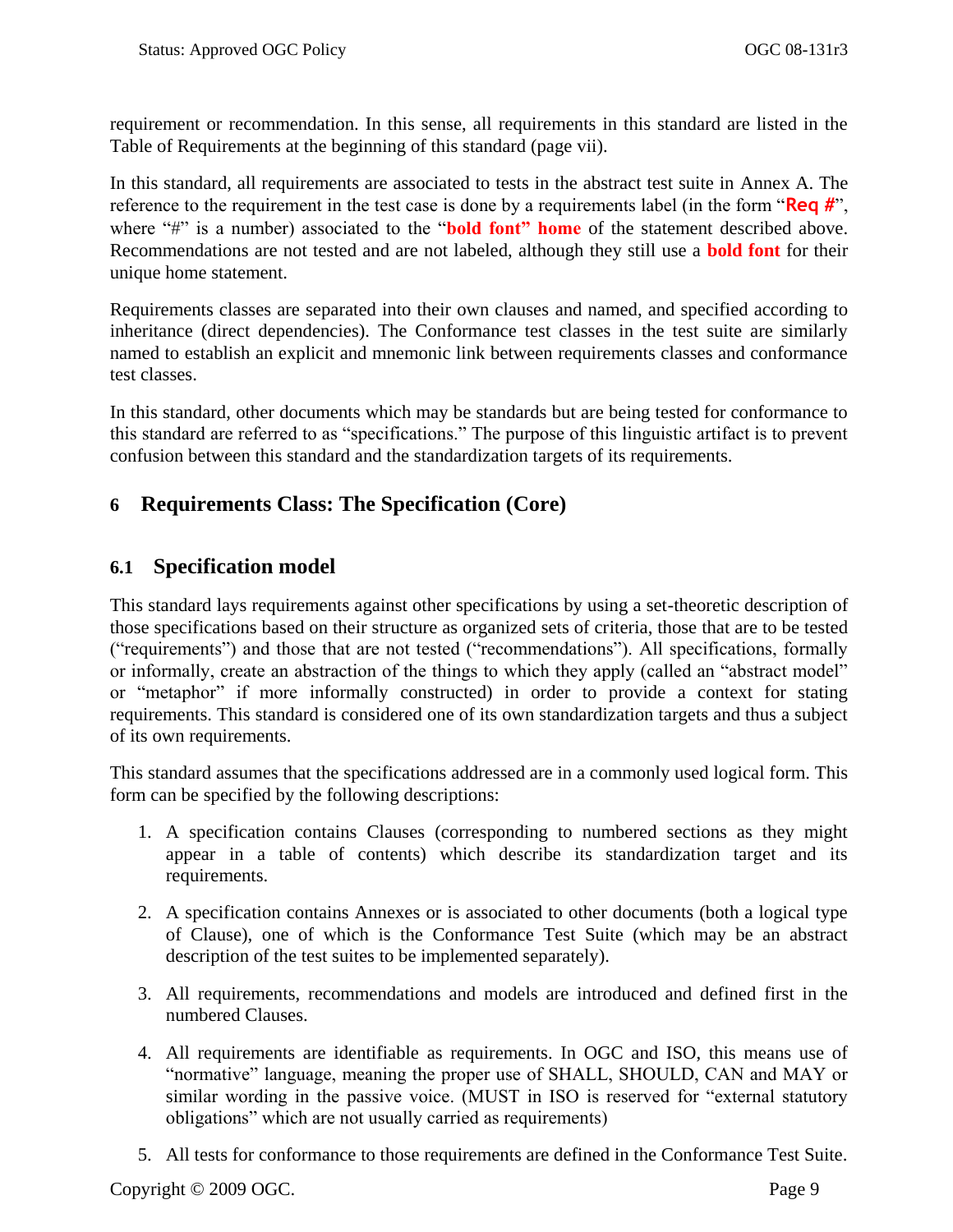- 6. Tests may be grouped for convenience into conformance test modules (ISO 19105)
- 7. The tests, if conducted, will determine to some degree of certainty whether an implementation meets the requirements which the tests reference.
- 8. The tests are organized into some number of conformance "classes". If a standard does not do this, it is has by default only one "conformance class".
- 9. Certificates of conformance (see [4.1\)](#page-16-1) are awarded by a testing entity based on these conformance classes.
- 10. There is a clear distinction between normative and. informative parts of the text.
- 11. Examples and notes are informative, and do not use "normative" language.<sup>3</sup>

A UML representation of important properties of this model is given in Annex [C.2.](#page-58-0)

This standard defines a "requirement" of a specification as an atomic testable criterion. See the formal definition of requirement in [4.18](#page-19-0)

<span id="page-23-0"></span>NOTE "Atomic" means non-decomposable from the Greek word for "indivisible." Thus, each requirement is not to be further divided (even if it can logically be done) into smaller requirement statements.

## **Req 1 All the parts of a requirement, a requirement module or requirements class shall be tested. Failure to meet any part of any requirement shall be a failure to pass the associated conformance test class.**

- <span id="page-23-1"></span>NOTE This means that any failure to pass the test specified for a part of requirement is a failure to pass the requirement.
	- **Req 2 Each component of the standard, including requirements, requirements modules, requirements classes, conformance test cases, conformance modules and conformance classes shall be assigned a URI as specified by the OGC naming authority or its equivalent.**

**These URI identities should be used in any external documentation that reference these component elements in a normative manner, including but not limited to other standards, implementations of the conformance test suite, or certificates of conformance for implementations conformant to the standard in question.** The precise enforcement of this requirement and its associated recommendation is the purview of the OGC URI/URN Naming Authority or its equivalence.

A requirement may have a variety of parts spread throughout the standard, but somewhere in the normative clauses, the requirement will be defined in terms of the local modeling paradigm or in terms of the conceptual model of the target of the standard. This place of its definition shall be its "**home**" (see clause [5.3\)](#page-21-3) and will be the only place where full normative language is used. This is because two separate statements of the same requirement could eventually diverge in meaning or interpretation.

 $\overline{a}$ 

 $3$  In this standard, in informative sections, the word "will" implies that something is an implication of a requirement. The "will" statements are not requirements, but explain the consequence of requirements.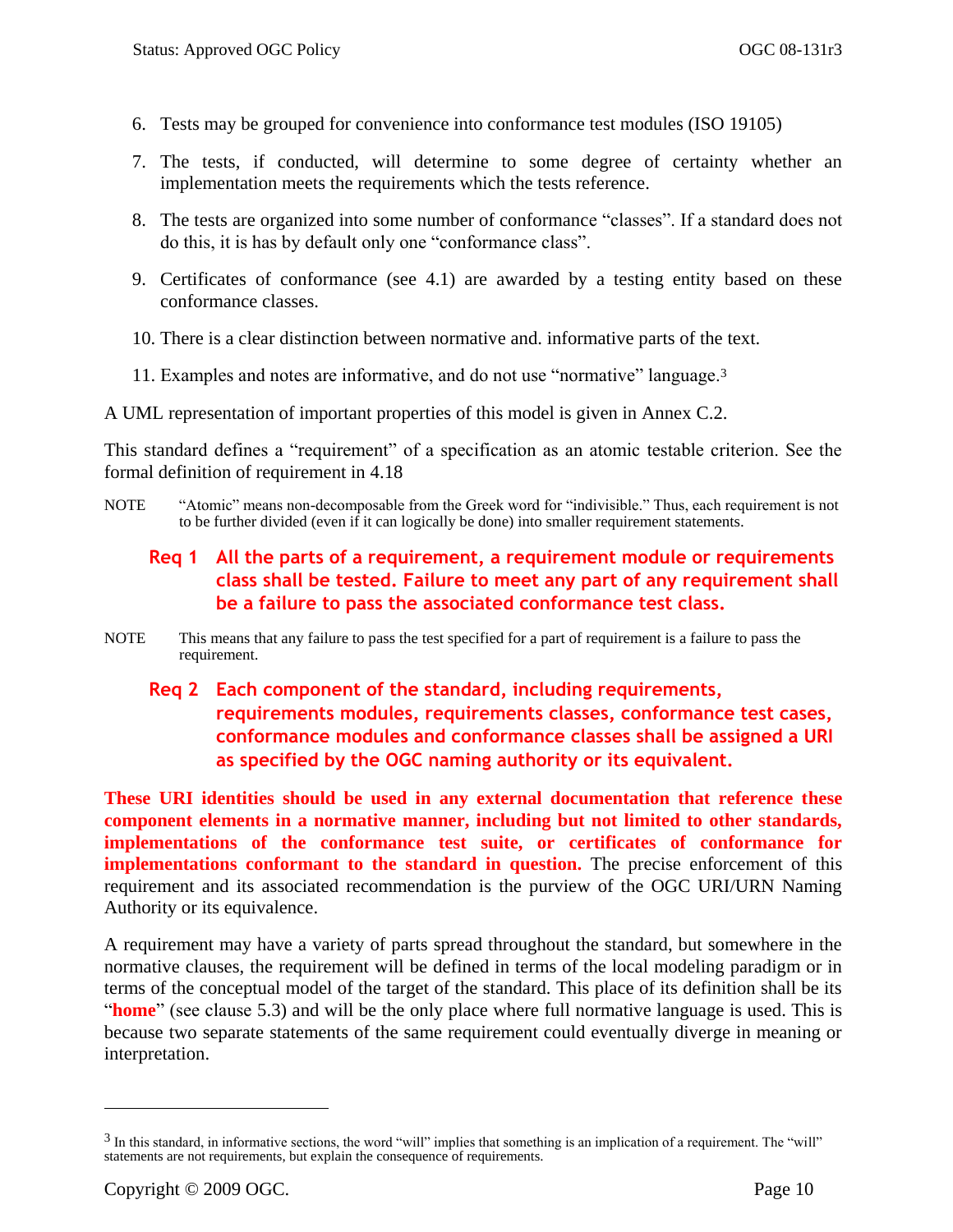In the conformance test suite there will be a test defined to verify the validity of the claim that an implementation of the standard (standardization target) satisfies each requirement. Since the normative language of the body of the standard and the conformance test classes both define what conformance to the standard means, they will be equivalent in a well-written specification. This standard requires specifications to be well-written, at least in stating requirements and conformance tests.

Conformance tests are aggregated into conformance classes that specify how certain "certificates" of conformance" are achieved. The natural inclination is to aggregate the requirements. The issue that blocks this approach is that some requirements are optional while others are mandatory. To achieve a cleaner separation of requirements, this standard separates them into sets (called "requirements classes"), each of which has no optional components. Since the statement of each requirement has only one "**home**", it will be in a clause associated to its requirements class.

So, this standard defines a "requirements class" as a set of requirements that must all be passed to achieve a particular conformance class (see [4.5\)](#page-16-2). Because ISO 19105 includes a "middle" structure called a conformance test module, this standard also includes requirements modules to parallel the conformance test modules. A specification written to this standard may use this "module" structure in any manner consistent with the rest of this standard and consistent with ISO 19105

Those requirements that are sometimes referred to as "optional" requirements will be segregated into separate requirements classes by themselves. This allows the options in the testing procedure to be grouped into non-varying optional conformance classes To conform to this standard, requirements classes may be optional, but each requirement within a requirements class is mandatory when that requirements class is implemented. When needed, a particular requirements class may contain only a single requirement.

Care must be taken, since the requirements classes are not always in a one-to-one correspondence to conformance classes in other standards which may be the source of requirements for a specification conformant to this standard. If other standards are used, their options shall be specified to be useable within a standard conformant to this standard, see [6.5.1.](#page-29-1)

Conformance classes contain dependencies on one another. These are represented by tests in one conformance class that state that another conformance class must be passed to qualify to pass this conformance class. In terms of requirements, that says that the dependent conformance class contains tests (by reference) for all requirements of the "included" conformance class.

Translating this into this standard's view of requirements classes, one requirements class is dependent on another if the other is included through such a reference. In this manner, requirements classes can be treated as sets of requirements (each in a single requirements class but included in others by reference to its "home" requirements class).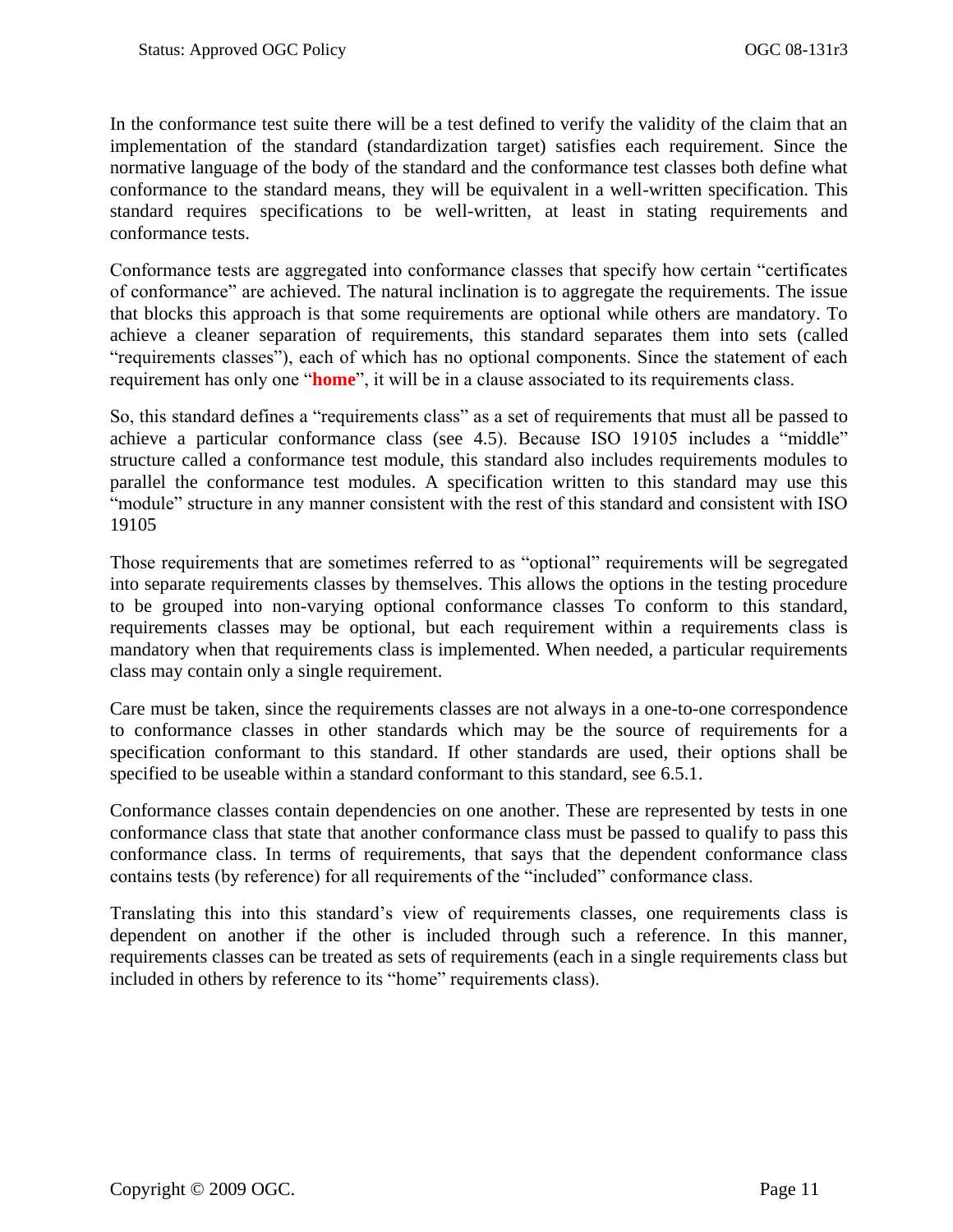NOTE The set containment lattice (partial ordering) defined by:

 $[A \leq B] \Leftrightarrow$  [{requirements in A}  $\subset$  {requirements in B}]

This says that to pass "B", an implementation must pass "A." If " $A \le B$ ", we say that "A" is a profile of "B" (see [4.11\)](#page-18-0) and that "B" extends "A" and that "B" depends on "A" (see [4.9\)](#page-17-0).

A "core" requirements class is one which is a dependency of all others (see [4.8\)](#page-17-1). So, if we consider a standard "S" as a set of normative requirements classes:

[A is core in standard **S**]  $\Leftrightarrow$  [ $\forall$  B  $\in$  **S**: A < B}]

So, a core is a "universal lower bound," and a base is a "universal upper bound."

In this standard, each conformance requirement is separated in its own labeled paragraph, such as [Req 1](#page-23-0) above.

The distribution of the information in a specification is not restricted. The only requirement will be that the specification's requirements be grouped in a manner consistent with the conformance test classes, see [Req 6](#page-27-2) and [Req 7.](#page-27-3) **The informational and structural universals of the specification may be included in the core text and its associated models without violations of this standard.** This is true as long as the requirements of the extension are not implicit in what is included in the core.

In this manner, the core requirements class and its associated contents can be thought of not only as the requirements of the core conformance class, but as a form of reference model for establishing core vocabularies and schemas for the entire specification.

**The core may contain the definition and schema of commonly used terms and data structures for use in other structures throughout the specification.**

**This may include the list of the names of all operations and operation parameters to be used in any request-response pairs defined in any conformance class of the specification. If a service receives a request that is not supported in its conformance claim, then the service may return an error message text stating that the requested operation is part of a nonsupported extension.** 

### <span id="page-25-0"></span>**Req 3 Requirements on the use and interpretation of vocabulary shall be in the requirements class where that use or interpretation is used.**

#### **Importation of external vocabularies and schemas may be in the core.**

Example In the specification of a metadata service, the Dublin Core concept of a "Title" and the XML schema structure used for its specification can be in the core of the service specification. How a particular request-response pair uses the data structure to mean the title of a particular document or dataset will be specified in the requirements class in which the request-response pair is defined and set against requirements.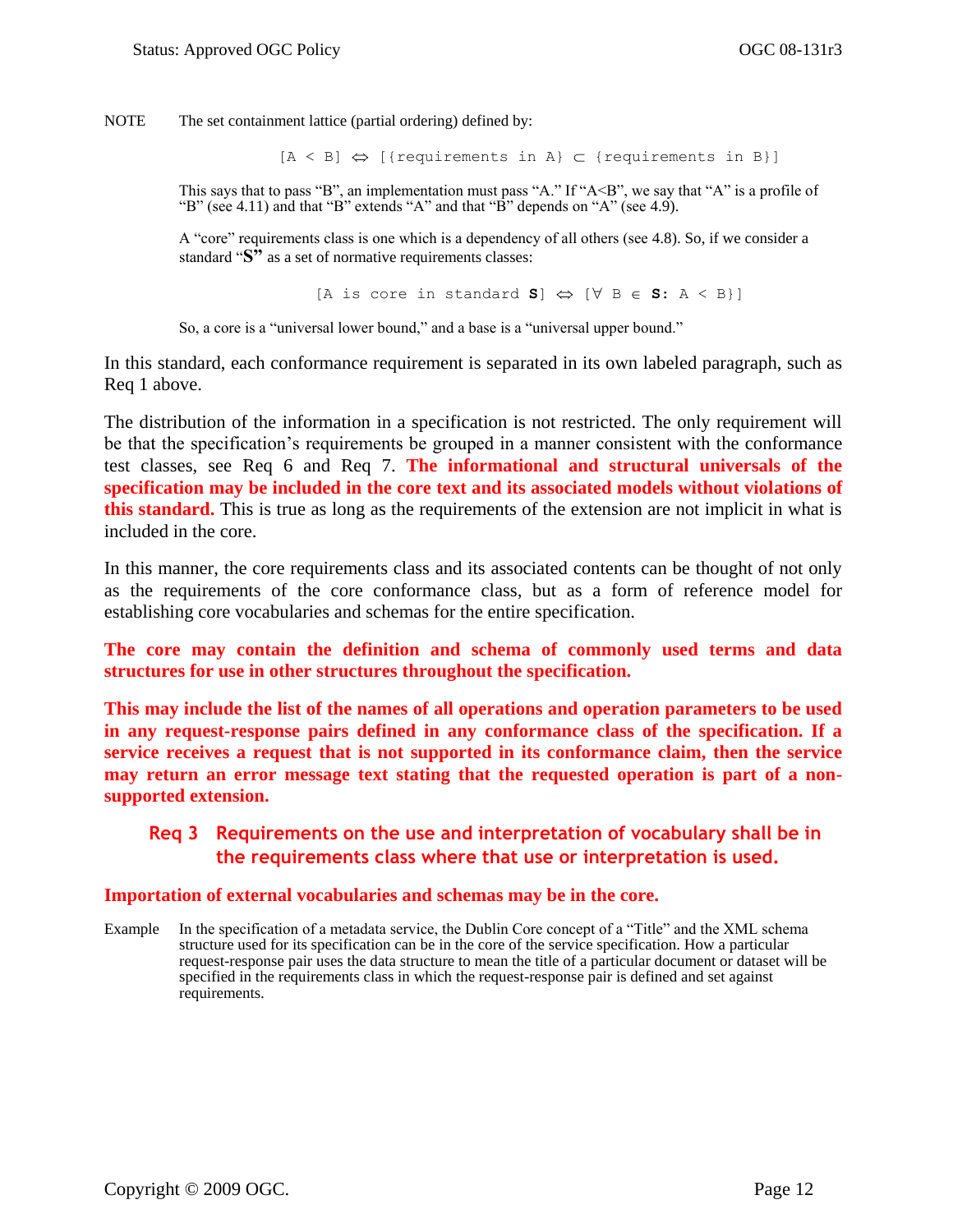## <span id="page-26-0"></span>**6.2 Using the specification model**

The primary difficulty in speaking of specifications (or candidate standards) $4$  as a group is their diverse nature. Some specifications use UML to define behavior, others use XML to define data structures, and others use no specific modeling language at all. However, they all must model the standardization target to which they apply since they need to use unambiguous language to specify requirements. Thus, the only thing they have in common is that they define testable requirements and recommendations against some model of an implementation of the specification (the standardization target). For completeness, they should also specify the conformance tests for these requirements that are to be run for validation of the implementations against those requirements.<sup>5</sup>

For simplicity in the text here, we assume that each specification has a single (root) standardization target type from which all extensions inherit. If this is not true, then the specification can be logically factored into parts each corresponding to a "root" standardization target type, and that the specification addresses each such part separately (see the definition of requirements class in [4.19\)](#page-20-0). In this sense, the next requirement divides specification into parts more than restricting their content.

### <span id="page-26-1"></span>**Req 4 Each requirement in a conformant specification shall have a single standardization target type.**

In practice, the standardization target of the core requirements class is the root of an inheritance tree where extensions all have the core's target as an ancestor, and thus can be considered as belonging to the same "class" or type as the core's target.

### <span id="page-26-2"></span>**Req 5 All conformance tests in a single conformance test class in a conformant specification shall have the same standardization target.**

This means that all requirements are considered as targeting the same entity being tested for a particular certificate of conformance. The test may specify other types as intermediaries or indirect dependencies (see [4.10\)](#page-17-2).

**If needed, a requirement may be repeated word for word in another requirement up to but not including the identification of the standardization target type.** This second statement will be in a separate requirements class, since it will have a separate standardization target and thus belong to the requirements to be tested by a separate conformance class. For example, in a service interface, a specification may be written that requires both the client and server to use a particular language for data transmission. Since the client and server are different standardization targets types (except in some special circumstances), they will have different conformance test classes.

One solution is to state the requirement twice, once for each target. The most common alternative is to introduce a new "superclass". The specification may introduce an abstract superclass of

 $\overline{a}$ 

 $4$  This is purposely written as "as yet not adopted" standards, since it is during the authoring process that this standard must be considered, not *ex post facto*. It is also handy since the word "standard" in this section means this document; while the term "specification" here means another document to which this standard is being applied..

 $<sup>5</sup>$  This "test suite" specification is a requirement for ISO and for OGC, but is often ignored in less formal standardization efforts. In</sup> such cases, if there exists a "validation authority" for conformance, they must interpret the requirements to be tested, *ex parte*, possibly separated from the authors of the standard, leading to issues of separate interpretations of the same specification.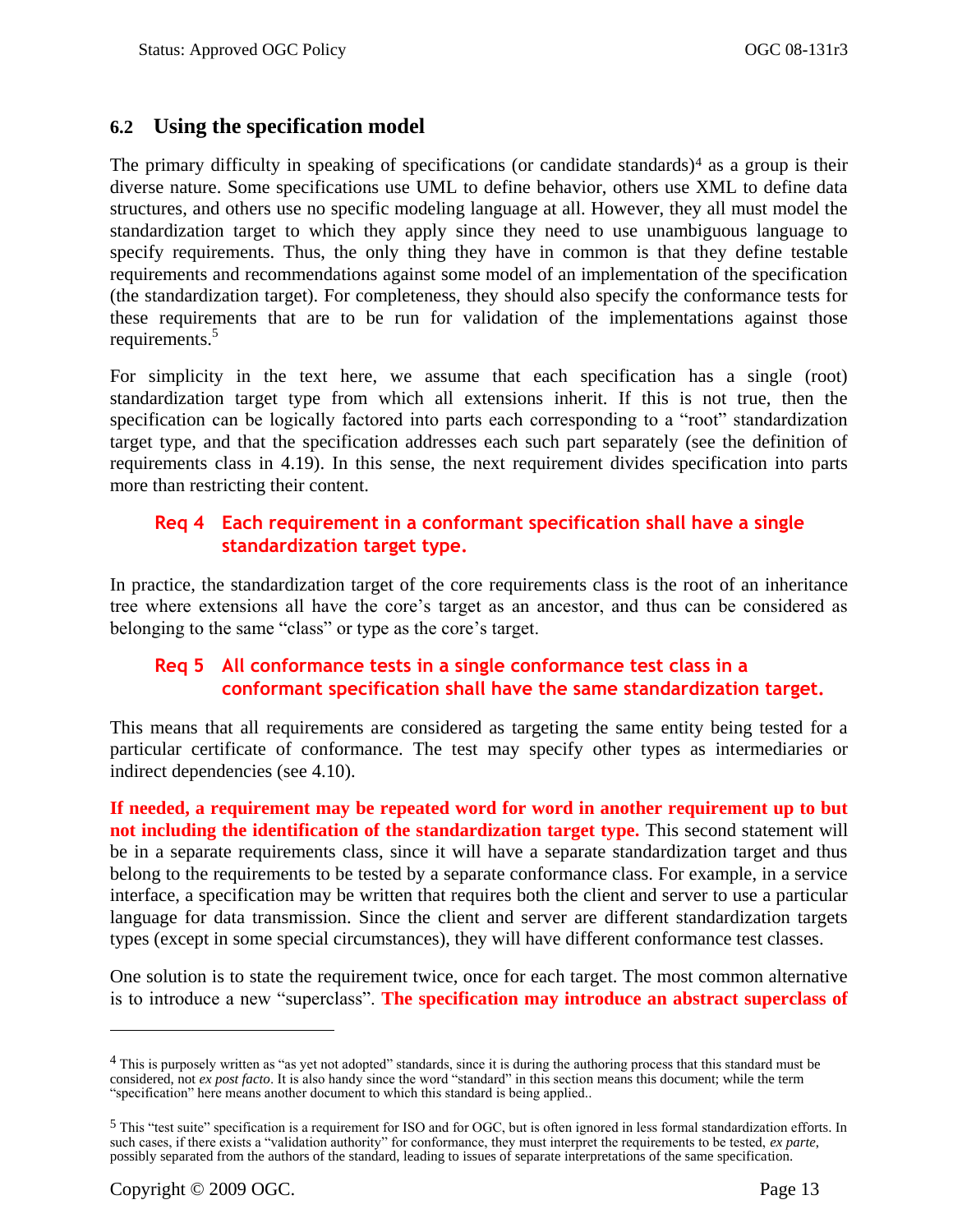**all affected standardization target types and use this for the requirements common to all of the affected target types.** This is diagrammed in [Figure 6-1.](#page-27-1)



#### **Figure 6-1: Abstract superclass example**

### <span id="page-27-1"></span>**Example 6-1 Abstract Superclass**

In [Figure 6-1,](#page-27-1) "Web Application" has been created as an abstract superclass of "Web Server" and "Web Client." In this manner, any common requirement for "Web Server" and "Web Client" can be laid against the abstract superclass "Web Application" and does not have to be repeated. Because the subclassing created a direct dependency from the packages containing "Web Server" or "Web Client" and that containing "Web Application" a corresponding direct dependency will exist at the conformance class level so that any requirement or compliance test defined for "Web Application" will also apply to directly to both "Web Server" and "Web Client." The conformance class of "Web Application" is tested whenever either "Web Service" or "Web Client" is tested see [Req 12.](#page-30-0)

Using this technique may pose some problems at the concrete level because the semantics of the requirement may shift subtly between the "Web Server" and the "Web Client." If this happens, the original requirement statement at "Web Application" might be ambiguously stated (it has multiple semantically distinct interpretations depending on the subclass of "Web Application" to which it is applied). It would be appropriate in this case to move the requirement down from the abstract superclass, replicating it into each of the subclasses, where it can be stated more precisely.

The conformance class of "Web Application" is tested whenever either "Web Service" or "Web Client" is tested, see [Req 12.](#page-30-0)

### <span id="page-27-0"></span>**6.3 The "standards" specification document**

<span id="page-27-2"></span>Each specification is a set of requirements and their associated conformance tests.

- **Req 6 The requirements shall be grouped together in clauses (numbered sections) of the document in a strictly hierarchical manner, consistent with requirements modules and requirements classes.**
- <span id="page-27-3"></span>**Req 7 The requirements structure of the document shall be in a logical correspondence to the test suite structure.**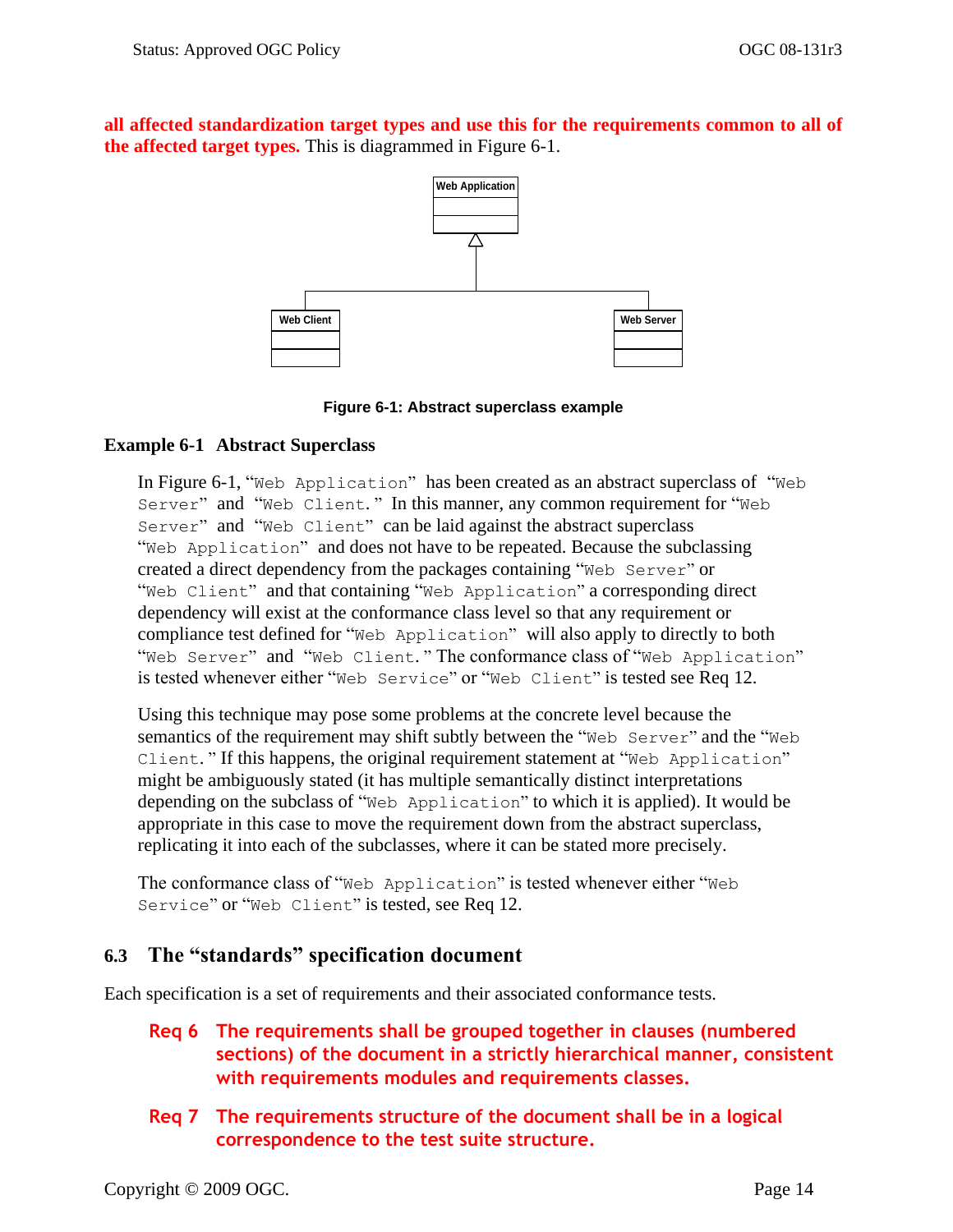This structure is described in the following clause. Thus, if two requirements are in the same clause of the body of the document, they should be tested in the same class in the conformance suite. **Each requirement may be separately identifiable either by a label as is done in this document, by its subclause number, or by its subclause number and full text.**

The level of the clauses at which the requirements classes corresponding to the test suite classes are organized is the purview of the editing body of the document, but should be obvious from the language of the clause titles. For example, if UML packages or XML schemas are used to express the factoring of the document into test suite defined conformance classes, the document should use package or schema names in the "table of contents" outline of the standard to indicate the correspondence to test suite classes.

Since these clauses, conformance classes, packages and schemas represent the most important divisions of the test suite and thus of the requirements classes, their name should be included in the table of contents (TOC) of the standard document, and should all be at the same level of heading. For example, in a UML organized standard, where packages are used for test classes in the test suite, the following may be a reasonable clause subdivision for a version of "ISO 19107: Spatial Schema."

- Topic at heading level 1, such as Geometry, Topology.
- Subdivision of related requirements classes at level 2, such as coordinate systems, points, curves, surfaces and solids at level 2.
- Test Suite subdivisions at level 3, such as linear interpolations, conics, Bézier splines, NURBS, etc.
- Classes at level 4, and so forth.

In this case, at least level 3 headings should be in the table of contents. Level 4 and beyond are optional in the TOC.

In summary, the structure of the requirements and requirements classes of the model should be reflected in the organization of the conformance tests and classes, and also in the structure of the normative clauses in the specification document.

NOTE This makes it more difficult to write a standard, but is expected to make the standard easier to read and understand. This trade-off is usually worth it, since the readers of a specification should be orders of magnitude more numerous than its contributing authors.

Making it easier to implement a specification is an important goal of this standard.

## <span id="page-28-0"></span>**6.4 Conformance Test Suite**

The requirements here will be applied directly to the test suite, and in particular to the conformance classes. By definition, a "test suite" is a collection of identifiable conformance classes. A conformance class is a well-defined set of conformance tests. Each conformance test is a concrete or abstract (depending on the type of suite) description of a test to be performed on each candidate conformant implementation, to determine if it meets a well-defined set of requirements as stated in the normative clauses of the standards document.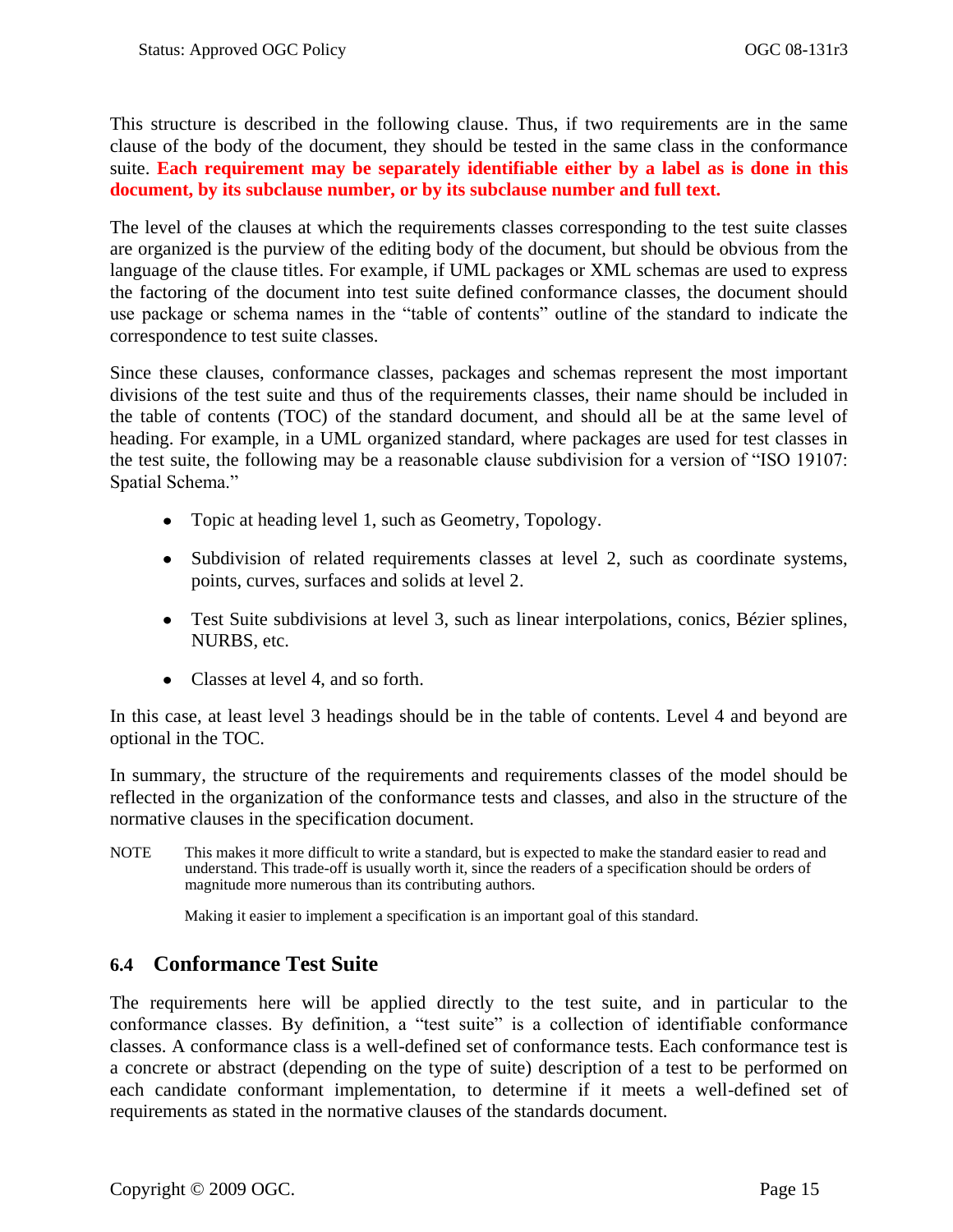NOTE The Test Suite is normative in the sense that it describes the tests to be performed to pass conformance, but it specifies no requirements in any other sense. The requirements should be specified in the body of the standard. The test suite only describes in detail how those requirements should be tested.

<span id="page-29-2"></span>In each of the profiles defined in the Clauses to follow, some set of entities, types, elements or objects are defined and segregated into implementation requirements classes.

### **Req 8 The requirements classes shall be in a one-to-one correspondence to the conformance test classes, and thus to the various certificate of conformance types possible for a candidate implementation.**

Strict parallelism of implementation and governance is the essence of this standard.

## <span id="page-29-0"></span>**6.5 Requirements for Modularity**

### <span id="page-29-3"></span><span id="page-29-1"></span>**6.5.1 Each Conformance class tests a complete requirements class**

### **Req 9 A Conformance class shall not contain any optional conformance tests.**

It is reasonable to assume that two standardization targets that have the same certificates of conformance could be considered to be functionally equivalent. This is not always the case since many standards have "optional" requirements that are tested or not as selected by the implementors of the target. This requirement stops conformance classes from containing optional requirements and tests, and, at least as far as the specification is concerned, makes all certificates of conformance mean that exactly the same tests have been conducted. Specification may use recommendations for such options, but the conformance test classes do not test recommendations.

**A Conformance class may be parameterized.** This means that the class's tests depend on some parameter that must be defined before the tests can be executed. For example, if a XYZ conformance class needs to specify a data format such as GML or KML to be tested, then XYZ(GML) is XYZ using GML, and XYZ(KML) is XYZ using KML. **Because the parameters choose which requirements will be tested, two conformance classes with distinct parameters should be considered as distinct conformance classes.**

The most common parameters are the identities of indirect dependencies. For example, if a service uses or produces feature data, the format of that data may be a parameter, such as GML, KML or GeoJSON. When reading a certificate of conformance, the values of such parameters are very important.

### <span id="page-29-4"></span>**Req 10 A certificate of conformance shall specify all parameter values used to pass the tests in its conformance test class.**

<span id="page-29-5"></span>Conformance to a particular conformance class means exactly the same thing everywhere.

### **Req 11 A Conformance class shall explicitly test only requirements from a single requirements class.**

This means that there is a strict correspondence between the requirements classes and the conformance test classes in the test suite. Recall that a conformance test class may specify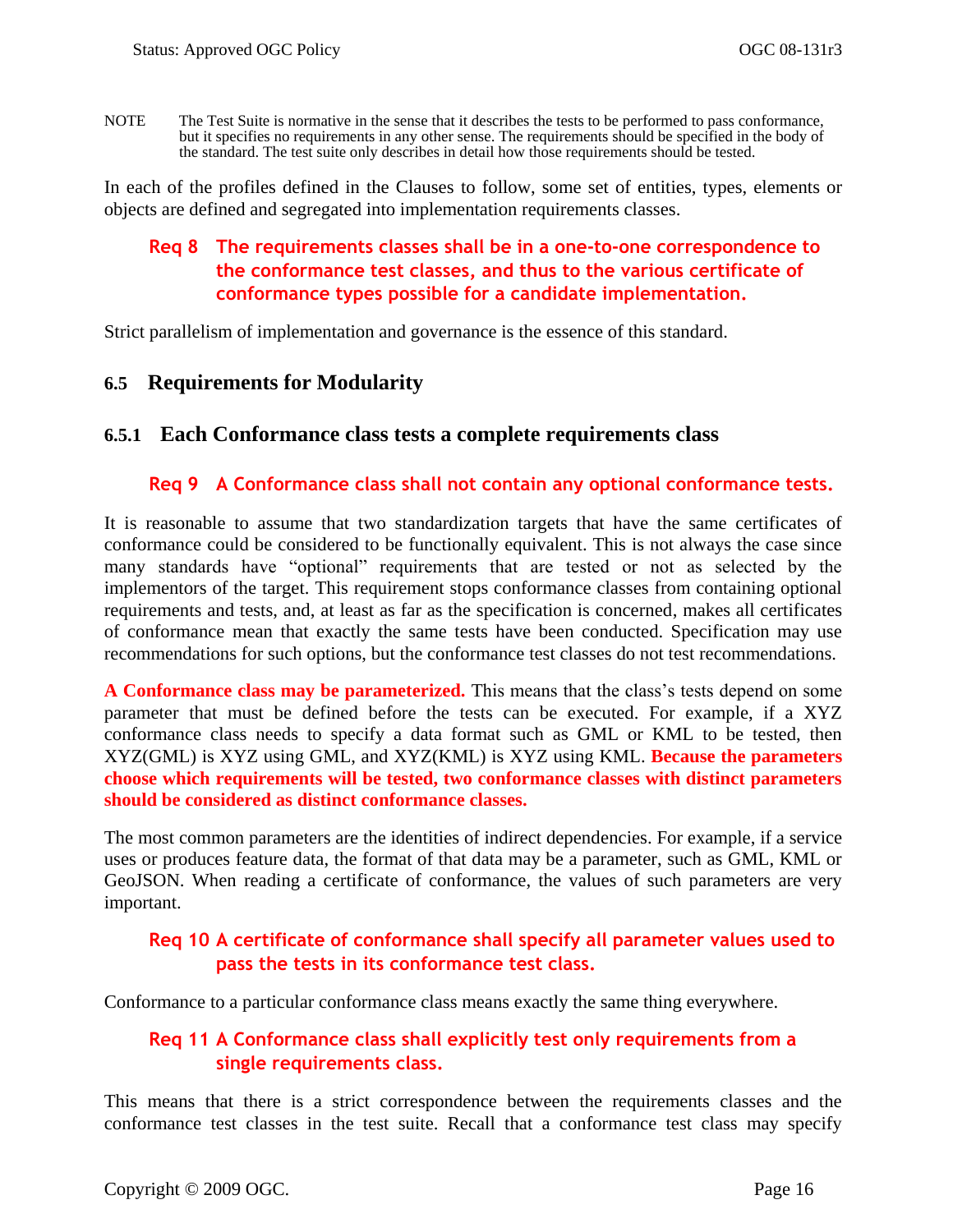dependencies causing other conformance test classes to be used, but this is a result of an explicit requirement in the "home" requirements class.

## <span id="page-30-0"></span>**Req 12 A Conformance class shall specify any other conformance class upon which it is dependent and that other conformance class shall be used to test the specified dependency.**

Such referenced conformance classes may be in the same standard or may be a conformance class of another standard.

### **Example 6-2 Indirect dependency on schema**

If a service specifies that a particular output is required to be conformant to a conformance test class in a specific standard (say a normatively referenced XML schema), then the conformance class of that normative reference will be used to test that output. For example, if a WFS specifies that its feature collection output is compliant to a particular profile of GML, then that profile of GML will be used to validate that output. This means that the service is indirectly tested using the GML standard. In other words, GML is an indirect dependency of the original service.

Requirements classes may be optional as a whole, but not piecemeal. This means that every implementation that passed a particular conformance class satisfies exactly the same requirements and passes exactly the same conformance tests. Differences between implementations will be determined by which conformance test classes are passed, not by listing of which options within a class were tested. If a specification's authors wish to make a particular requirement optional, [Req](#page-29-3)  [9](#page-29-3) forces them to include it in a separate requirements class (and therefore in a separate conformance test class) which can be left untested.

Other standards do not follow a strict parallelism between requirement specification and testing, so for use within a specification compliant to this standard, special care must be taken in importing conformance test classes from other standards.

## <span id="page-30-1"></span>**Req 13 If a requirements class is imported from another standard for use within a specification conformant to this standard, and if any imported requirement is "optional," then that requirement shall be factored out as a separate requirements class in the profile of that imported standard used in the conformant specification. Each such used requirements class shall be a conformance class of the source standard or a combination of conformance classes of the source standard or standards.**

The tracking of the parallelism between requirements and test should be easy if the specification is non-ambiguous. To insure this, the following requirement places a default mapping between the two, by utilizing the names of the two types of classes.

## <span id="page-30-2"></span>**Req 14 For the sake of consistency and readability, all requirements classes and all conformance test classes shall be explicitly named, with corresponding requirements classes and conformance test classes having similar names.**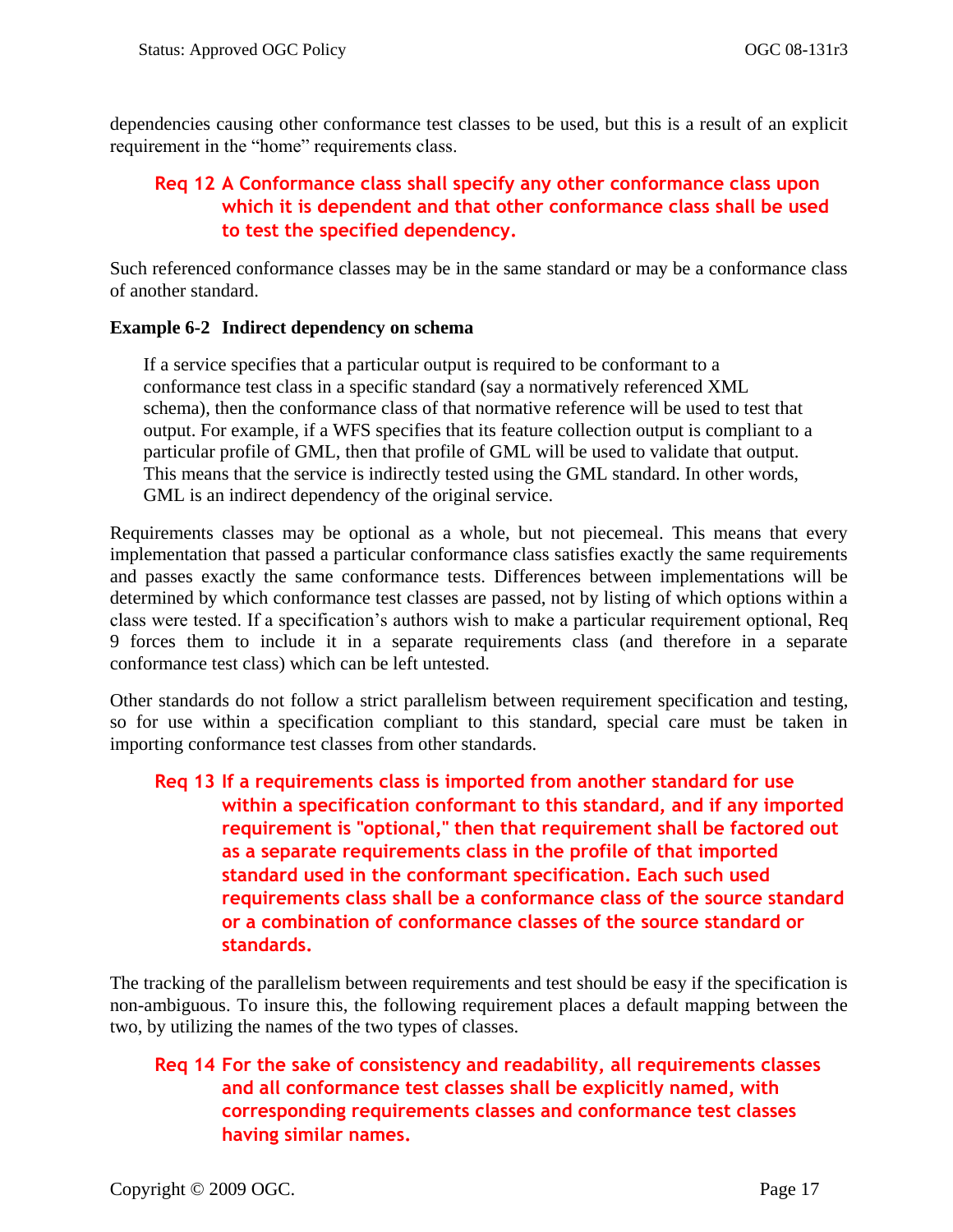NOTE Logically, a requirements class (set of requirements) and a conformance class (set of tests) are not comparable. This can be remedied by noting that both have a consistent relation to a set of requirements. A requirements class is a set of requirements. A conformance class tests a set of requirements. Therefore we could say that a requirements class corresponds precisely to a conformance class if they both are related (as described) to the same set of requirements.

> A particular standard will be simpler the fewer requirements classes it contains. The Einstein criteria of "as simple as possible but no simpler" applies. Another way to say this is that a requirements class should require a reasonable amount of work to achieve. If the requirements class (given all its dependencies have been passed) requires little, then it probably should be merged with another related requirements class, most likely one of its dependencies or a "sibling" requirements class with similar dependencies, purpose and semantics.

## <span id="page-31-0"></span>**6.5.2 Requirements classes contain all requirements tested by a conformance test case**

### <span id="page-31-1"></span>**Req 15 Each requirement in the standard shall be contained in one and only one requirements class. Inclusion of any requirement in a requirements class by a conformance class shall imply inclusion of all requirements in its class (as a dependency).**

Unless a requirement is referenced in a conformance test and thus in a conformance class, it cannot be considered a requirement since no test has been defined for it. **If possible, the structure of the normative clauses of the standard should parallel the structure of the conformance classes in the conformance clause.**

NOTE This in conjunction with [Req 9](#page-29-3) means that all requirements in a conformant specification will be tested in some conformance class. In the best example, a requirement should be contained explicitly in one and only one requirements class and tested in one and only one conformance class. This is not really a requirement here, since a single requirement can be stated twice in different requirements classes.

### <span id="page-31-2"></span>**Req 16 If any two requirements or two requirements modules are codependent (each dependent on the other) then they shall be in the same requirements class. If any two requirements classes are codependent, they shall be merged into a single class.**

Normally, circular dependencies between implementation components are signs of a poor design, but they often cannot be avoided because of other considerations (code ownership for example). **Circular dependencies of all types should be avoided whenever possible.**

### <span id="page-31-3"></span>**Req 17 There shall be a natural structure on the requirements classes so that each may be implemented on top of any implementations of its dependencies and independent of its extensions.**

NOTE The only certain manner to test this requirement maybe to create a reference implementation.

This requirement is more important and may be more difficult than it seems. It states simply that conformance classes and their associated requirements classes can be put in a one-to-one correspondence to a fully modular implementation of the complete standard (at least all of the specification against a single standardization target). Implementors who wish to sacrifice modularity for some other benefit can still do what they want; the requirement here only states that if the software requirements classes are properly separated, they can be implemented in a "plug'n'play" fashion.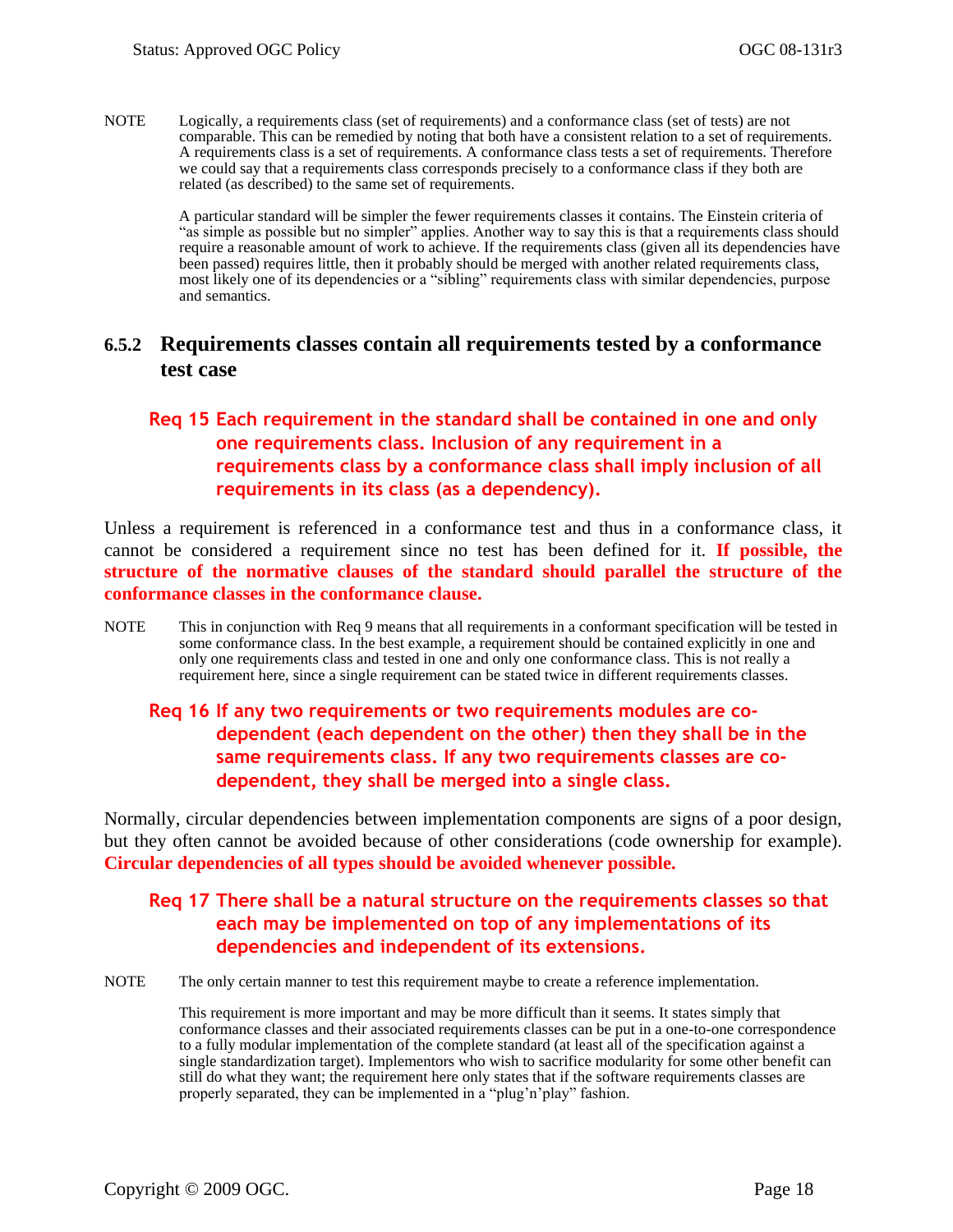### <span id="page-32-2"></span>**Req 18 No requirements class shall redefine the requirements of its dependencies, unless that redefinition is for an entity derived from but not contained in those dependencies.**

This means, for example, that a UML classifier cannot be redefined in a new extension. If a new version of the classifier is needed it has to be a valid subtype of the original.

In terms of generalization; subclassing, extension and restriction (into a new class or type) are all acceptable, redefinition (of an old class or type) is not.

NOTE Clause [6.3](#page-27-0) makes some pointed suggestion as to how to organize the conformance classes and normative clauses in parallel to make this requirement easier to verify.

> Most standards include examples, which are useful for illustrative or pedagogical purposes. However, it is not possible to write a specification "by example" that leads to conformance tests. Examples are therefore non-normative, by definition.

## <span id="page-32-0"></span>**6.5.3 Profiles are defined as sets of conformance classes**

All the conformance classes created in a specification form a base (an upper bound of all conformance classes) for defining profiles as defined in ISO/IEC 10000 (see [\[2\]\)](#page-15-1). The base for creating a profile can be defined as the union of all requirements classes.

## <span id="page-32-3"></span>**Req 19 The conformance tests for a profile of a specification shall be defined as the union of a list of conformance classes that are to be satisfied by that profile's standardization targets.**

NOTE This means that a standard conformant to this standard predefines all of its possible profiles through the dependencies between the conformance classes. In essence, a profile of a conformant standard is precisely a transitive closure of a subset of requirements classes under the dependency relations. If a standard has "n" requirements classes and they are all independent, it can have no more than " $2<sup>n</sup> - 1$ " profiles. If there is a core and "n" independent extensions, then there are no more than "2<sup>n</sup>" profiles. Dependencies will usually decrease these numbers radically.

## <span id="page-32-4"></span><span id="page-32-1"></span>**6.5.4 There is a Defined Core**

- **Req 20 Every specification shall define and identify a core set of requirements as a separate conformance class.**
- <span id="page-32-5"></span>**Req 21 All general recommendations shall be in the core.**
- <span id="page-32-6"></span>**Req 22 Every other requirements class in a specification shall have a standardization target type which is a subtype of that of the core and shall have the core as a direct dependency.**

**This core may be partially or totally abstract. The core should be as simple as possible. The core requirements class may be a conformance class in another standard, in which case the current specification should identify any optional tests in that conformance class that are required by the current standard's core requirements class.** See [Req 13.](#page-30-1)

Since the core requirements class is contained (as a direct dependency) in each other requirements class with a similar standardization target type, the general recommendations are thus universal to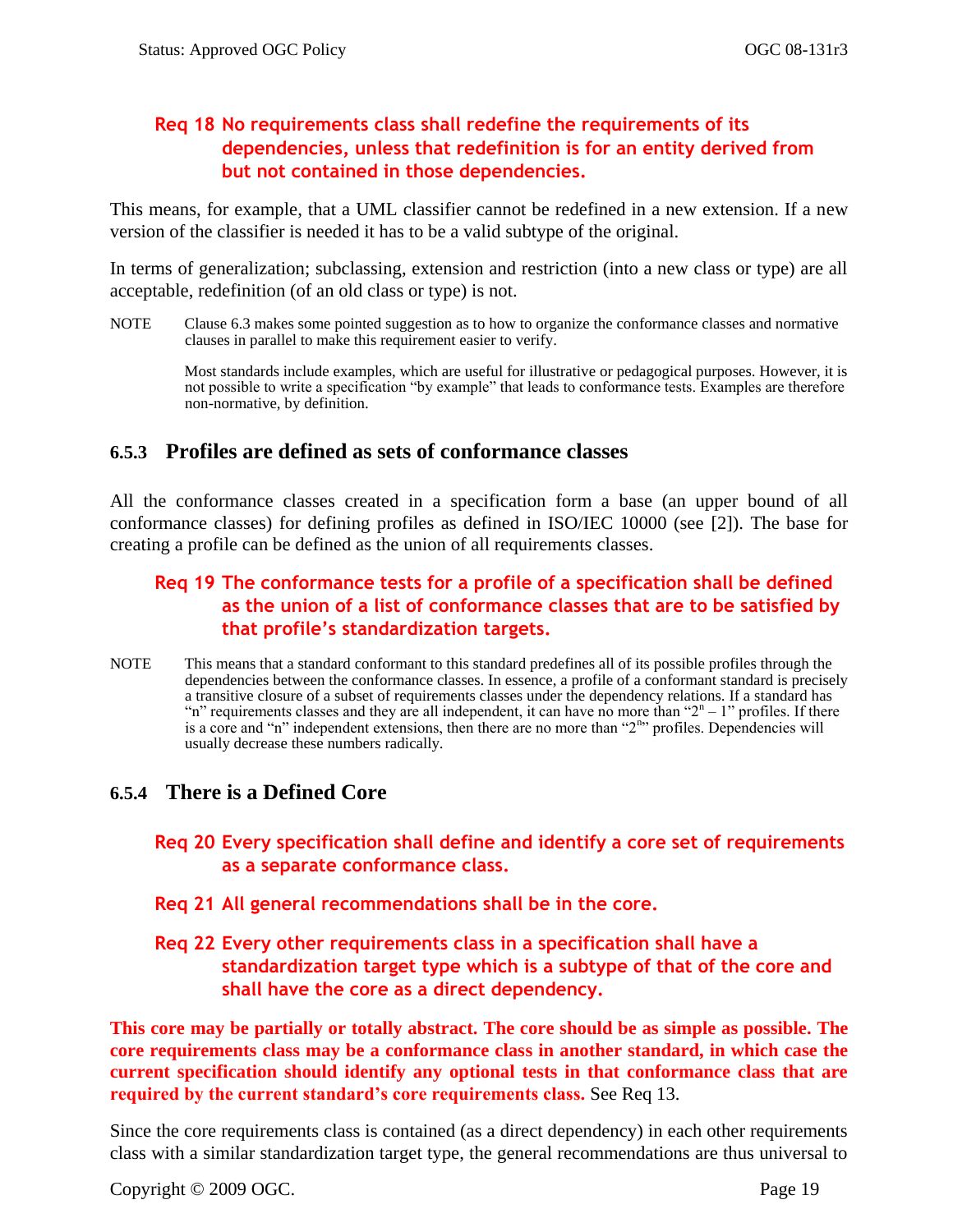all requirements classes. **Since the basic concept of some standards is mechanism not implementation, the core may contain only recommendations, and include no requirements.** 

NOTE In most cases, if someone feels the need to define a "simple" version of the standard, it is probably a good approximation of the best core. For example, the core of a refactored GML might be the equivalent of the ―GML for Simple Features‖ profile. The core for any SQL version of feature geometry is probably "Simple Features."

### <span id="page-33-0"></span>**6.5.5 Extensions are requirements classes**

A common mechanism to extend the functionality of a specification is to define extensions, which may be either local or encompass other standards. **Specifications should use extensions where feasible, but should never hinder them.**

### <span id="page-33-2"></span>**Req 23 Each specification conformant to this standard shall consist of the core and some number of requirements classes defined as extensions to that core.**

### <span id="page-33-3"></span>**Req 24 A specification conformant to this standard shall require all conformant extensions to itself to be conformant to this standard.**

Since software is evolutionary at its best, it would not be wise to restrict that evolutionary tendency in a specification, by restricting extension specifications. A good specification will thus list the things a standardization target has to do, but will never list things that a standardization target might want to do above and beyond the current design requirements.

### <span id="page-33-4"></span>**Req 25 A specification conformant to this standard shall never restrict in any manner future, logically-valid extensions of its standardization targets.**

**The above requirement should not be interpreted as a restriction on quality control.** Any efforts by a specification to enforce a level of quality on its standardization targets, when well and properly formed; do not interfere with the proper extension of those targets. So, the specification may require its standardization targets to behave in a certain manner when presented with a logical inconsistency, but that inconsistency must be fundamental to the internal logic of the model, and not a possible extension. Thus, a specification may require a standardization target to accept GML as a feature specification language, but cannot require a standardization target to not accept an alternative, such as KML, or GeoJSON, as long at that alternative can carry viable information consistent with the fundamental intent of the specification.

### <span id="page-33-5"></span><span id="page-33-1"></span>**6.5.6 Optional requirements are organized as requirements classes**

### **Req 26 The only optional requirements acceptable in a specification conformant to this standard shall be expressible as a list of conformance classes to be passed.**

NOTE Standards and implementations are restricted by this, but not instances of schemas. For example, a XML schema standard can specify an optional element, which data instances may use or not., However schemaaware processors claiming conformance to the standard should be able to handle all elements defined in the schema, whether they are required by the schema or not.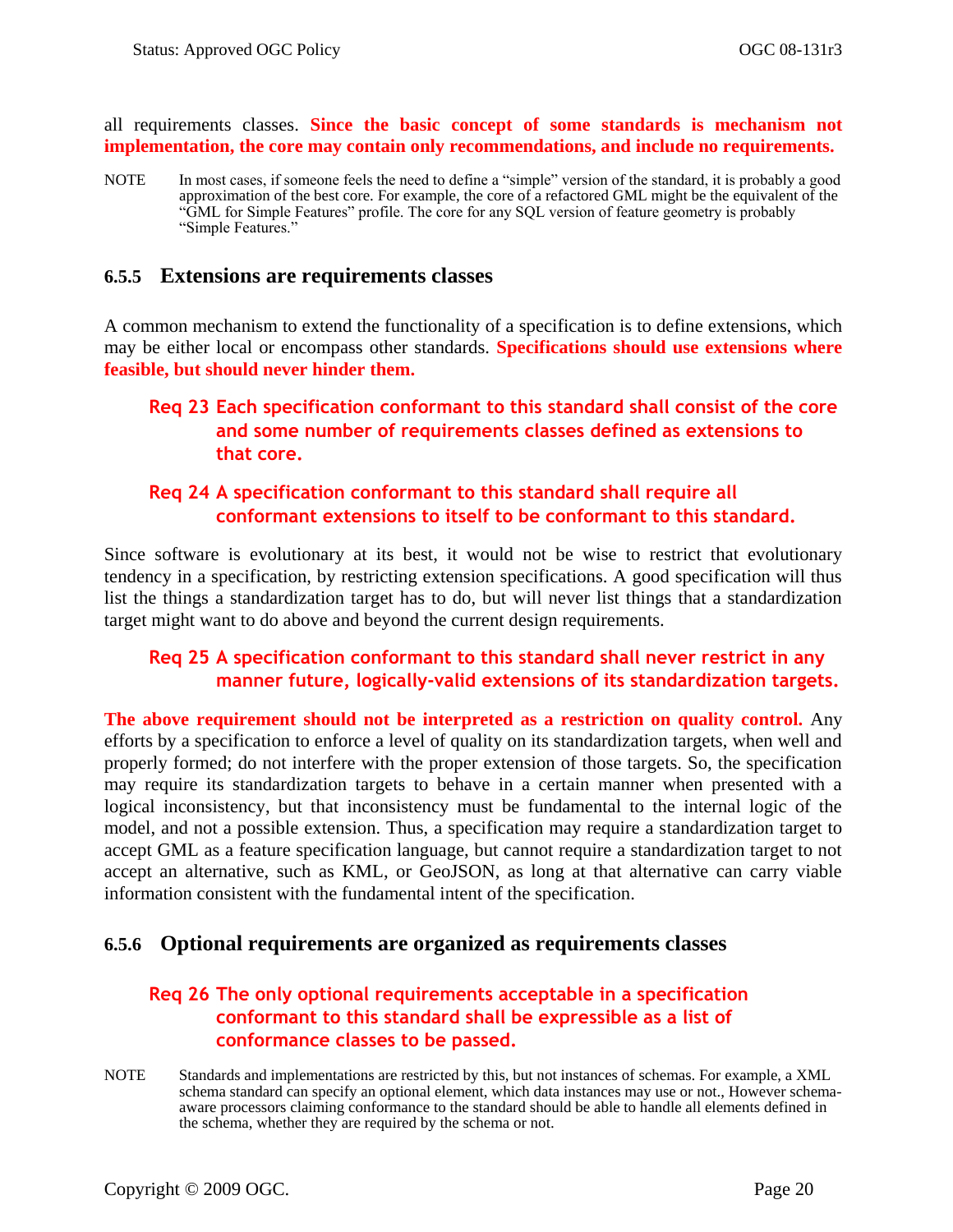**Requirements of the form "if the implementation does this, it must do it this way" are considered to be options and should be in a separate requirements class.** 

### <span id="page-34-5"></span><span id="page-34-0"></span>**6.5.7 Requirements classes intersect overlap only by reference**

## **Req 27 The common portion of any two requirements classes shall consist only of references to other requirements classes.**

This implies that each requirement is directly in exactly one requirements class and all references to that requirement from another requirements class must include its complete "home" requirements class. This means that requirements for dependencies will often result in conformance test cases which require the execution of the dependency conformance class. See for example Annex [A.2.1.](#page-49-1)

NOTE All general recommendations are in the core requirements class. The core conformance test class contains tests that all other conformance classes must pass.

## <span id="page-34-1"></span>**7 Mapping this standard to types of models**

### <span id="page-34-2"></span>**7.1 Semantics**

The previous section defined requirements for conformance to this standard, but testing for that conformance may depend on how the various forms and parts of a candidate conformant standard are viewed. This clause will define how those views are to be defined in most of the common cases. Standards that take an alternative mechanism to the ones listed here must be tested solely on the structure of their conformance test suite, until an extension to this standard is defined for that alternate mechanism.

Standards are often structured about some form of modeling language, or implementation paradigm. This clause looks at some common types of models and defines a mechanism to map parts of the model (language, schema, etc.) to the conformance classes used as the specification model from Clause [6.1.](#page-22-1)

As suggested in Clause [Req 22,](#page-32-6) the structure of the normative clauses in a standard should parallel the structure of the conformance requirements classes in that standard. The structure of the normative clauses in a well written specification will follow the structure of its model; this means that all three are parallel.

## <span id="page-34-3"></span>**7.2 Data Models**

## <span id="page-34-4"></span>**7.2.1 Common modeling issues**

If a data model is to be used to define the parameters of operational interfaces, then that model should belong in the core since it can be considered as part of a common reference model and vocabulary.

Copyright © 2009 OGC. Page 21 If a data mode is to be used to create "data transfer" elements, the issue is more complex. In the use of parameter names and types in the operational model above, the definition of a common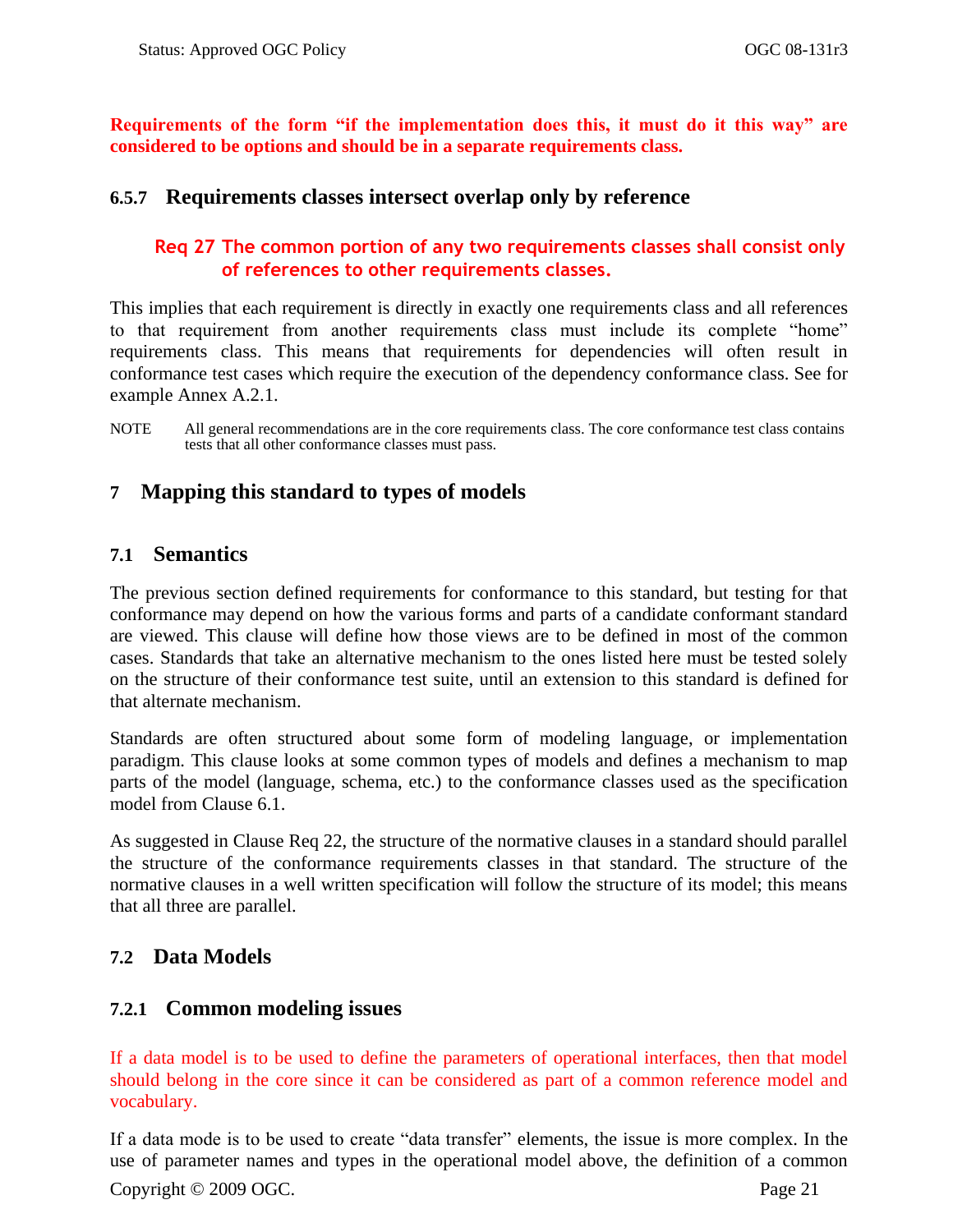vocabulary in the core is justifiable. In the case where data transfer elements are being defined, it may be that some types and elements are a defining separator between conformance classes and have to exist independently of such data elements defined for non-dependent classes. **For these reasons, care should be taken in creating separable data transfer schemas across requirements.** Dependencies in the schemas will have to parallel the dependencies in the requirements classes. The mechanism for enforcing this is dependent on the schema language.

## <span id="page-35-0"></span>**7.2.2 Requirements class: UML model extends The Specification**

UML is an OMG<sup>™</sup> and an ISO standard for expressing object models. If the organizing mechanism for the data model used in the specification is an object model, then the mapping from parts of the model to the requirements classes should follow the logical mechanism described here.

### **The terminology used here is common to all versions of the UML standard, and may be applied to any such version.**

<span id="page-35-1"></span>First, by the requirements above, the extension relationship of this conformance test class to the core will be made explicit.

### **Req 28 An implementation passing the UML conformance test class shall first pass the core conformance test class.**

The things in a UML Structural Model are:

- 1. Packages can be contained in one another. A subpackage of a package A is either A or a packages contained in a subpackage of A. A leaf package is one that contains no subpackages other than itself, but does contain classifiers.
- 2. Class or more properly "Classifier" (classes, interfaces, types, data types, enumerations, code lists<sup>6</sup>), are contained in a package or (rarely) another classifier. In all cases, they are eventually contained in a package.
- 3. Attribute of a classifier, consisting of a name and a type for its value (possibly modified with a cardinality), contained in the classifier.
- 4. Operation, consisting of parameters and a return type, contained in its classifier.
- 5. Parameters of an operations consisting of a name and a type for its value (just like attributes).
- 6. Return parameters containing the results of the operation, considered to be part of the operation (just like the other parameters).
- 7. Associations between classes, consisting of a role name (if it is visible from its containing class) and a target type (possibly with cardinality); if navigable, the role is considered to be in its source class and dependent on its target class; if not navigable,

 $\overline{a}$ 

<sup>6</sup> Code list is an ISO TC 211 extension to UML.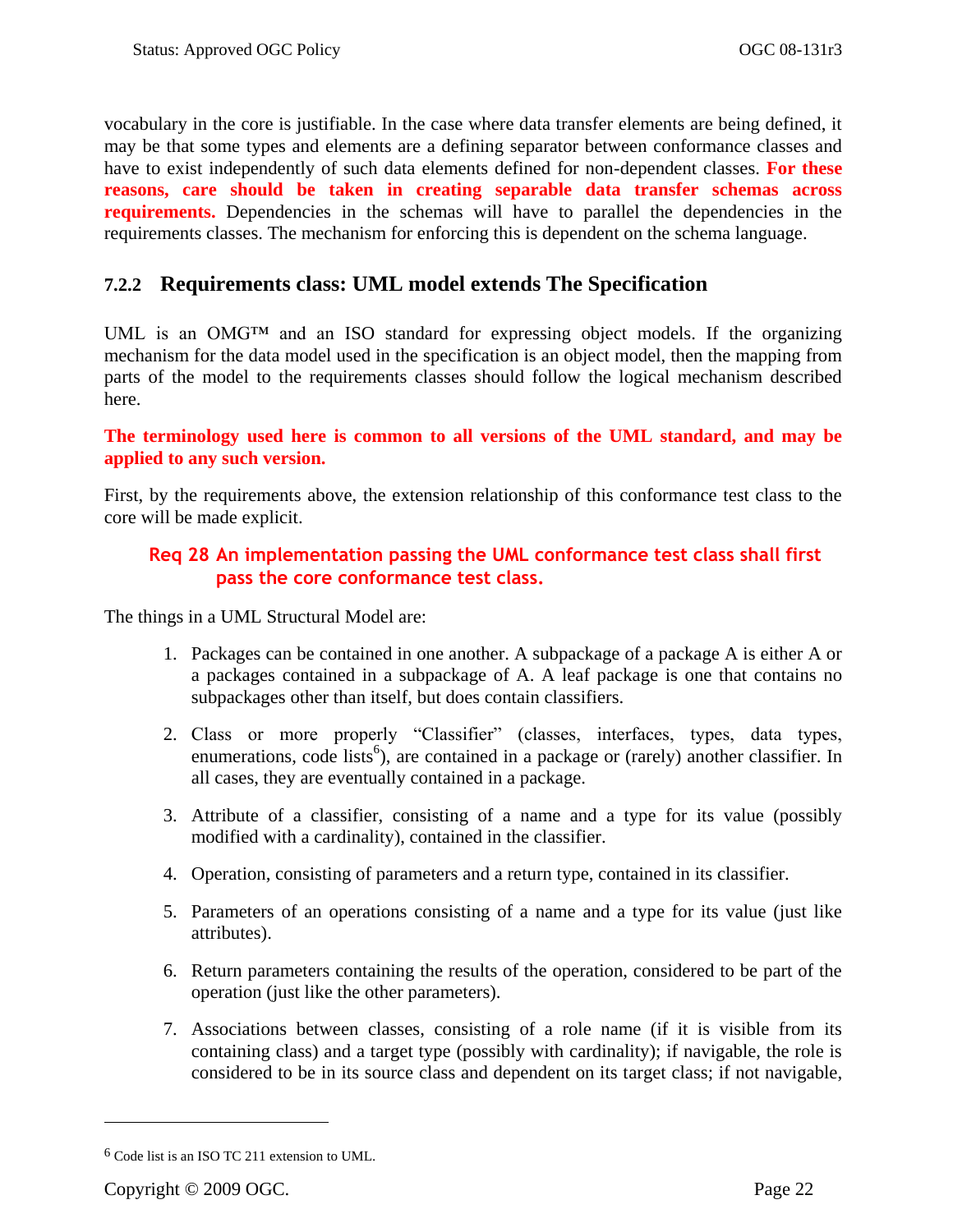it is neither (a non-navigable role while still part of an association, does not affect class implementations. All association must have at least one navigable role).

8. Constraints, which may be scoped to any of the elements 1-5 above. Constraints may be expressed in text, or using a symbolic notation (usually but not necessarily OCL).

Packages have dependencies upon one another based on usage. Any of the following conditions will produce a direct package dependency from package **A** to package **B**:

- a) A classifier in **A** uses in its definition a classifier in **B** by using it in or as:
	- an explicit dependency relation
	- the type of an attribute
	- the target of a navigable association role  $\bullet$
	- the link class of an association that has one of these navigable roles
	- the key class for a navigable association role
	- the type of a parameter used in an operation
	- the return type of an operation  $\bullet$
	- a generalization or realization association
- b) A subpackage of **A** is dependent on a subpackage of **B**.

All of these are statements about the validity of the dependency graph of a UML model. Not all UML editors enforce the validity of the dependency graphs of classes or packages, so this must be checked separately.

Assuming all legitimate direct package dependencies are included in the UML model, the conformance/requirements class associated to a package **A** will directly reference the conformance/requirements class associated to another package **B**, if and only if **A** is dependent on **B**. Indirect dependencies will be dealt with as the conformance classes cascade.

This clause uses UML terminology, but other object modeling languages and, if needed, the object code itself can be mapped to a UML model. An ERA model can be considered as a partial Object Oriented Programming model, and can easily be recast as UML.

## <span id="page-36-0"></span>**Req 29 To be conformant to this UML conformance class, UML shall be used to express the object model, either as the core mechanism of the standard or as a normative adjunct to formally explain the standard in a model.**

<span id="page-36-1"></span>**Req 30 A UML model shall have an explicit dependency graph for the leaf packages and external packages used by the standard consistent with the way their classifiers use those of other packages.**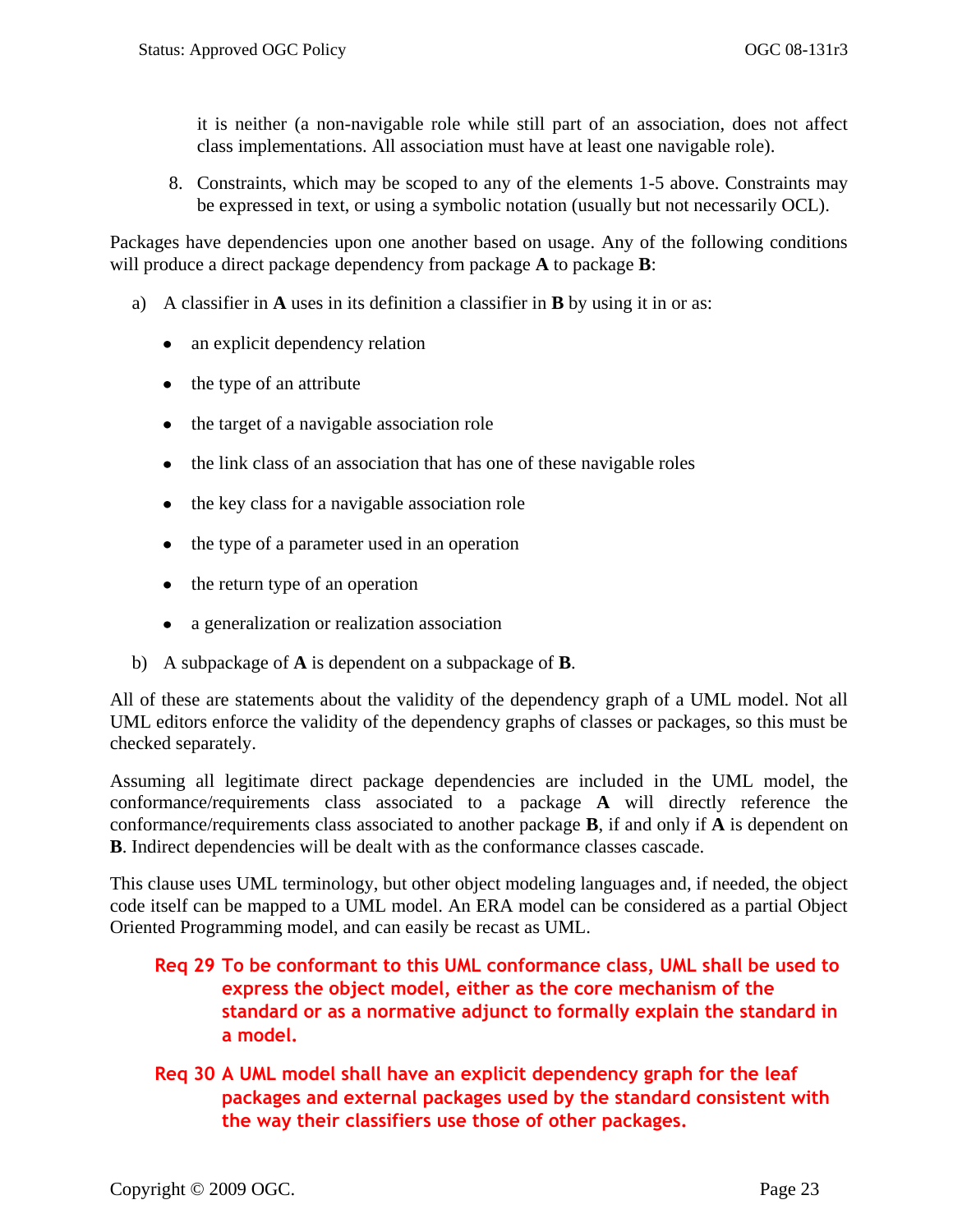NOTE External packages having predated the current version of the standard will not normally have dependencies to packages within the standard.

Other dependencies (indirect) will arise from the transitive closure of the above direct dependencies. That means if **A** depends on **B**, and **B** depends on **C** then **A** depends on **C**. Since these indirect dependencies will show up in the cascade of included conformance tests based solely on the direct dependencies, we can ignore them for effects on structure.

Since a package can consist solely of other packages, there is always the capability to define in UML a single package that will correspond to a particular requirements class and its associated conformance class.

### <span id="page-37-0"></span>**Req 31 A UML leaf package shall be associated directly to only one requirements class.**

### <span id="page-37-1"></span>**Req 32 Each requirements class shall be associated to a unique package in the model and include either directly or by a dependency any requirement associated to any of its subpackages.**

<span id="page-37-2"></span>The class definitions are the "requirements" of a UML expressed standard. So the logical consequence of the above is to organize requirements modules based on leaf packages.

### **Req 33 A requirements class shall be associated to some number of complete leaf packages and all classes and constraints in those packages.**

If a requirement uses or refers to elements of more than one package, then one of the packages will be called the source of the requirement, and the other targets. The requirement with the same source package will always be associated to same requirements module and class.

### <span id="page-37-3"></span>**Req 34 Classes that are common to all requirements classes shall be in a package associated to the core conformance/requirements class.**

This is actually a derived requirement and is repeated here for emphasis.

This dependency of requirements classes will be consistent with the usual mechanism for describing the source and target of dependencies between packages. By Clause [Req 22,](#page-32-6) only classes in the source requirements class will be affected by the requirement.

<span id="page-37-4"></span>In UML source and target of dependency relation are defined in such a way that the source of the relation is dependent on the target of the relation.

### **Req 35 In the UML model, if a "source" package is dependent on a "target" package then their requirements class shall be equal or the source package's class shall be an extension of the target package's class.**

This means that the dependency graph of the UML packages parallels in some sense the extension diagram of the requirements/conformance classes. If we move all leaf packages of the model into "requirements class packages" containing their corresponding modeling packages we get a model which satisfies the following recommendation: **Each requirements class in a conformant specification should be associated to one and only one UML package (which may contain sub-packages for a finer level of structure)**. **If the core requirements class contains only recommendations, it may be an exception to this.**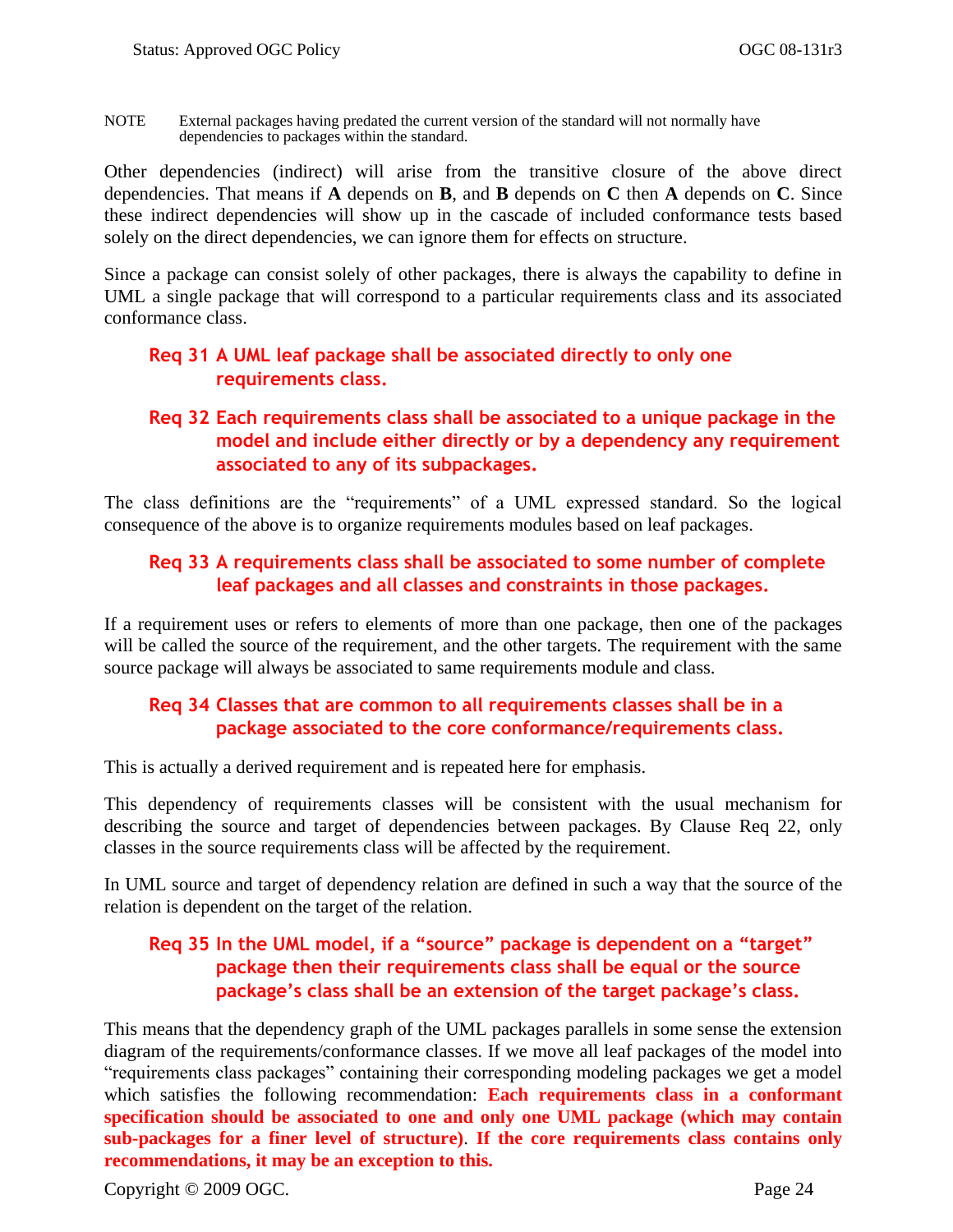## <span id="page-38-1"></span>**Req 36 If one leaf package is dependent on another leaf package, then the requirements class of the first shall be the same or an extension of the requirements class of the second.**

### <span id="page-38-2"></span>**Req 37 If two packages have a two-way dependency (a "co-dependency"), they shall be associated to the same requirements class.**

For example, if two classes have a two-way navigable association, then these two classes must be (transitively) in the same conformance requirements class package.

The hierarchical structure of a UML model is based on UML classes, residing in UML packages. UML packages can then reside in larger UML packages. Although there is nothing to demand it, it is a common practice to move all classes down the hierarchy to leaf packages. Leaf packages are those that contain only classes (that is, contain no smaller subpackages). Classes can act as packages in the sense that a UML class can contain a locally defined class whose scope is the class itself. For our purposes, we will consider a class and its contained local classes to all be in the package of the original class.

<span id="page-38-3"></span>**Req 38 The UML model shall segregate all classes into leaf packages.** 

## <span id="page-38-0"></span>**7.2.3 Requirements class: XML schema extends The Specification**

This requirements class covers any specifications which has as one of its purposes the introduction of a new XML schema. Such a specification would normally define the schema, all of its components and its intended uses.

First, by the requirements above, the extension relationship of this conformance test class to the core must be made explicit.

## <span id="page-38-4"></span>**Req 39 An implementation passing the XML schema conformance test class shall first pass the core specification conformance test class.**

## <span id="page-38-5"></span>**Req 40 An implementation passing the XML schema conformance test class shall first pass the W3C Recommendation for XML schema.**

XML Schema is defined by W3C, see [\[8\]](#page-16-3) and [\[9\].](#page-16-4) Each XML schema file (usually \*.xsd) carries a target namespace specification, recorded in the targetNamespace attribute of the <schema> element in the XML representation. In its implementation, this namespace is represented by a globally unique identifier, a URI. All schema components defined with that URI as its namespace designation are part of the same module in XML schema.

The XML Schema specification lists those resolution strategies for namespace and schema that a schema-aware process may use. They work in a predictable fashion independent of the choice of strategy if and only if the schemas are in a one to one correspondence to their namespace. A schema may be dependent on another schema and may contain "import" directives that load all such schemas whenever it is loaded.

The strategies used by schema-aware applications using XML schema make the same basic assumption, and is not required to reload the contents of a schema document if it has already loaded the namespace in any previous process (note the independence of this with the schema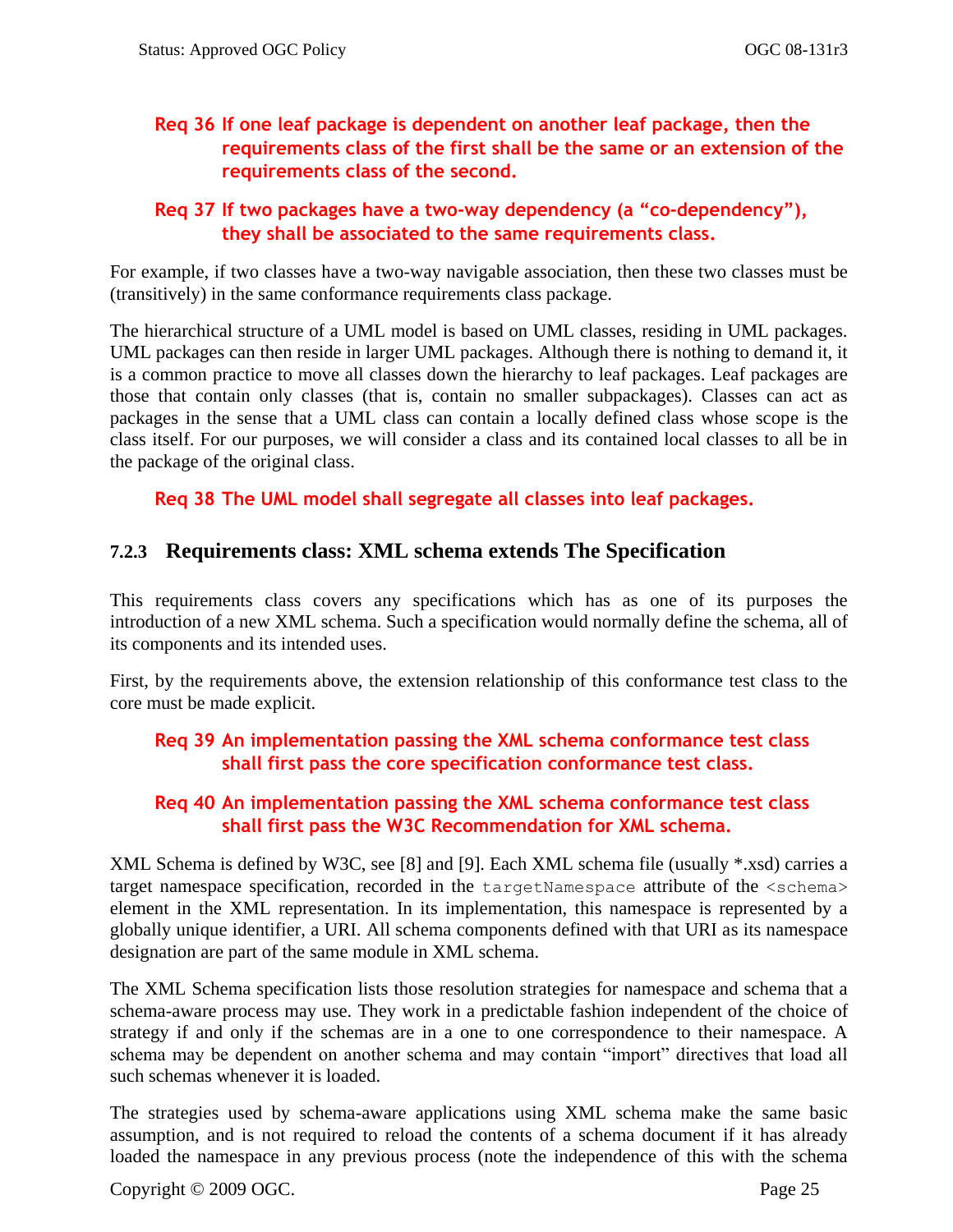location also found in many XML schema files). For this reason, there must be a one to one correspondence between the schema and its namespace URI. When a process loads a schema as defined by its namespace URI identity, it must always get a linkage to all components in that namespace. If not, then at sometime in the future, the process will fail when it finds a reference to such a component that it missed. To prevent this sort of failure, when a schema-aware process first encounters a namespace URI it must always be associated to a schema location (a file) that contains or includes all schema components having the URI as their namespace. This is referred to as the "all-components schema document".

So in defining a XML schema (either completely, or partially in a specification) the fundamental component or module of XML schema is always the namespace and its associated schema; which is designated by a URI.

## <span id="page-39-0"></span>**Req 41 If a specification conformant to the XML schema conformance class defines a set of data schemas, all components (e.g. elements, attributes, types …) associated with a single conformance test class shall be scoped to a single XML namespace.**

### <span id="page-39-1"></span>**Req 42 The all-components schema document for an XML Schema shall indicate the URI of the associated conformance test class in the schema/annotation/appinfo element.**

The mechanism for dependencies may either be by importation or by inclusion of schema components.

Example: In GML 3, the spatial schema (ISO 19107) and the general feature model (ISO 19109) are both satisfied by elements within the single GML namespace. A viable alternative would to have put the schema components for spatial schema and feature schema in separate namespaces.

This is a choice of design, and at the level of this standard, the trade-off factors cannot be prejudged because the details of such cost-benefit trade-offs are not constant. Either of the above approaches may be used.

- <span id="page-39-2"></span>**Req 43 If a specification conformant to the XML schema conformance class defines a direct dependency from one requirement class to another, then a standardization target of the corresponding conformance test class shall import a schema that has passed the associated conformance test class (dependency) or shall itself pass the associated conformance test class.**
- NOTE This implies that the value of the schemaLocation on the  $\langle$ import $\rangle$  element will refer to the allcomponents schema document.

**An all-components schema document may be assembled by inclusion of documents that describe subsets of the components associated with the conformance test class.** This allows schema designers to do some modularization within a namespace for convenience, notwithstanding the requirement for an all-components schema document.

NOTE A namespace variable is used if the requirements class is not defining a schema, but defining requirements for a schema to be the target of its conformance class. For example, GML defines requirements for application schemas, but does not a priori know the namespace of any application schema. The namespace for the application schema becomes a variable in the conformance test cases.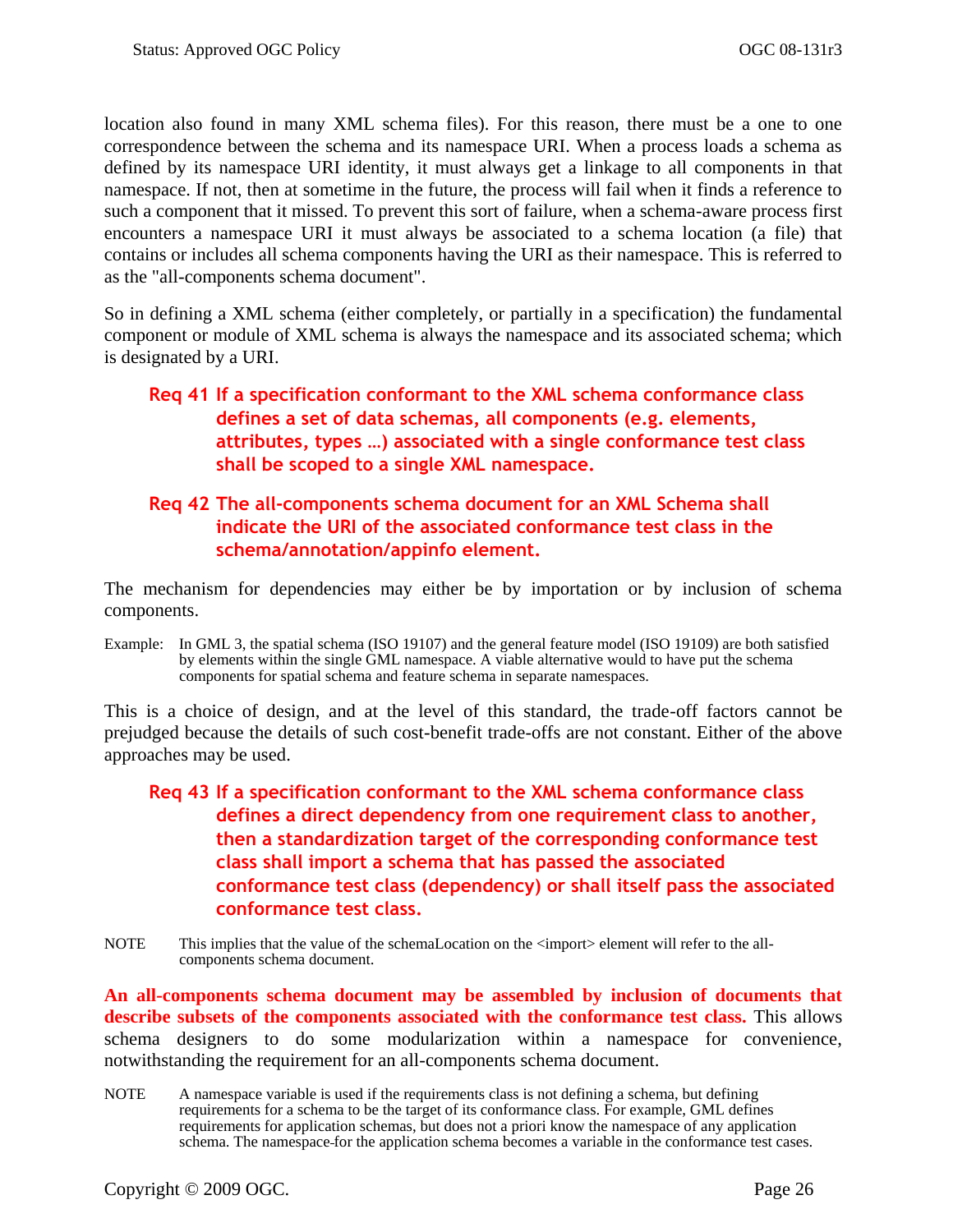## <span id="page-40-1"></span>**Req 44 No requirements class in a specification conformant to the XML schema conformance class shall modify elements, types or any other requirement from a namespace to which it is not associated.**

**Requirements may add constraints.** This allows extensions to restrict:

- (a) Usage of existing elements, but only if their use was originally optional. This is similar to the rules for inheritance (such as in UML or other object models), where a class can eliminate an attribute from a superclass only if the superclass attribute includes a "0" in its multiplicity range.
- (b) The type of existing elements, to sub-types of the original elements. This is similar to the rules for inheritance, where a class can re-define an attribute or association role from a superclass so that its type or class is a specialization of the original.

In summary, effective modularization is enabled by following the pattern of one conformance class per XML namespace; i.e. the set of components in an XML namespace should be referred to as a whole. Subsetting of components in a single XML namespace for conformance purposes is not permitted.

## <span id="page-40-0"></span>**7.2.4 Requirements class: Schematron extends XML schema**

Schematron [\(ISO/IEC 19757-3:2006\)](http://standards.iso.org/ittf/PubliclyAvailableStandards/c040833_ISO_IEC_19757-3_2006%28E%29.zip) provides a notation with which many constraints on XML documents can be expressed. This requirements class covers any specification that uses Schematron to create patterns or constrains for an XML Schema. First the schema must be defined within the bounds of the XML schema requirements class.

## <span id="page-40-2"></span>**Req 45 A specification passing the Schematron conformance test class shall also define or reference an XML schema that shall pass the XML schema conformance class from this standard.**

Within a Schematron schema, the "pattern" and "schema" elements may be used in a way that corresponds with conformance tests and a conformance test class as follows:

- <span id="page-40-3"></span>**Req 46 Each sch:pattern element shall implement constraints described in no more than one requirement. Each requirement shall be implemented by no more than one sch:pattern.**
- <span id="page-40-4"></span>**Req 47 Each sch:pattern element shall be contained within one sch:schema element.**
- <span id="page-40-5"></span>**Req 48 The value of the sch:schema/@fpi attribute shall be a URI that identifies this implementation**
- <span id="page-40-6"></span>**Req 49 The value of the sch:schema/@see attribute shall be the identifier for the requirements class that contains the requirement(s) implemented by the schema**
- <span id="page-40-7"></span>**Req 50 The value of the sch:schema/@fpi attribute shall be used on only one Schematron schema.**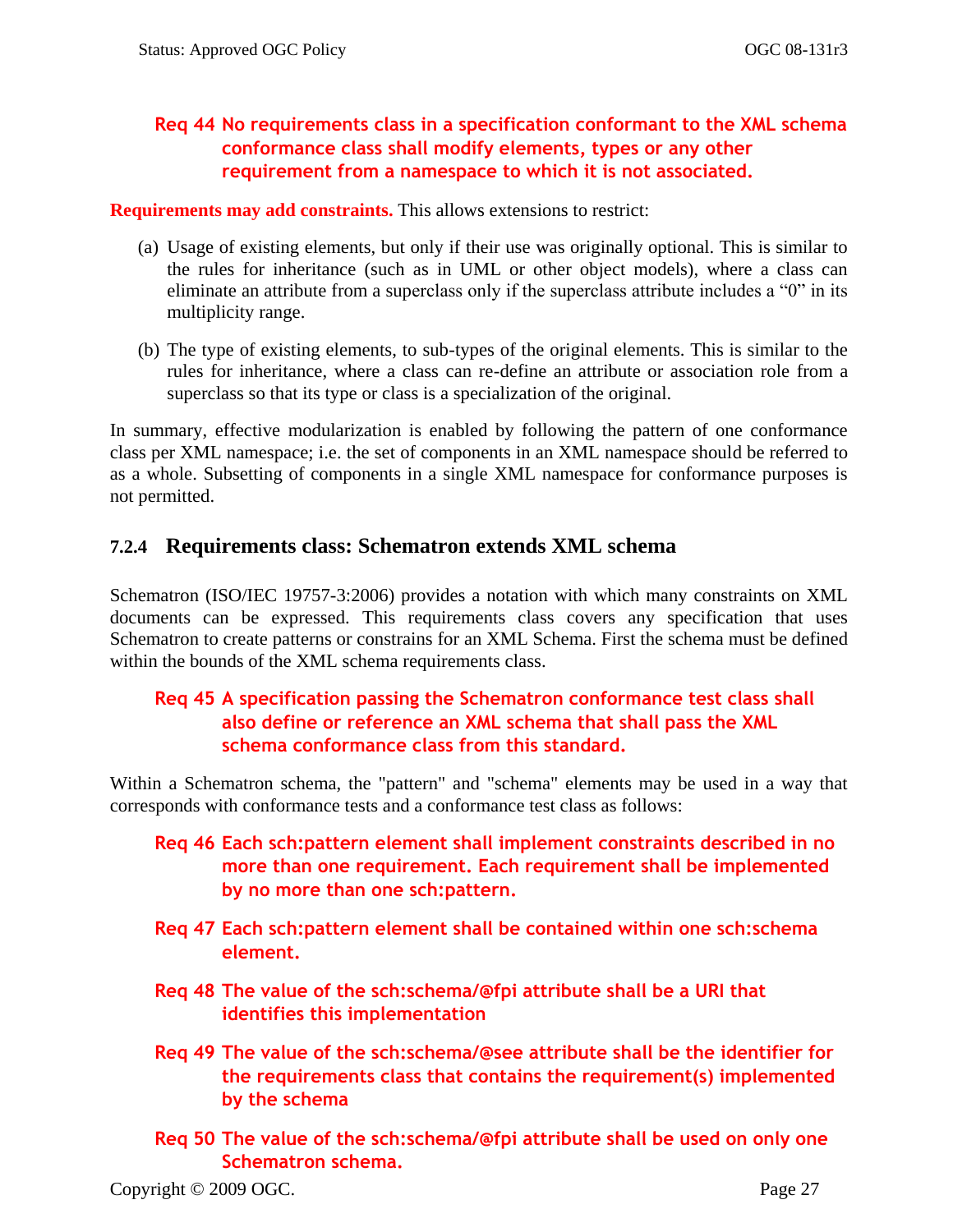## <span id="page-41-0"></span>**7.2.5 Requirements class: XML meta-schema extends The Specification**

This requirements class covers any specification which has as one of its purposes the introduction of a new type of XML schema. Such a specification would normally define the characteristics of such schema, how its components are created and its intended uses.

First, by the requirements above, the extension relationship of this conformance test class to the core must be made explicit.

### <span id="page-41-1"></span>**Req 51 A specification passing the XML meta-schema conformance test class shall first pass the core specification conformance test class.**

<span id="page-41-2"></span>Since the target specification will be defining requirements for XML schemas, it will require that this standard be used.

## **Req 52 A specification passing the XML meta-schema conformance test class shall require that its specification targets (XML schema) pass the XML schema conformance class from this standard.**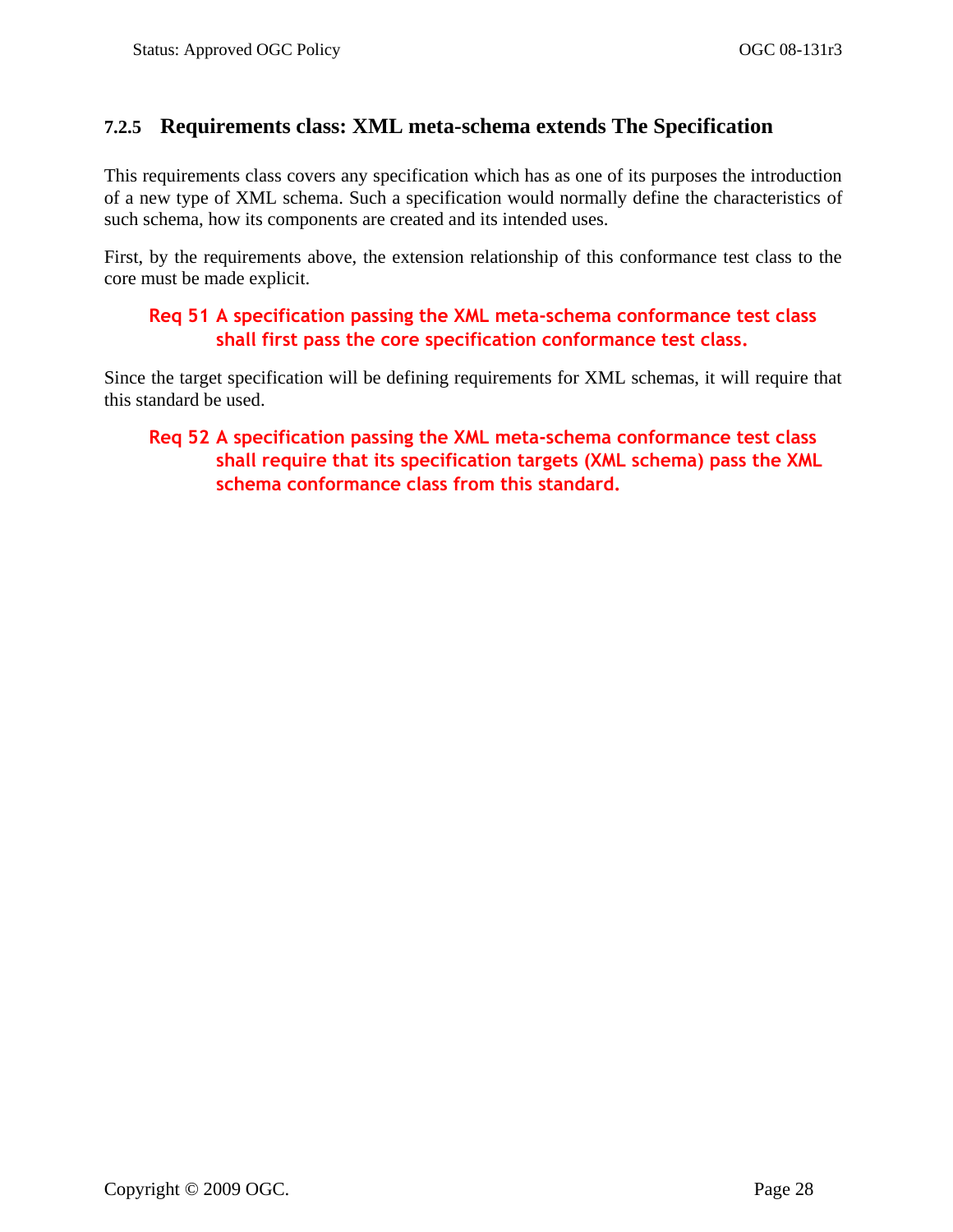## **Annex A** (normative) **Abstract Conformance Test Suite**

### <span id="page-42-1"></span><span id="page-42-0"></span>**A.1 Conformance Test Class: The Specification (Core)**

#### <span id="page-42-2"></span>**A.1.1 Requirements are atomic and tests cover all the parts of each of the requirement**

[All the parts of a requirement, a requirement module or requirements class shall be tested. Failure](#page-23-0)  [to meet any part of any requirement shall be a failure to pass the associated conformance test](#page-23-0)  [class.](#page-23-0)

- a) Test Purpose: Verify that this requirement is satisfied.
- b) Test Method: Inspect the document to verify the above.
- c) Reference: Clause [6.1;](#page-22-1) [Req 1](#page-23-0)
- d) Test Type: Conformance.

#### <span id="page-42-3"></span>**A.1.2 All components have an assigned URI**

[Each component of the standard, including requirements, requirements modules, requirements](#page-23-1)  [classes, conformance test cases, conformance modules and conformance classes shall be assigned](#page-23-1)  [a URI as specified by the OGC naming authority or its equivalent.](#page-23-1)

- a) Test Purpose: Verify that this requirement is satisfied.
- b) Test Method: Inspect the document to verify the above.
- c) Reference: Clause [6.1;](#page-22-1) [Req 2](#page-23-1)
- d) Test Type: Conformance.

#### <span id="page-42-4"></span>**A.1.3 Requirements on vocabulary are appropriately placed**

[Requirements on the use and interpretation of vocabulary shall be in the requirements class where](#page-25-0) [that use or interpretation is used.](#page-25-0)

- a) Test Purpose: Verify that this requirement is satisfied.
- b) Test Method: Inspect the document to verify the above.
- c) Reference: Clause [6.1;](#page-22-1) [Req 3](#page-25-0)
- d) Test Type: Conformance.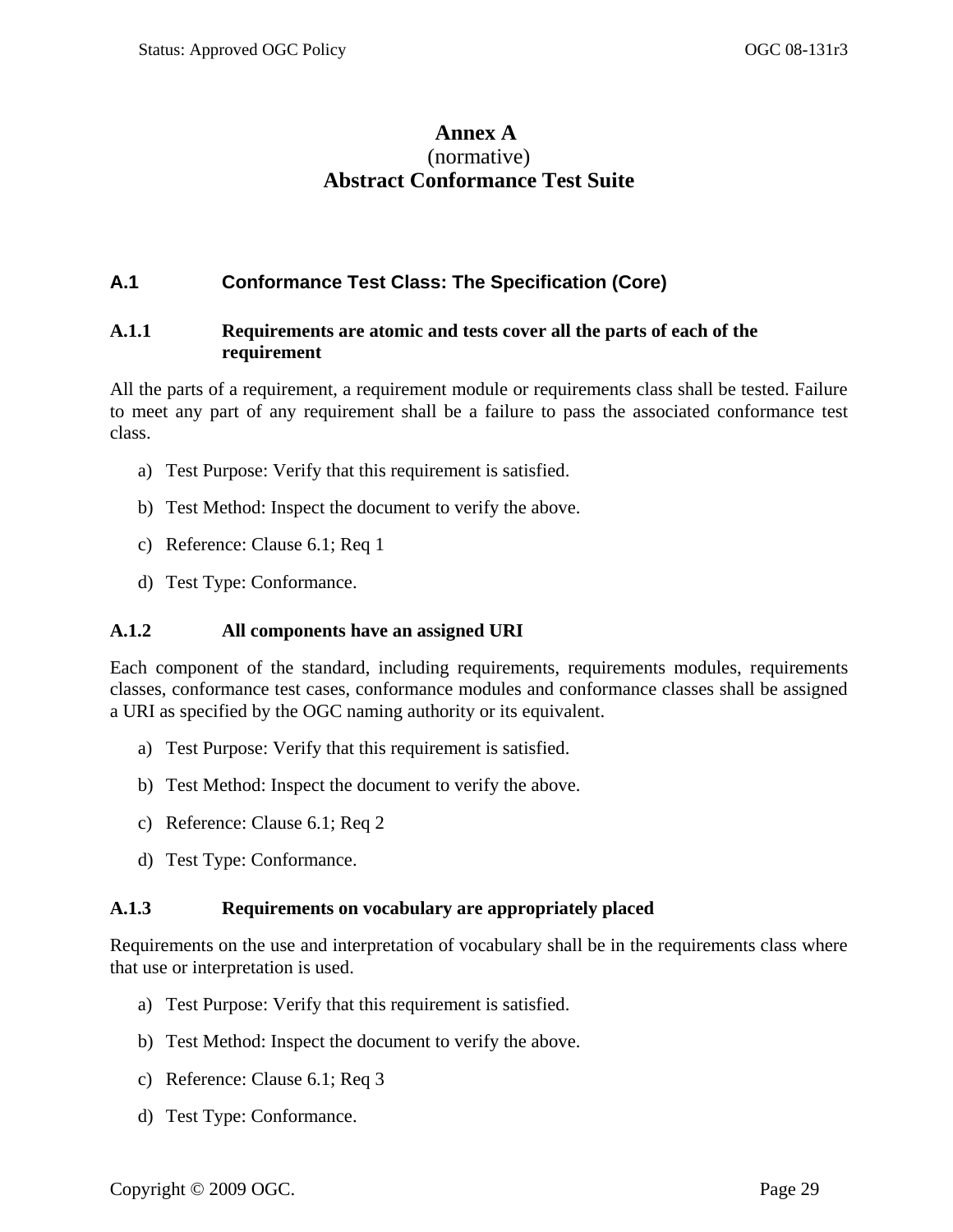#### <span id="page-43-0"></span>**A.1.4 Requirements have a single target**

[Each requirement in a conformant specification shall have a single standardization target type.](#page-26-1)

- a) Test Purpose: Verify that this requirement is satisfied.
- b) Test Method: Inspect the document to verify the above.
- c) Reference: Clause [6.2;](#page-26-0) [Req 4](#page-26-1)
- d) Test Type: Conformance.

#### <span id="page-43-1"></span>**A.1.5 Conformance test classes have a single target**

[All conformance tests in a single conformance test](#page-26-2) class in a conformant specification shall have [the same standardization target.](#page-26-2)

- a) Test Purpose: Verify that this requirement is satisfied.
- b) Test Method: Inspect the document to verify the above.
- c) Reference: Clause [6.2;](#page-26-0) [Req 5](#page-26-2)
- d) Test Type: Conformance.

#### <span id="page-43-2"></span>**A.1.6 Requirements are organized by clauses**

[The requirements shall be grouped together in clauses \(numbered sections\) of the document in a](#page-27-2)  [strictly hierarchical manner, consistent with requirements modules and requirements classes.](#page-27-2)

- a) Test Purpose: Verify that this requirement is satisfied.
- b) Test Method: Inspect the document to verify the above.
- c) Reference: Clause [6.3,](#page-27-0) [Req 6](#page-27-2)
- d) Test Type: Conformance.

#### <span id="page-43-3"></span>**A.1.7 Conformance test classes are consistent with requirements classes**

[The requirements structure of the document shall be in a logical correspondence to the test suite](#page-27-3)  [structure.](#page-27-3)

- a) Test Purpose: Verify that this requirement is satisfied.
- b) Test Method: Inspect the document to verify the above.
- c) Reference: Clause [6.3,](#page-27-0) [Req 7](#page-27-3)
- d) Test Type: Conformance.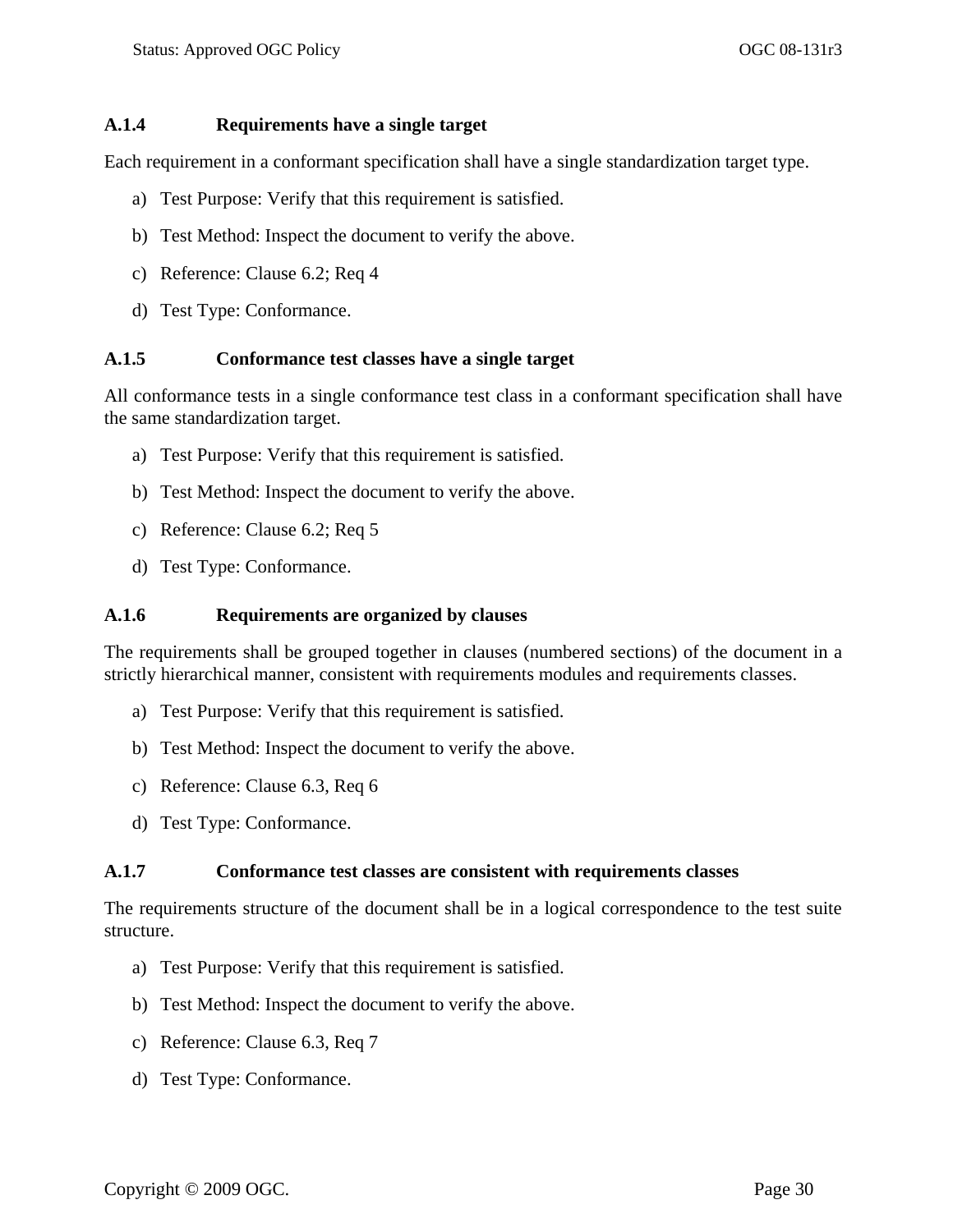#### <span id="page-44-0"></span>**A.1.8 Requirement classes and the Conformance Test classes in correspondence**

[The requirements classes shall be in a one-to-one correspondence to the conformance test classes,](#page-29-2)  [and thus to the various certificate of conformance types possible for a candidate implementation.](#page-29-2)

- a) Test Purpose: Verify that this requirement is satisfied.
- b) Test Method: Inspect the document to verify the above.
- c) Reference: Clause [6.4,](#page-28-0) [Req 8](#page-29-2)
- d) Test Type: Conformance.

### <span id="page-44-1"></span>**A.1.9 No Optional Elements in Requirements classes**

[A Conformance class shall not contain any optional conformance tests.](#page-29-3)

- a) Test Purpose: Verify that this requirement is satisfied.
- b) Test Method: Inspect the document to verify the above.
- c) Reference: Clause 6.5.1, [Req 9](#page-29-3)
- d) Test Type: Conformance.

#### <span id="page-44-2"></span>**A.1.10 Certificate of conformance specifies all parameters used**

[A certificate of conformance shall specify all parameter values used to pass the tests in its](#page-29-4)  [conformance test class.](#page-29-4)

- a) Test Purpose: Verify that this requirement is satisfied.
- b) Test Method: Inspect the document to verify the above.
- c) Reference: Clause 6.5.1, [Req 10](#page-29-4)
- d) Test Type: Conformance.

#### <span id="page-44-3"></span>**A.1.11 Conformance class tests only one requirements class**

[A Conformance class shall explicitly test only requirements from a single](#page-29-5) requirements class.

- a) Test Purpose: Verify that this requirement is satisfied.
- b) Test Method: Inspect the document to verify the above.
- c) Reference: Clause 6.5.1, [Req 11](#page-29-5)
- d) Test Type: Conformance.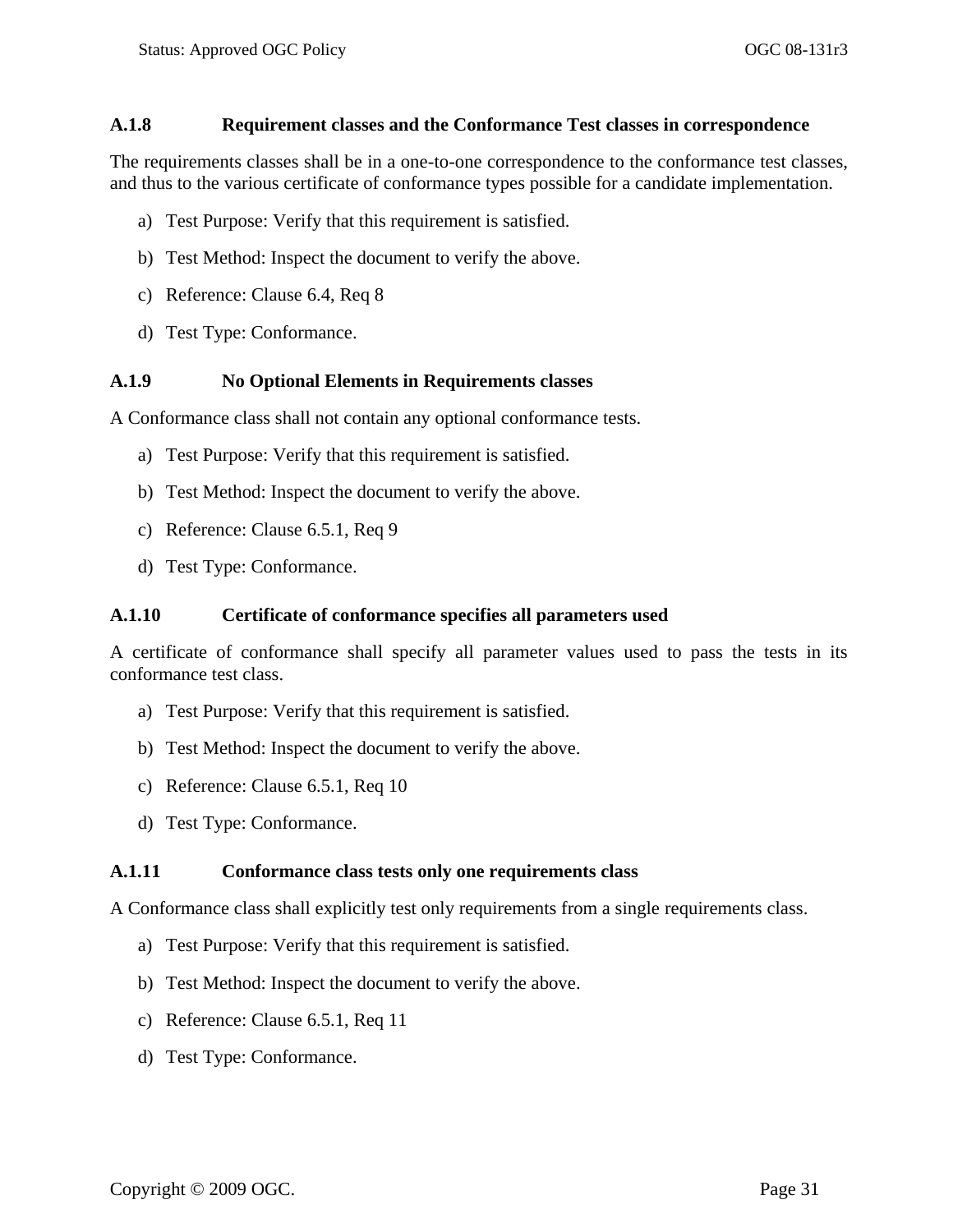#### <span id="page-45-0"></span>**A.1.12 Conformance class specifies all dependencies**

[A Conformance class shall specify any other conformance class upon which it is dependent and](#page-30-0)  [that other conformance class shall be used to test the specified dependency.](#page-30-0)

- a) Test Purpose: Verify that this requirement is satisfied.
- b) Test Method: Inspect the document to verify the above.
- c) Reference: Clause 6.5.1, [Req 12](#page-30-0)
- d) Test Type: Conformance.

#### <span id="page-45-1"></span>**A.1.13 Imported Conformance class tests are consistent with the specification**

[If a requirements class is imported from another standard for use within a specification](#page-30-1)  conformant [to this standard, and if any imported requirement is "optional," then that requirement](#page-30-1)  [shall be factored out as a separate requirements class in the profile of that imported standard used](#page-30-1)  [in the conformant specification. Each such used requirements class shall be a conformance class](#page-30-1)  [of the source standard or a combination of conformance classes of the source standard or](#page-30-1)  [standards.](#page-30-1)

- a) Test Purpose: Verify that this requirement is satisfied.
- b) Test Method: Inspect the document to verify the above.
- c) Reference: Clause 6.5.1, [Req 13](#page-30-1)
- d) Test Type: Conformance.

#### <span id="page-45-2"></span>**A.1.14 Naming consistency**

[For the sake of consistency and readability, all requirements classes and all conformance test](#page-30-2)  classes shall be explicitly named, [with corresponding requirements classes and conformance test](#page-30-2)  [classes having similar names.](#page-30-2)

- a) Test Purpose: Verify that this requirement is satisfied.
- b) Test Method: Inspect the document to verify the above.
- c) Reference: Clause 6.5.1, [Req 14](#page-30-2)
- d) Test Type: Conformance.

#### <span id="page-45-3"></span>**A.1.15 Requirements in one and only one requirements class**

[Each requirement in the standard shall be contained in one and only one requirements class.](#page-31-1)  [Inclusion of any requirement in a requirements class by a conformance class shall imply inclusion](#page-31-1)  [of all requirements in its class \(as a dependency\).](#page-31-1)

- a) Test Purpose: Verify that this requirement is satisfied.
- b) Test Method: Inspect the document to verify the above.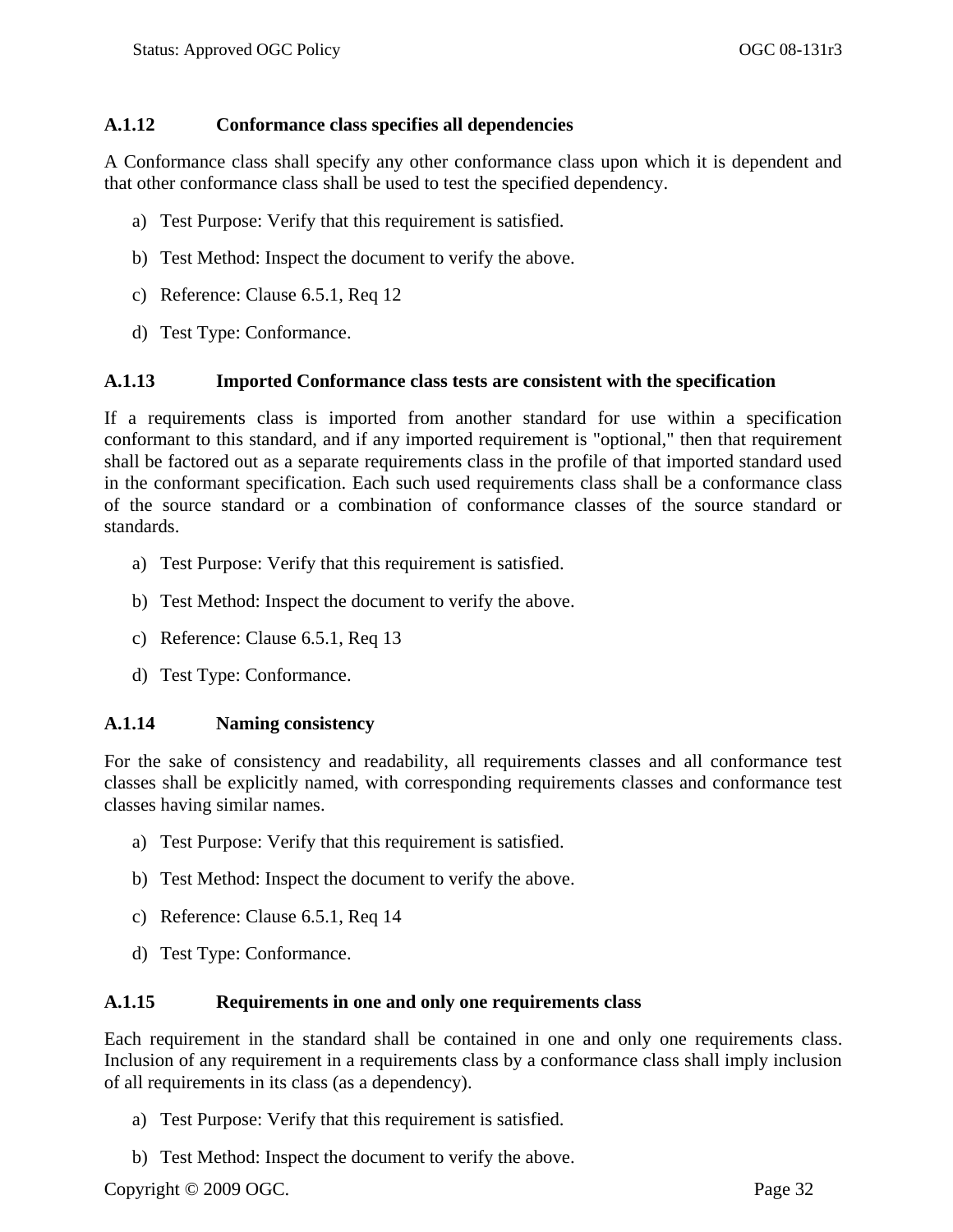- c) Reference: Clause 6.5.2, [Req 15](#page-31-1)
- d) Test Type: Conformance.

#### <span id="page-46-0"></span>**A.1.16 Co-dependent Requirements are in the same requirements class**

[If any two requirements or two requirements modules are co-dependent \(each dependent on the](#page-31-2)  other) then [they shall be in the same requirements class. If any two requirements classes are co](#page-31-2)[dependent, they shall be merged into a single class.](#page-31-2)

- a) Test Purpose: Verify that this requirement is satisfied.
- b) Test Method: Inspect the document to verify the above.
- c) Reference: Clause 6.5.2, [Req 16](#page-31-2)
- d) Test Type: Conformance.

### <span id="page-46-1"></span>**A.1.17 Modularity in implementation is possible**

[There shall be a natural structure on the requirements classes so that each may be implemented on](#page-31-3)  [top of any implementations of its dependencies and independent of its extensions.](#page-31-3)

[All general recommendations shall](#page-32-5) be in the core.

- a) Test Purpose: Verify that this requirement is satisfied.
- b) Test Method: Inspect the document to verify the above.
- c) Reference: Clause 6.5.2, [Req 17](#page-31-3)
- d) Test Type: Conformance.

#### <span id="page-46-2"></span>**A.1.18 Requirements follow rules of inheritance**

[No requirements class shall redefine the requirements of its dependencies, unless that redefinition](#page-32-2)  [is for an entity derived from but not contained in those dependencies.](#page-32-2)

- a) Test Purpose: Verify that this requirement is satisfied.
- b) Test Method: Inspect the document to verify the above.
- c) Reference: Clause 6.5.2, [Req 18](#page-32-2)
- d) Test Type: Conformance.

#### <span id="page-46-3"></span>**A.1.19 Profiles are expressed as sets of conformance classes**

[The conformance tests for a profile of a specification shall be defined as the union of a list of](#page-32-3)  [conformance classes that are to be satisfied by that profile's standardization targets.](#page-32-3)

a) Test Purpose: Verify that this requirement is satisfied.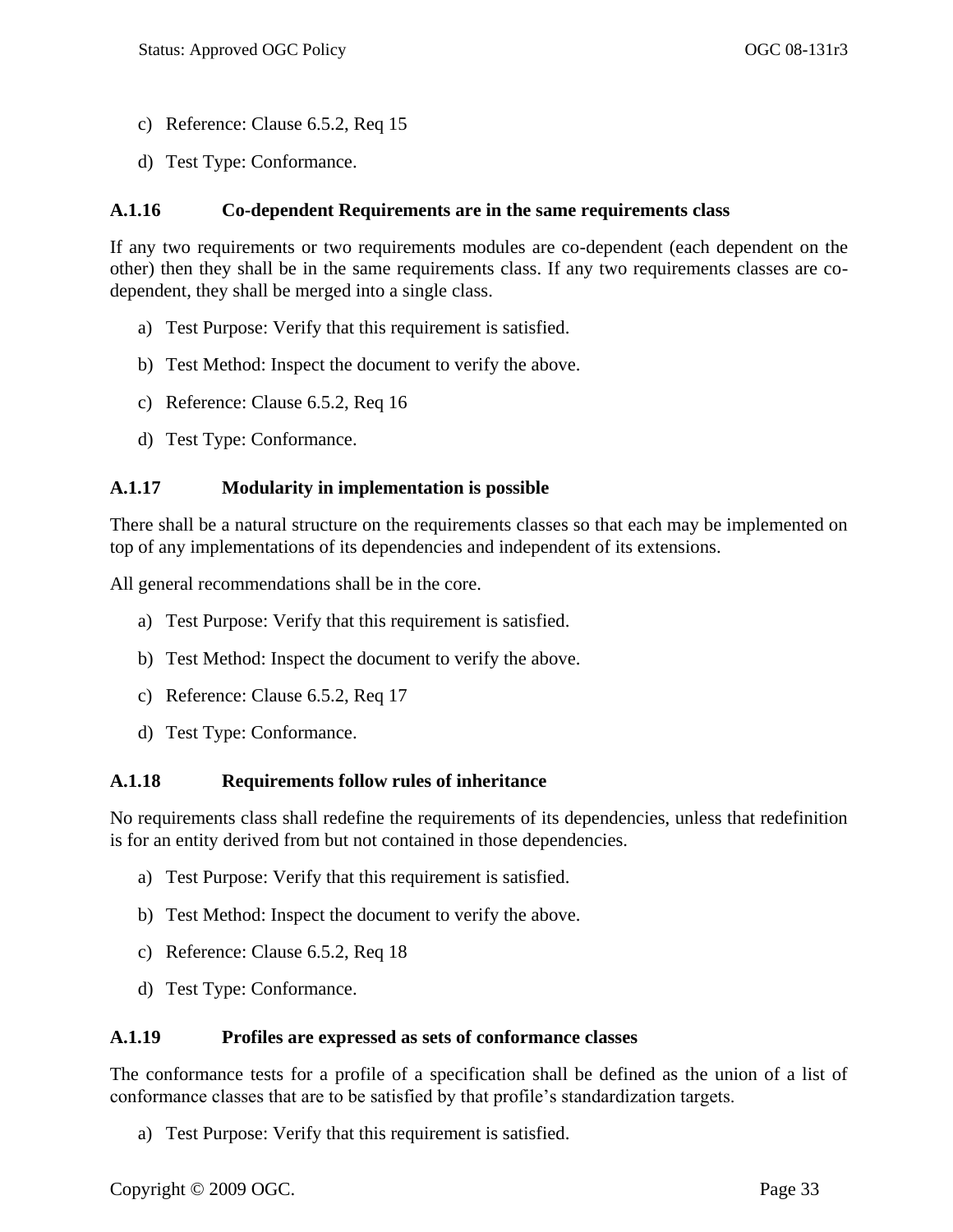- b) Test Method: Inspect the document to verify the above.
- c) Reference: Clause [6.5.3,](#page-32-0) [Req 19](#page-32-3)
- d) Test Type: Conformance.

#### <span id="page-47-0"></span>**A.1.20 There is a named Core requirements class**

[Every specification shall define and identify a core set of requirements as a separate conformance](#page-32-4)  [class.](#page-32-4)

- a) Test Purpose: Verify that this requirement is satisfied.
- b) Test Method: Inspect the document to verify the above.
- c) Reference: Clause [6.5.4,](#page-32-1) [Req 20](#page-32-4)
- d) Test Type: Conformance.

### <span id="page-47-1"></span>**A.1.21 General conditions are in the core**

[Every other requirements class in a specification shall have a standardization target type which is](#page-32-6)  [a subtype of that of the core and shall have the core as a direct dependency.](#page-32-6)

- a) Test Purpose: Verify that this requirement is satisfied.
- b) Test Method: Inspect the document to verify the above.
- c) Reference: Clause [6.5.4,](#page-32-1) [Req 22](#page-32-6)
- d) Test Type: Conformance.

#### <span id="page-47-2"></span>**A.1.22 Every extension has a consistent target type**

[Every other requirements class in a specification shall have a standardization target type which is](#page-32-6)  [a subtype of that of the core and shall have the core as a direct dependency.](#page-32-6)

- a) Test Purpose: Verify that this requirement is satisfied.
- b) Test Method: Inspect the document to verify the above.
- c) Reference: Clause [6.5.4,](#page-32-1) [Req 22](#page-32-6)
- d) Test Type: Conformance.

#### <span id="page-47-3"></span>**A.1.23 Specification is a core plus some number of extensions**

[Each specification conformant to this standard shall consist of the core and some number of](#page-33-2)  [requirements classes defined as extensions to that core.](#page-33-2)

- a) Test Purpose: Verify that this requirement is satisfied.
- b) Test Method: Inspect the document to verify the above.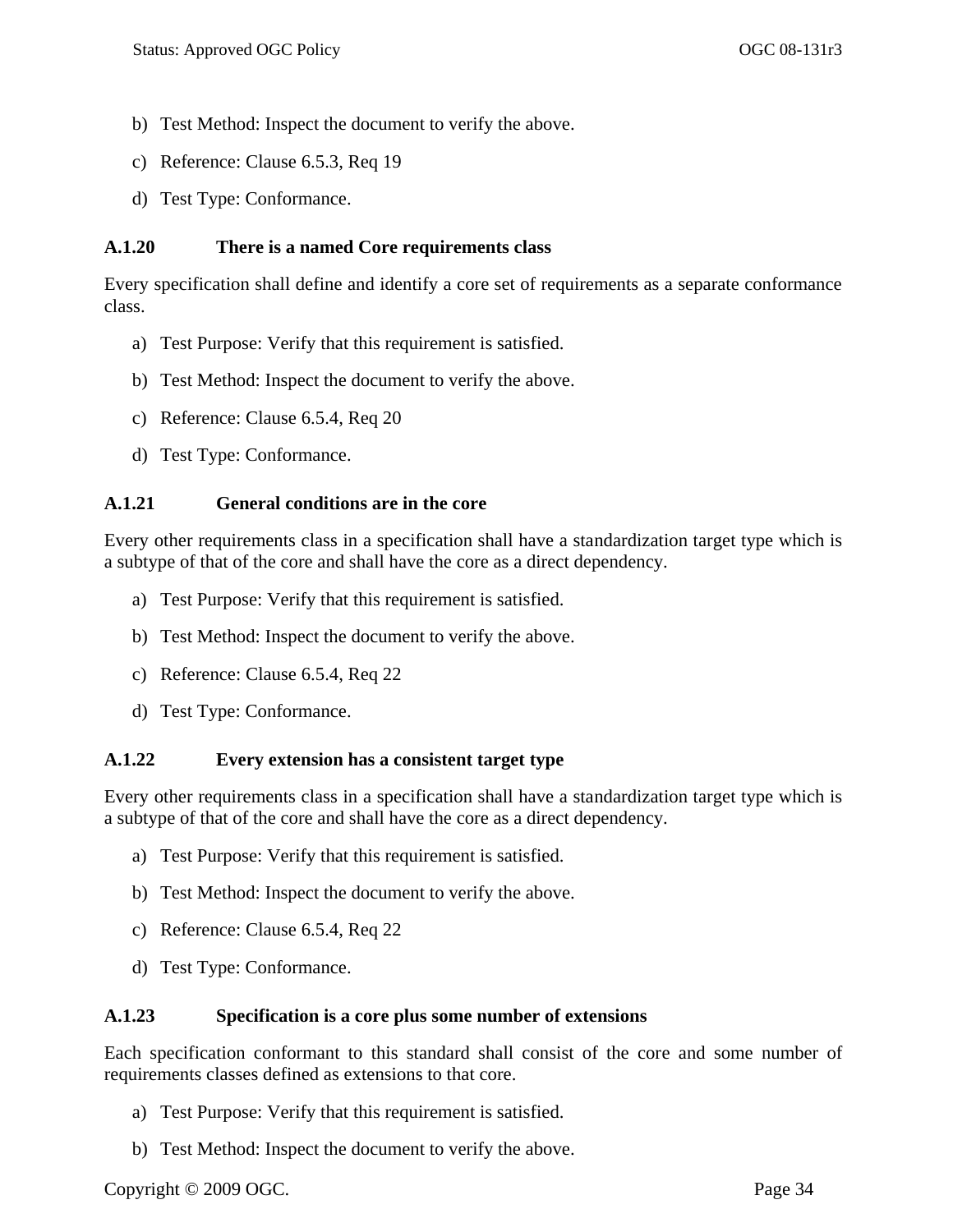- c) Reference: Clause [6.5.5](#page-33-0) [Req 23](#page-33-2)
- d) Test Type: Conformance.

#### <span id="page-48-0"></span>**A.1.24 Conformance to this standard is required for any extensions**

[A specification conformant to this standard shall require all conformant extensions to itself to be](#page-33-3)  [conformant to this standard.](#page-33-3)

- a) Test Purpose: Verify that this requirement is satisfied.
- b) Test Method: Inspect the document to verify the above.
- c) Reference: Clause [6.5.5](#page-33-0) [Req 24](#page-33-3)
- d) Test Type: Conformance.

### <span id="page-48-1"></span>**A.1.25 Future extensions cannot be restricted**

[A specification conformant to this standard shall never restrict in any manner future, logically](#page-33-4)[valid extensions of its standardization targets.](#page-33-4)

- a) Test Purpose: Verify that this requirement is satisfied.
- b) Test Method: Inspect the document to verify the above.
- c) Reference: Clause [6.5.5](#page-33-0) [Req 25](#page-33-4)
- <span id="page-48-2"></span>d) Test Type: Conformance.

#### **A.1.26 [Optional requirements are organized as requirements classes](#page-33-1)**

[The only optional requirements acceptable in a specification conformant to this standard shall be](#page-33-5)  [expressible as a list of conformance classes to be passed.](#page-33-5)

- a) Test Purpose: Verify that this requirement is satisfied.
- b) Test Method: Inspect the document to verify the above.
- c) Reference: Clause [6.5.6,](#page-33-1) [Req 26](#page-33-5)
- <span id="page-48-3"></span>d) Test Type: Conformance.

#### **A.1.27 [Requirements classes intersect overlap only by reference](#page-34-0)**

[The common portion of any two requirements classes shall consist only of references to other](#page-34-5)  [requirements classes.](#page-34-5)

- a) Test Purpose: Verify that this requirement is satisfied.
- b) Test Method: Inspect the document to verify the above.
- c) Reference: Clause [6.5.7,](#page-34-0) [Req 27](#page-34-5)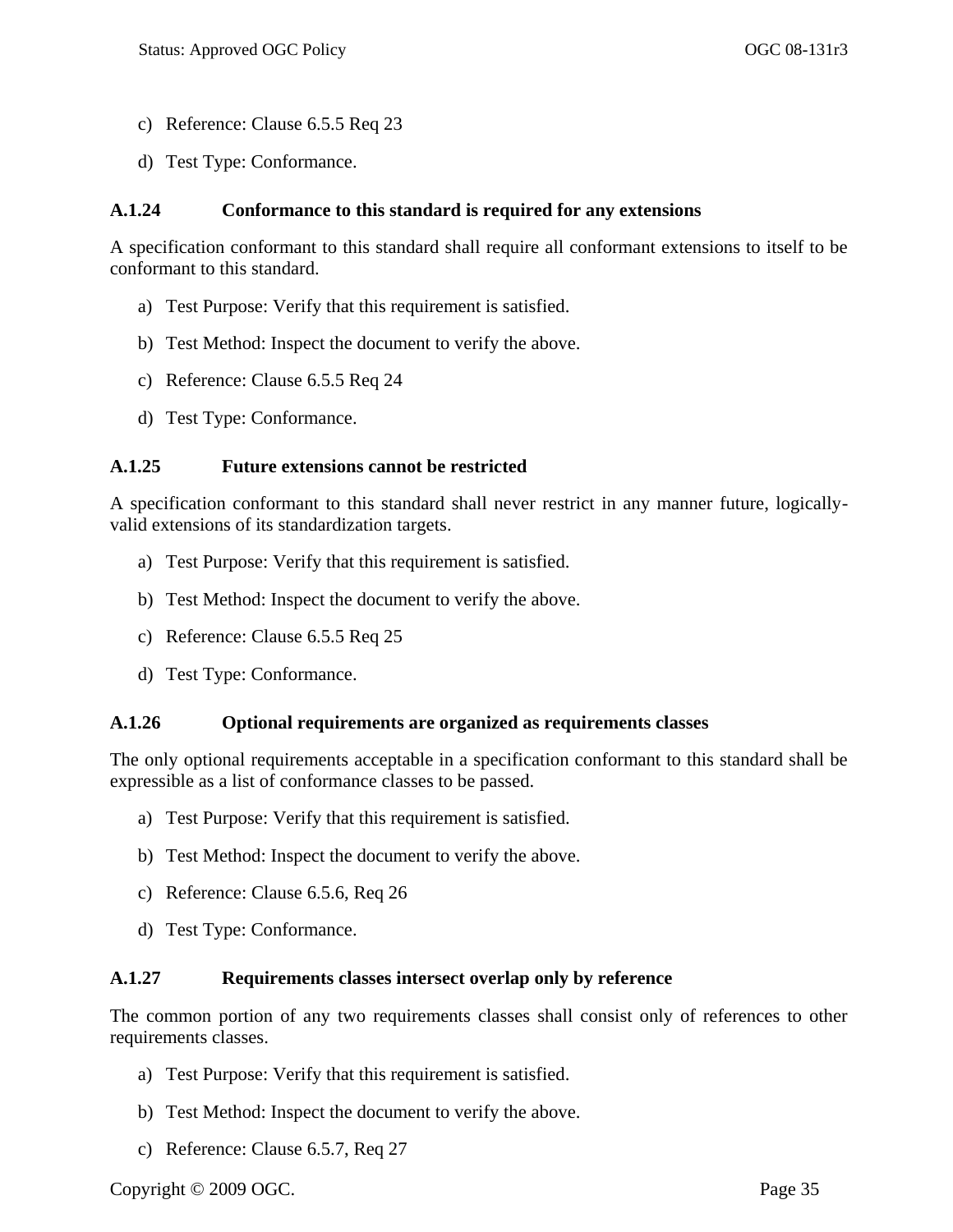d) Test Type: Conformance.

### <span id="page-49-0"></span>**A.2 Conformance test class: UML model extends The Specification**

#### <span id="page-49-1"></span>**A.2.1 Dependency on Core**

[An implementation passing the UML conformance test class shall first pass the core conformance](#page-35-1)  [test class.](#page-35-1)

- a) Test Purpose: Verify that this requirement is satisfied.
- b) Test Method: Inspect the document to verify the above.
- c) Reference: Clause [7.2.2,](#page-35-0) [Req 28](#page-35-1)
- d) Test Type: Conformance.

### <span id="page-49-2"></span>**A.2.2 The UML model is normative**

[To be conformant to this UML conformance class, UML shall be used to express the object](#page-36-0)  [model, either as the core mechanism of the standard or as a normative adjunct to formally explain](#page-36-0)  [the standard in a model.](#page-36-0)

- a) Test Purpose: Verify that this requirement is satisfied.
- b) Test Method: Inspect the document to verify the above.
- c) Reference: Clause [7.2.2,](#page-35-0) [Req 29](#page-36-0)
- d) Test Type: Conformance.

### <span id="page-49-3"></span>**A.2.3 Dependency graph must be explicit**

A UML model shall [have an explicit dependency graph for the leaf packages and external](#page-36-1)  [packages used by the standard consistent with the way their classifiers use those of other](#page-36-1)  [packages.](#page-36-1)

- a) Test Purpose: Verify that this requirement is satisfied.
- b) Test Method: Inspect the document to verify the above.
- c) Reference: Clause [7.2.2,](#page-35-0) [Req 30](#page-36-1)
- d) Test Type: Conformance.

### <span id="page-49-4"></span>**A.2.4 Leaf packages in only one requirements class**

[A UML leaf package shall be associated directly to only one requirements class.](#page-37-0)

- a) Test Purpose: Verify that this requirement is satisfied.
- b) Test Method: Inspect the document to verify the above.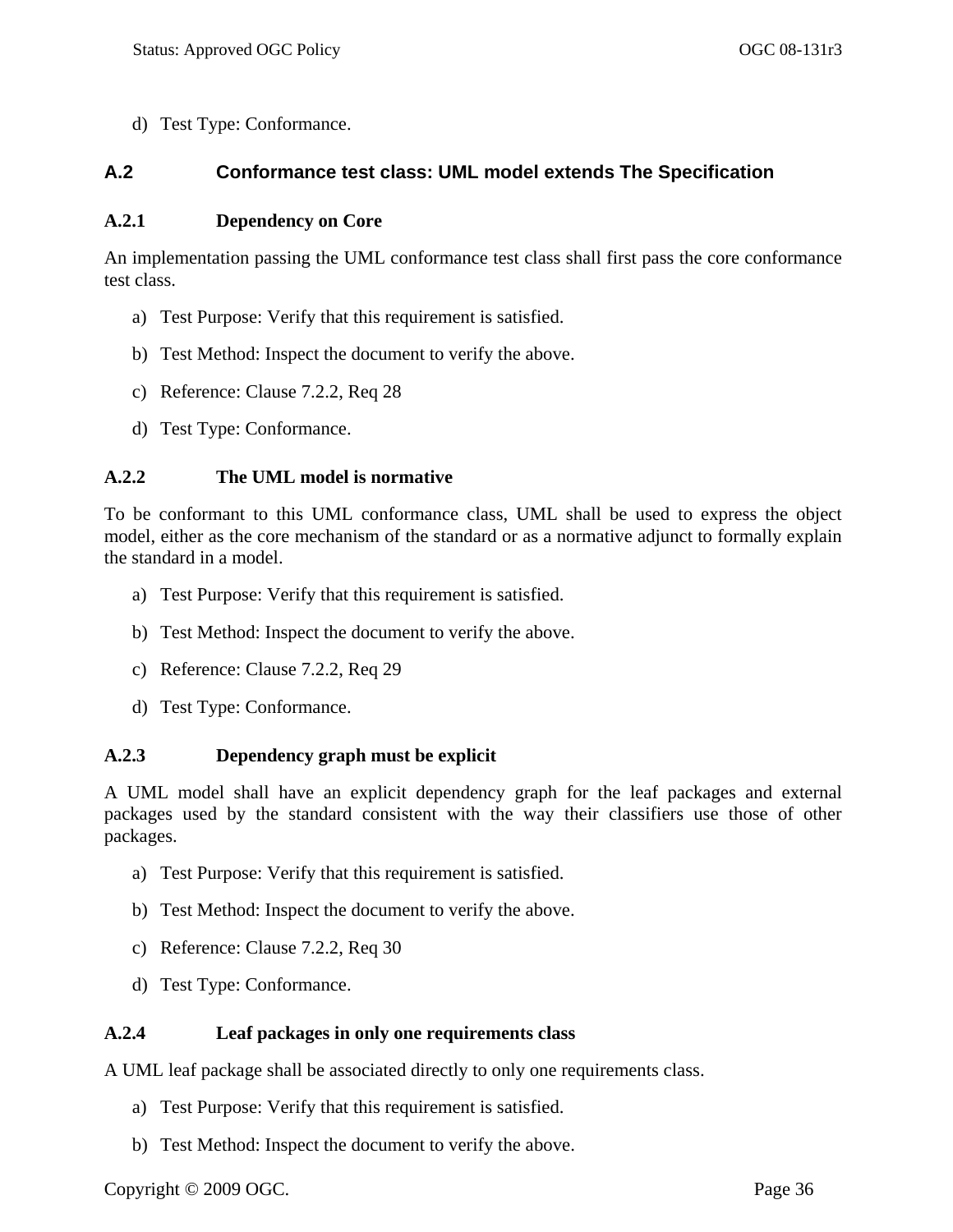- c) Reference: Clause [7.2.2,](#page-35-0) [Req 31](#page-37-0)
- d) Test Type: Conformance.

#### <span id="page-50-0"></span>**A.2.5 Requirements class associated to a unique package**

[Each requirements class shall be associated to a unique package in the model and include either](#page-37-1)  [directly or by a dependency any requirement associated to any of its subpackages.](#page-37-1)

- e) Test Purpose: Verify that this requirement is satisfied.
- f) Test Method: Inspect the document to verify the above.
- g) Reference: Clause [7.2.2,](#page-35-0) [Req 32](#page-37-1)
- h) Test Type: Conformance.

#### <span id="page-50-1"></span>**A.2.6 A requirements class contains complete leaf packages**

[A requirements class shall be associated to some number of complete leaf packages and all classes](#page-37-2)  [and constraints in those packages.](#page-37-2)

- a) Test Purpose: Verify that this requirement is satisfied.
- b) Test Method: Inspect the document to verify the above.
- c) Reference: Clause [7.2.2,](#page-35-0) [Req 33](#page-37-2)
- d) Test Type: Conformance.

#### <span id="page-50-2"></span>**A.2.7 Classes common to all requirement classes are in the core**

[Classes that are common to all requirements classes shall be in a package associated to the core](#page-37-3)  [conformance/requirements class.](#page-37-3)

- a) Test Purpose: Verify that this requirement is satisfied.
- b) Test Method: Inspect the document to verify the above.
- c) Reference: Clause [7.2.2,](#page-35-0) [Req 34.](#page-37-3)
- d) Test Type: Conformance.

#### <span id="page-50-3"></span>**A.2.8 Package dependencies become requirements class extensions**

In the UML model, if a "source" package is dependent on a "target" package then their [requirements class shall be equal or the source package's class shall be an extension of the target](#page-37-4)  [package's class.](#page-37-4)

- a) Test Purpose: Verify that this requirement is satisfied.
- b) Test Method: Inspect the document to verify the above.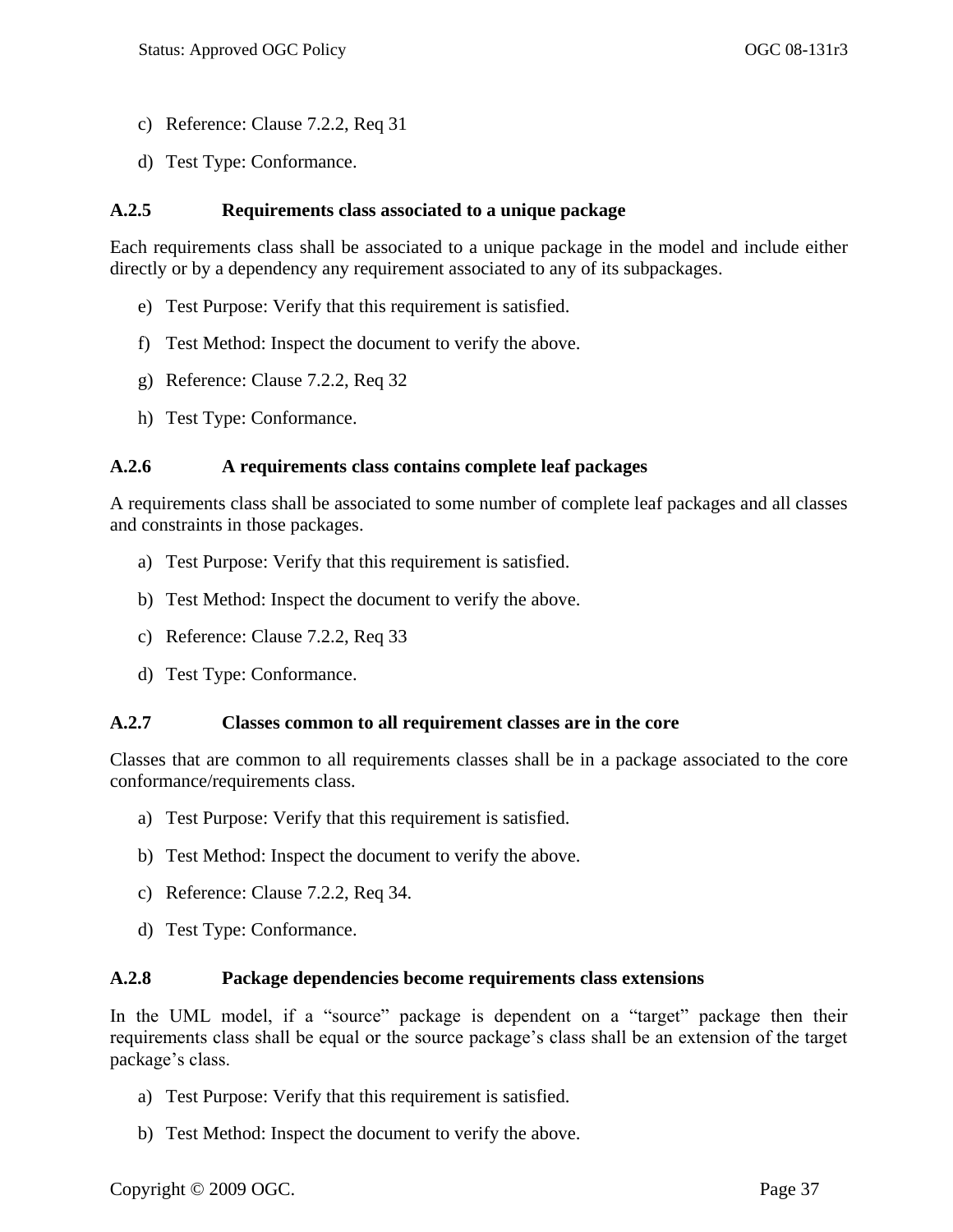- c) Reference: Clause [7.2.2,](#page-35-0) [Req 35.](#page-37-4)
- d) Test Type: Conformance.

### <span id="page-51-0"></span>**A.2.9 Dependencies in packages are reflected in dependencies in requirements classes**

[If one leaf package is dependent on another leaf package, then the requirements class of the first](#page-38-1)  [shall be the same or an extension of the requirements class of the second.](#page-38-1)

- a) Test Purpose: Verify that this requirement is satisfied.
- b) Test Method: Inspect the document to verify the above.
- c) Reference: Clause [7.2.2,](#page-35-0) [Req 36.](#page-38-1)
- d) Test Type: Conformance.

#### <span id="page-51-1"></span>**A.2.10 Co-dependent packages are in the same requirements class**

If two packages have a two-way dependency (a "co-dependency"), they shall be associated to the [same requirements class.](#page-38-2)

- a) Test Purpose: Verify that this requirement is satisfied.
- b) Test Method: Inspect the document to verify the above.
- c) Reference: Clause [7.2.2,](#page-35-0) [Req 37](#page-38-2)
- d) Test Type: Conformance.

#### <span id="page-51-2"></span>**A.2.11 All classes are in leaf packages**

[The UML model shall segregate all classes into leaf packages.](#page-38-3)

- a) Test Purpose: Verify that this requirement is satisfied.
- b) Test Method: Inspect the document to verify the above.
- c) Reference: Clause [7.2.2,](#page-35-0) [Req 38](#page-38-3)
- d) Test Type: Conformance.

### <span id="page-51-3"></span>**A.3 Conformance test class: XML schema extends The Specification**

#### <span id="page-51-4"></span>**A.3.1 Dependency on Core**

[An implementation passing the XML schema conformance test class shall first pass the core](#page-38-4)  [specification conformance test class.](#page-38-4)

a) Test Purpose: Verify that this requirement is satisfied.

Copyright © 2009 OGC. Page 38 b) Test Method: Inspect the document to verify the above.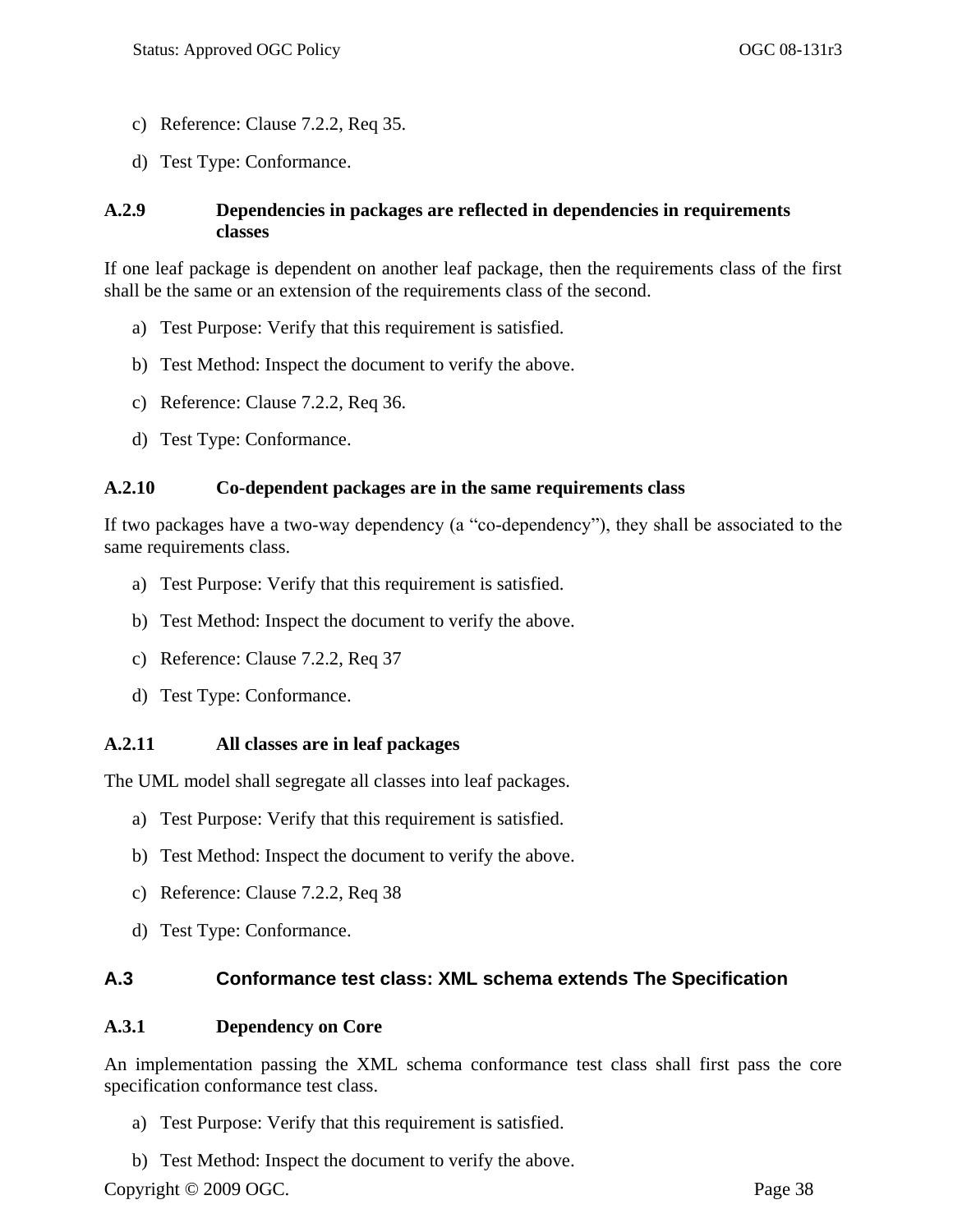- c) Reference: Clause [7.2.3,](#page-38-0) [Req 39](#page-38-4)
- d) Test Type: Conformance.

### <span id="page-52-0"></span>**A.3.2 Dependency on W3C XML schema**

[An implementation passing the XML schema conformance test class shall first pass the W3C](#page-38-5)  [Recommendation for XML schema.](#page-38-5)

- a) Test Purpose: Verify that this requirement is satisfied.
- b) Test Method: Inspect the document to verify the above.
- c) Reference: Clause [7.2.3,](#page-38-0) [Req 40](#page-38-5)
- d) Test Type: Conformance.

#### <span id="page-52-1"></span>**A.3.3 A requirements class corresponds to a single XML namespace**

[If a specification conformant to the XML schema conformance class defines a set of data](#page-39-0)  [schemas, all components \(e.g. elements, attributes, types …\) associated with a single conformance](#page-39-0)  [test class shall be scoped to a single XML namespace.](#page-39-0)

- a) Test Purpose: Verify that this requirement is satisfied.
- b) Test Method: Inspect the document to verify the above.
- c) Reference: Clause [7.2.3,](#page-38-0) [Req 41](#page-39-0)
- d) Test Type: Conformance.

#### <span id="page-52-2"></span>**A.3.4 A reference to the URI of the test suite in AppInfo**

[The all-components schema document for an XML Schema shall indicate the URI of the](#page-39-1)  [associated conformance test class in the schema/annotation/appinfo element.](#page-39-1)

- a) Test Purpose: Verify that this requirement is satisfied.
- b) Test Method: Inspect the document to verify the above.
- c) Reference: Clause [7.2.3,](#page-38-0) [Req 42](#page-39-1)
- d) Test Type: Conformance.

#### <span id="page-52-3"></span>**A.3.5 Direct dependencies become schema imports**

[If a specification conformant to the XML schema conformance class defines a direct dependency](#page-39-2)  [from one requirement class to another, then a standardization target of the corresponding](#page-39-2)  [conformance test class shall import a schema that has passed the associated conformance test class](#page-39-2)  [\(dependency\) or shall itself pass the associated conformance test class.](#page-39-2)

a) Test Purpose: Verify that this requirement is satisfied.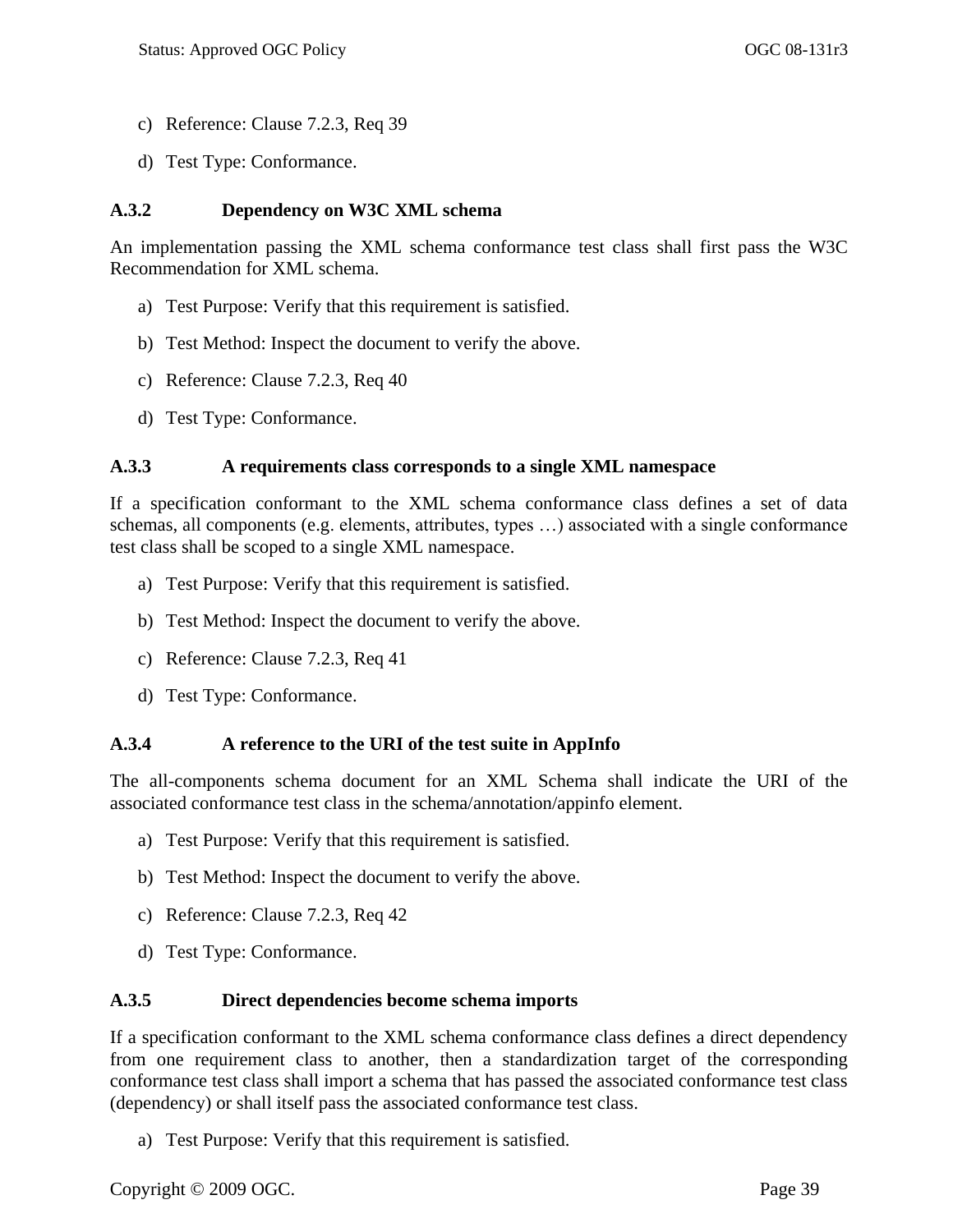- b) Test Method: Inspect the document to verify the above.
- c) Reference: Clause [7.2.3,](#page-38-0) [Req 43](#page-39-2)
- d) Test Type: Conformance.

#### <span id="page-53-0"></span>**A.3.6 No requirements class modifies or redefines elements in another namespace**

[No requirements class in a specification conformant to the XML schema conformance class](#page-40-1) shall [modify elements, types or any other requirement from a namespace to which it is not associated.](#page-40-1)

- a) Test Purpose: Verify that this requirement is satisfied.
- b) Test Method: Inspect the document to verify the above.
- c) Reference: Clause [7.2.3,](#page-38-0) [Req 44](#page-40-1)
- d) Test Type: Conformance.

### <span id="page-53-1"></span>**A.4 Conformance test class: Schematron**

#### <span id="page-53-2"></span>**A.4.1 Dependency on XML Schema conformance test class**

[A specification passing the Schematron conformance test class shall also define or reference an](#page-40-2)  [XML schema that shall pass the XML schema conformance class from this standard.](#page-40-2)

- a) Test Purpose: Verify that this requirement is satisfied.
- b) Test Method: Inspect the document to verify the above.
- c) Reference: Clause [7.2.4,](#page-40-0) [Req 45](#page-40-2)
- d) Test Type: Conformance.

#### <span id="page-53-3"></span>**A.4.2 Each schematron pattern element implements one requirement**

[Each sch:pattern element shall implement constraints described in no more than one requirement.](#page-40-3)  [Each requirement shall be implemented by no more than one sch:pattern.](#page-40-3)

- a) Test Purpose: Verify that this requirement is satisfied.
- b) Test Method: Inspect the document to verify the above.
- c) Reference: Clause [7.2.4,](#page-40-0) [Req 46](#page-40-3)
- d) Test Type: Conformance.

### <span id="page-53-4"></span>**A.4.3 Each schematron pattern is in one schematron element**

[Each sch:pattern element shall be contained within one sch:schema element.](#page-40-4)

a) Test Purpose: Verify that this requirement is satisfied.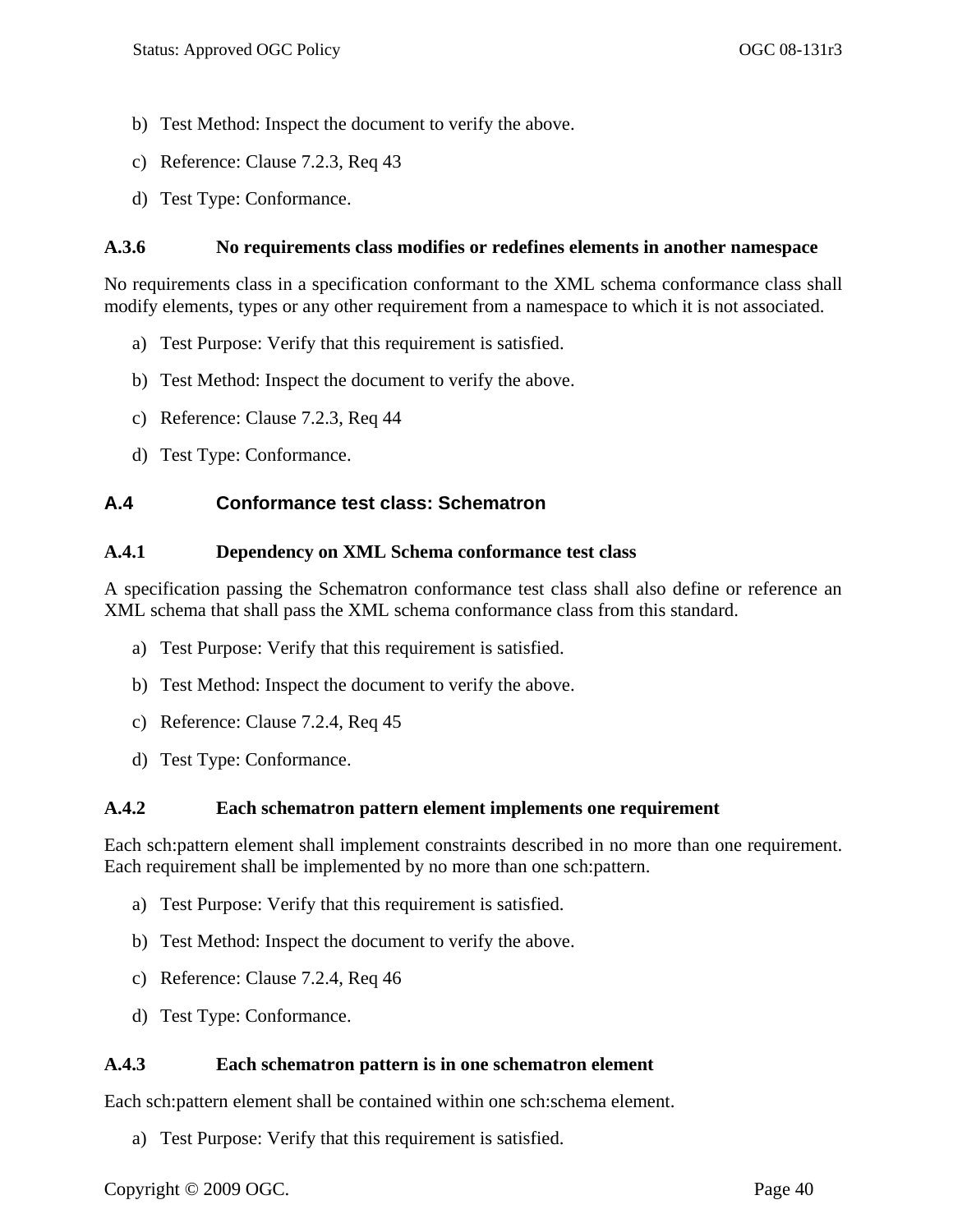- b) Test Method: Inspect the document to verify the above.
- c) Reference: Clause [7.2.4,](#page-40-0) [Req 47](#page-40-4)
- d) Test Type: Conformance.

### <span id="page-54-0"></span>**A.4.4 Each schematron @fpi attribute is used only once**

[The value of the sch:schema/@fpi attribute shall be used on only one Schematron schema.](#page-40-7)

- a) Test Purpose: Verify that this requirement is satisfied.
- b) Test Method: Inspect the document to verify the above.
- c) Reference: Clause [7.2.4,](#page-40-0) [Req 48](#page-40-5)
- d) Test Type: Conformance.

### <span id="page-54-1"></span>**A.4.5 Each schematron @see attribute is used only once**

[The value of the sch:schema/@see attribute shall be the identifier for the requirements class that](#page-40-6)  [contains the requirement\(s\) implemented by the schema](#page-40-6)

- a) Test Purpose: Verify that this requirement is satisfied.
- b) Test Method: Inspect the document to verify the above.
- c) Reference: Clause [7.2.4,](#page-40-0) [Req 49](#page-40-6)
- d) Test Type: Conformance.

#### <span id="page-54-2"></span>**A.4.6 Each schematron fpi attribute is used only once**

[The value of the sch:schema/@fpi attribute shall be used on only one Schematron schema.](#page-40-7)

- a) Test Purpose: Verify that this requirement is satisfied.
- b) Test Method: Inspect the document to verify the above.
- c) Reference: Clause [7.2.4,](#page-40-0) [Req 50](#page-40-7)
- d) Test Type: Conformance.

### <span id="page-54-3"></span>**A.5 Conformance Class: XML meta-schema**

#### <span id="page-54-4"></span>**A.5.1 Supports the Specification class**

[A specification passing the XML meta-schema conformance test class shall first pass the core](#page-41-1)  [specification conformance test class.](#page-41-1)

- a) Test Purpose: Verify that this requirement is satisfied.
- b) Test Method: Inspect the document to verify the above.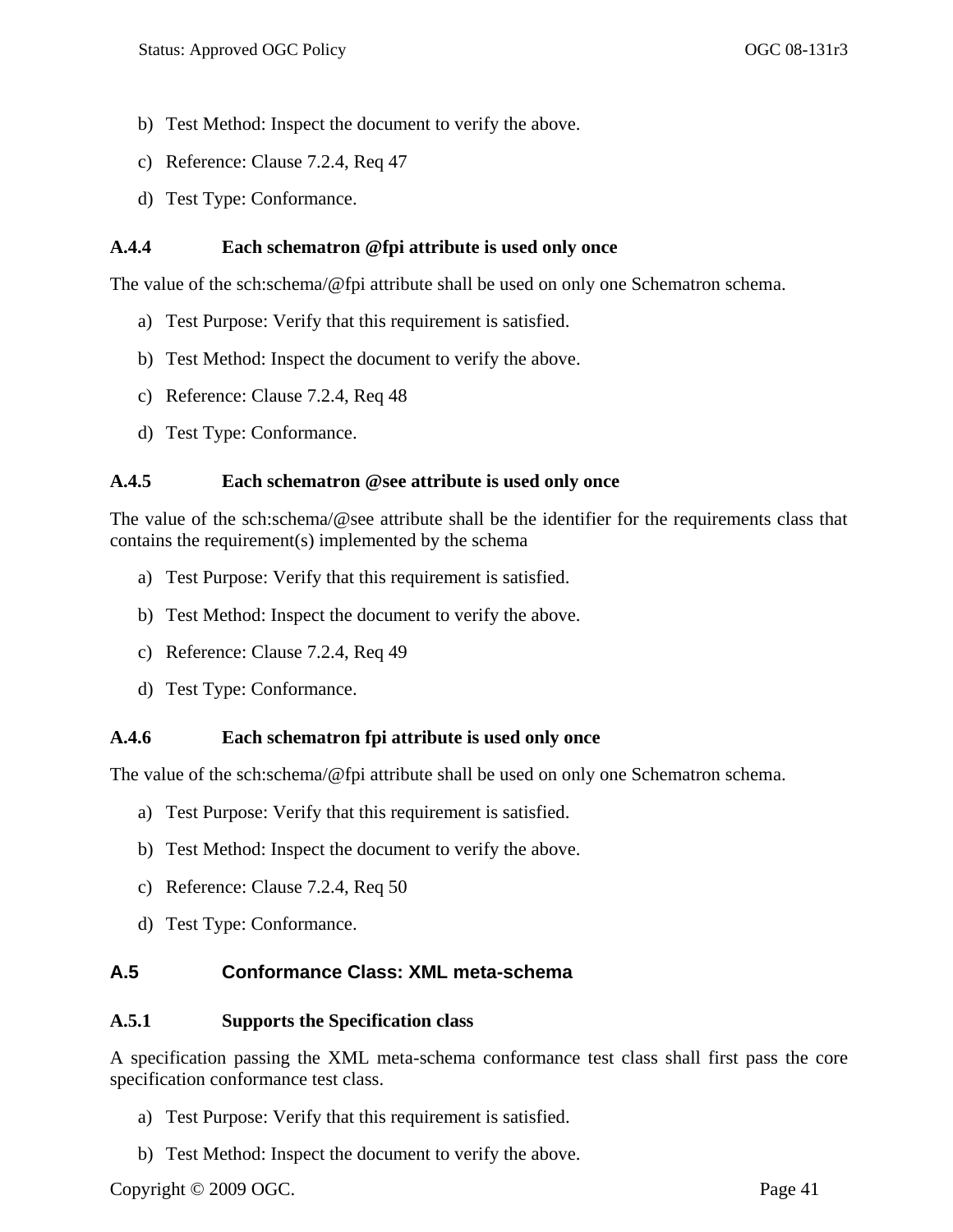- c) Reference: Clause [7.2.5,](#page-41-0) [Req 51](#page-41-1)
- d) Test Type: Conformance.

### <span id="page-55-0"></span>**A.5.2 Each XML schema is conformant with the XML Schema class**

[A specification passing the XML meta-schema conformance test class shall require that its](#page-41-2)  [specification targets \(XML schema\) pass the XML schema conformance class from this standard.](#page-41-2)

- a) Test Purpose: Verify that this requirement is satisfied.
- b) Test Method: Inspect the document to verify the above.
- c) Reference: Clause [7.2.5,](#page-41-0) [Req 52](#page-41-2)
- d) Test Type: Conformance.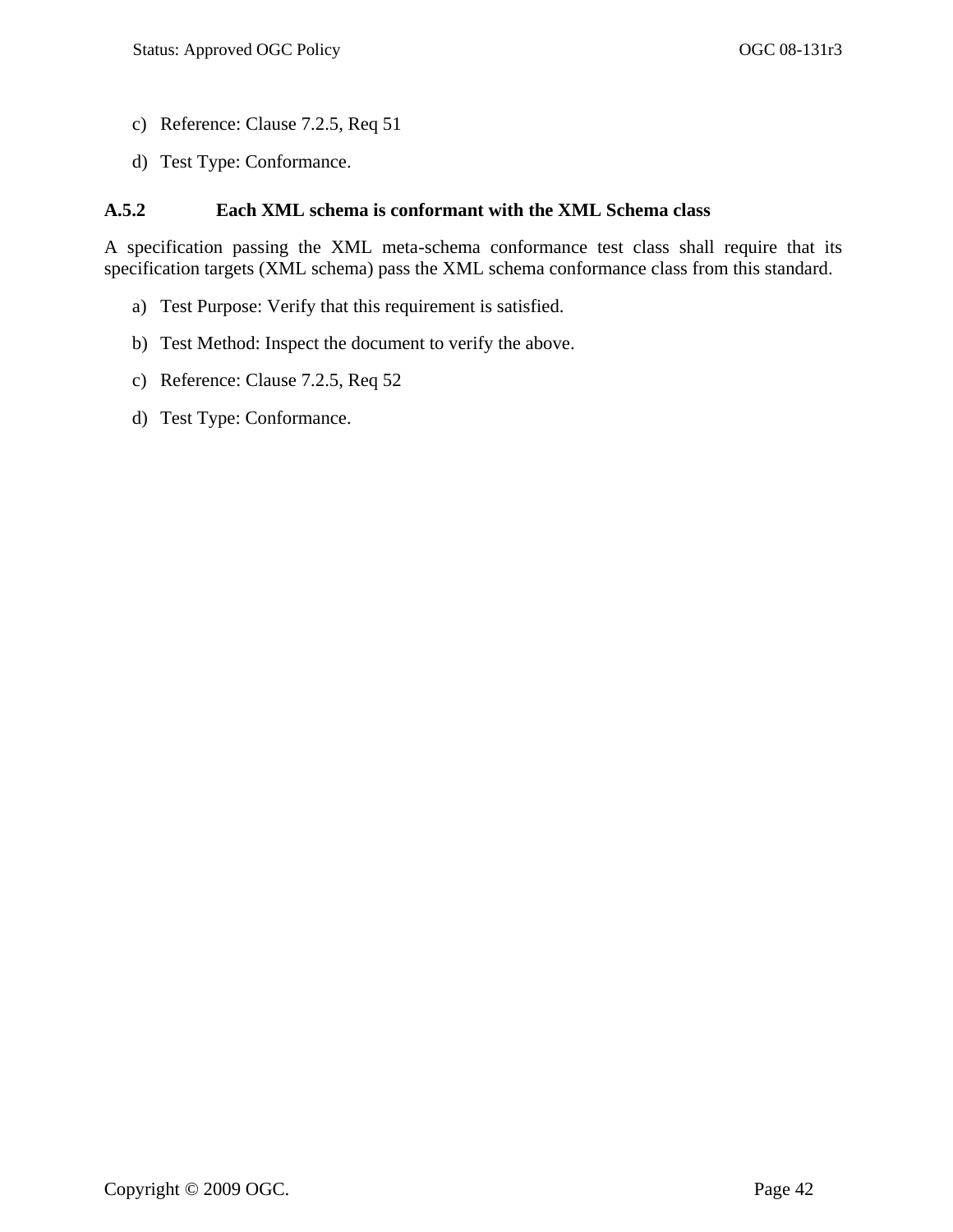## <span id="page-56-0"></span>**Annex B (normative) Changes required in the OGC Standards; Transition plan for incorporation into the OGC procedures**

### <span id="page-56-1"></span>**B.1 Existing standards**

This standard does not apply to existing standards or to those adopted before this standard's adoption.

### <span id="page-56-2"></span>**B.2 New standards and specifications; during the first year**

**Any new standard, specification or major revision of an existing standard shall comply with this standard in the structure of its internal models and its conformance tests.** 

**Failure to conform by a candidate standard to this standard should be specifically noted and reasons given for such non-compliance in the conformance clauses of any new or new version of such candidate standards.** 

**The adoption of such documents not compliant with this standard shall be considered as an authorized exception to the requirements of this standard by the OGC. This "exception by majority vote" will be a valid approach only before the 1-year anniversary of the adoption of this standard.** 

### <span id="page-56-3"></span>**B.3 New standards and specifications; after the first year**

**After the first anniversary of the adoption of this standard, the adoption of such documents not compliant with this standard shall be considered as an exception to the requirements of this standard by the OGC and shall be considered as an exception to the rules of the OGC**  and will require a two-thirds ( $^{2}/_{3}$ ) majority ("Robert's Rules") or as specified in the current **OGC Policy and Procedures for an exception to procedure. A similar vote is required within the Planning Committee or as specified in any Policy and Procedure document used by this committee.**

This vote is a vote to override the rules of the consortium, and not a vote on the merits of the proposed specification which has failed to conform to this standard. Voting to override the rules carries no intellectual property implications in addition to that consistent with a non-participating member role for the proposed specification as provided in the TC Policy and Procedures.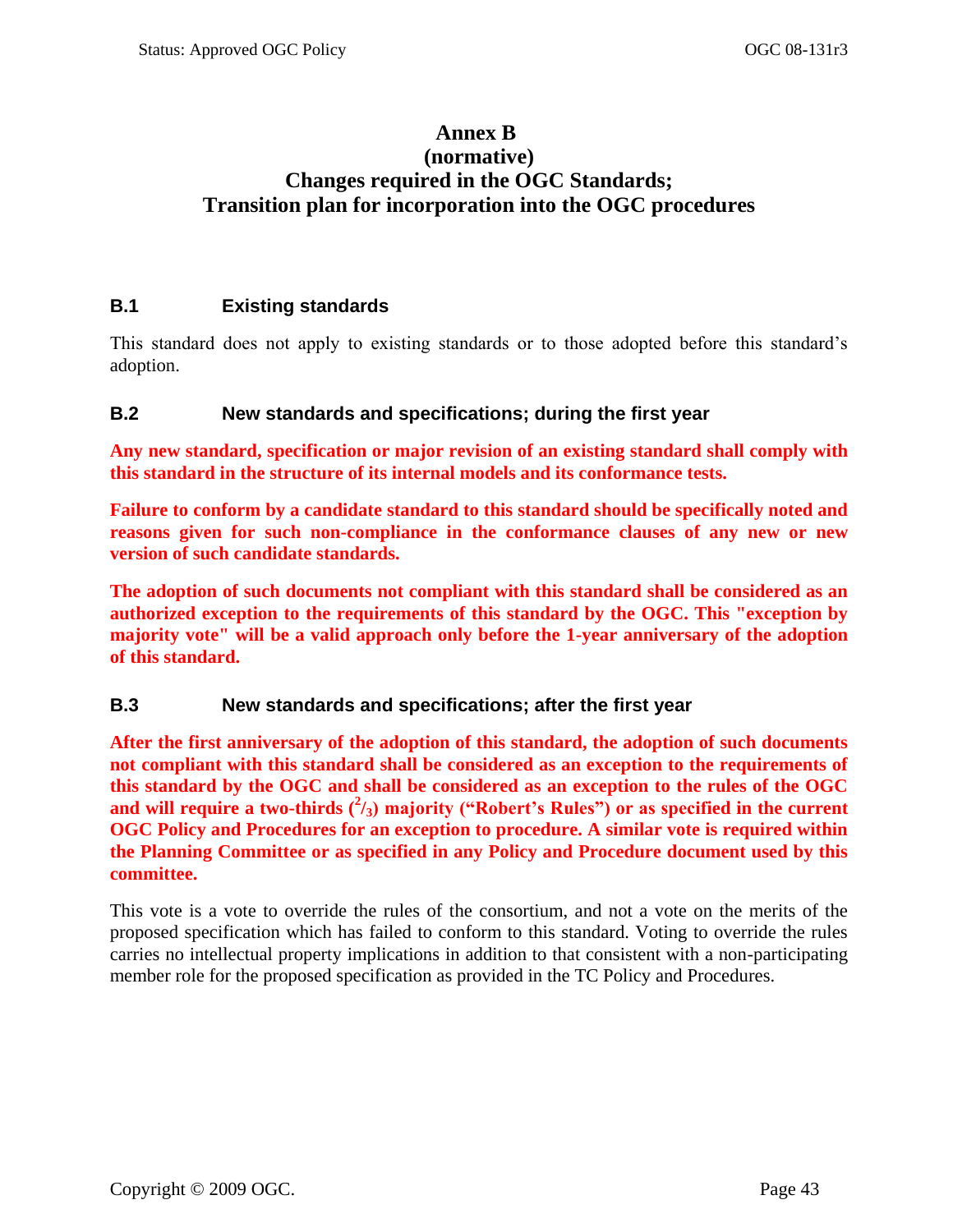## **Annex C (informative) Definitions**

### <span id="page-57-1"></span><span id="page-57-0"></span>**C.1 Semantically ordered definitions**

Clause [4](#page-16-0) formally defines the terms used in the conformance tests in alphabetical order. It may be easier to understand the more significant terms in the following less formal definitions arranged in a bottom-up order:

- 1. a **standardization target type** is a type of entity about which a standard is written. An instance of a **standardization target type** is a **standardization target.** A standard may address multiple targets in separate **conformance classes**.
- 2. a **requirement** is a statement of a condition to be satisfied by a single **standardization target type, and it must be stated in "normative" language.**
- 3. a **conformance test** checks if a set of **requirements** are met (**pass**) or not met (**fail**) by a **standardization target**. The relationship between **conformance tests** and **requirements** is many-to-many.
- 4. all **conformance tests** are graded as **pass** or **fail** against each instance of the **standardization target.**
- 5. a **requirement** is associated to at least one **conformance test**.
- 6. a **recommendation** is a suggestion and is not associated to any **conformance test**.
- 7. a **requirements class** is a set of one or more **requirements** all on the same **standardization target type**.
- 8. a **conformance (test) class** is a collection of **conformance tests** that are associated to and only to the requirements in a corresponding **requirements class**.
- 9. a **conformance (test) class** is also collection of **conformance test modules** that group **conformance tests** on a single **standardization target type.**
- 10. a **conformant implementation** is a **standardization** t**arget type** that has successfully passed all tests in a specified **conformance (test) class** and received a **certificate of conformance**
- 11. the **core requirements class** of a standard is the minimal set of **requirements** which must be supported by all **conformant implementations**. If a specification addresses multiple **standardization target types**, it may have a **core** for each **target type**.
- 12. an **extension** of a **requirements class** is a second **requirements class** (the extension) that adds additional **requirements** to the first **requirements class** (the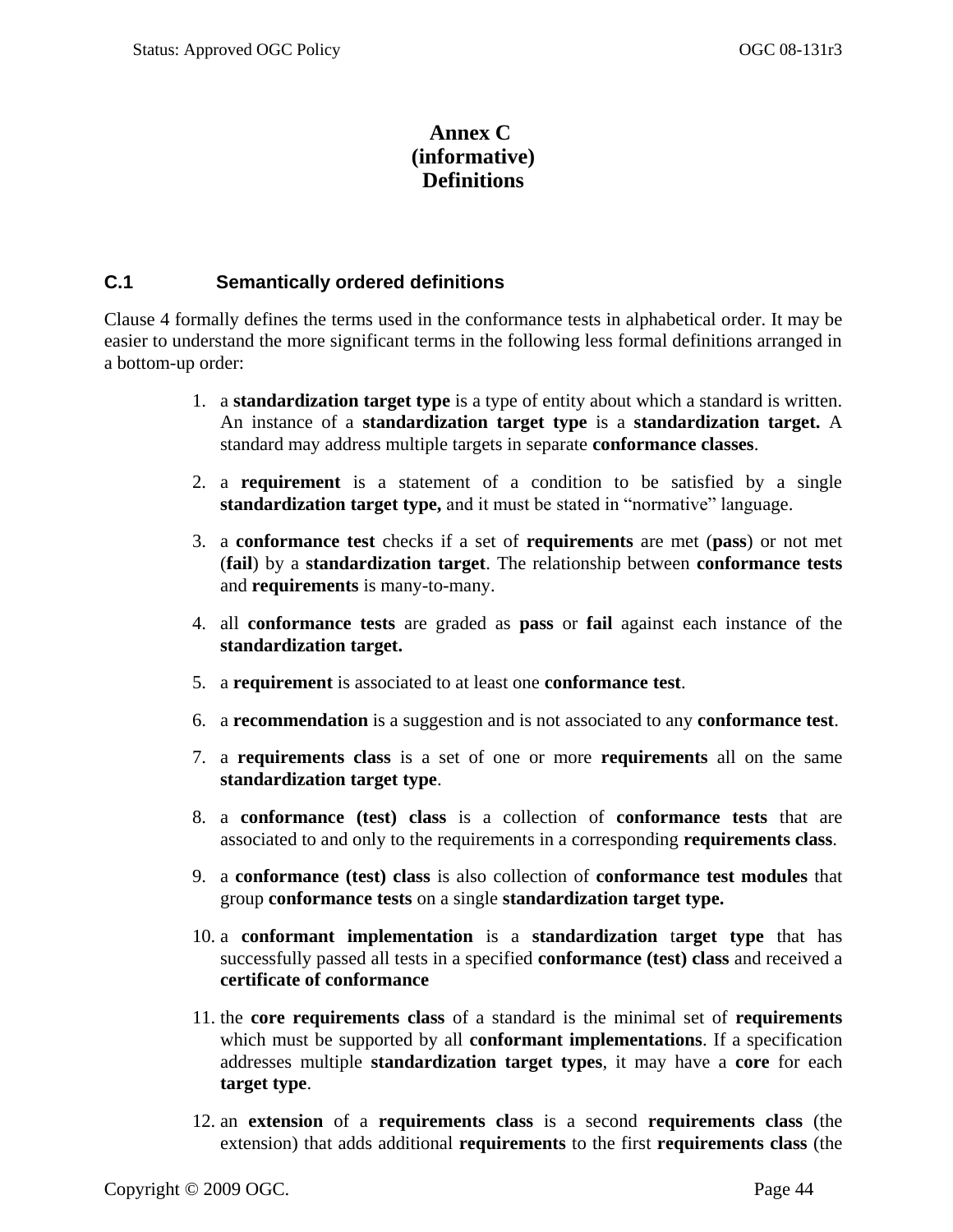**base requirements class** being extended). The extension is said to be dependent on the **base**. Any **conformance test class** must identify all of its dependencies during the execution of conformance tests against a candidate **standardization target**.



## <span id="page-58-0"></span>**C.2 UML Model**

<span id="page-58-1"></span>**Figure C.1: Specification structure**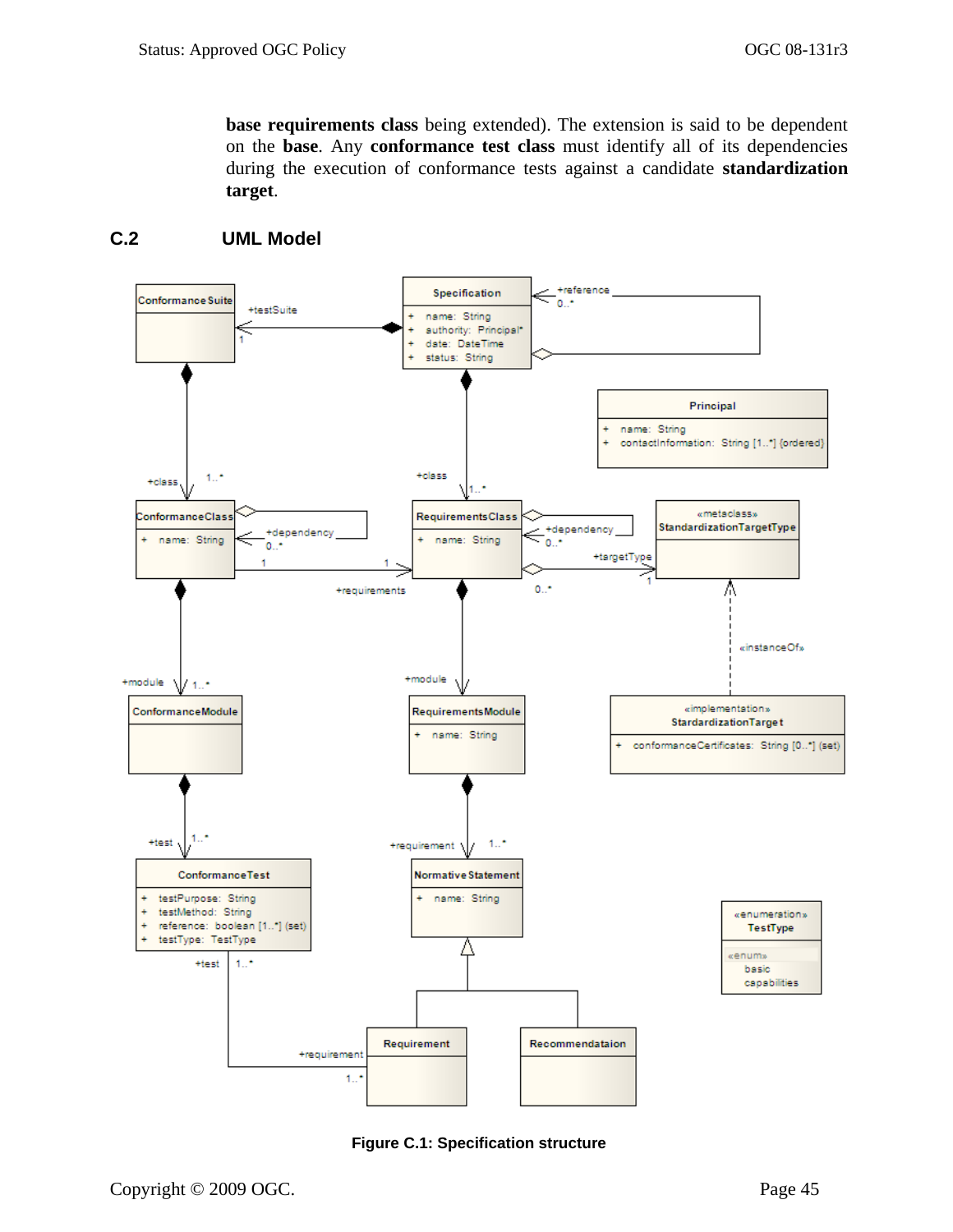[Figure C.1](#page-58-1) represents a UML model consistent with the specification model described in Clause [6.1.](#page-22-1) The following subclauses describe the classes shown in this UML class diagram.

#### <span id="page-59-0"></span>**C.3 Specification**

A specification, to become a standard must be approved by an authority, such as ISO or OGC. This gives the specification a namespace corresponding to the standards authority. Thus the name of the specification is usually a local name in this namespace: for example "ISO 19107: Geographic Information – Spatial schema" is an approved specification of ISO TC 211 (the authority as a TC under ISO). The parts of the name that give this are "ISO" and "Geographic Information". The local name within this namespace is "19107: Spatial schema". This syntax is not usual for namespaces where the namespace name is usually either a prefix or suffix of the local name. GenericName, LocalName, Namespace are all types described in "ISO 19103: Geographic information – Conceptual schema language". The attributes of a Specification describe its local name, its authority, the date of publication and its current status (such as CD, DIS, IS in ISO, or Draft, Candidate Standard or Standard in OGC).

```
Class Specification
```

```
{
name : String // name for the standards<br>authority : Principal // Standards Body & Names
authority : Principal // Standards Body & Namespace for name<br>
date : DateTime // publication date<br>
status : String // description of current status
                                           // publication date
                                           // description of current status
reference : Specification[0..*] // other standards used normatively 
testSuite : ConformanceSuite // all tests associated to the standard
}
```
### <span id="page-59-1"></span>**C.4 Conformance Suite**

The unique conformance suite of a specification lists the tests (grouped into conformance test classes consisting of some number of conformance test modules, containing some number of conformance tests) that allow testing of an implementation of the specification for conformance with the specification. Every specification needs one of these suites, or conformance cannot be claimed with proof. In ISO and OGC, the conformance suite included in the specification is usually an abstract description of the tests which will be implemented. Other standards may use a more concrete description. For the purposes of this OGC standard, the precise nature of the conformance suite is not particularly important as long as it is not ambiguously stated.

Each conformance test within a conformance class should be against a single standardization target defined for that class. A conformance suite may contain several defined conformances classes for the same standardization target.

```
Class ConformanceSuite 
   {
  class : ConformanceClass[1…*]
   }
```
### <span id="page-59-2"></span>**C.5 Conformance Class**

The requirements in the requirements classes of a specification have to be tested and the conformance classes are the containers for these tests' definition. The requirements classes will have interdependencies, and this is reflected in the explicit dependencies between the conformance classes. If class "a" is dependent on class "b", then to pass the test for "a" a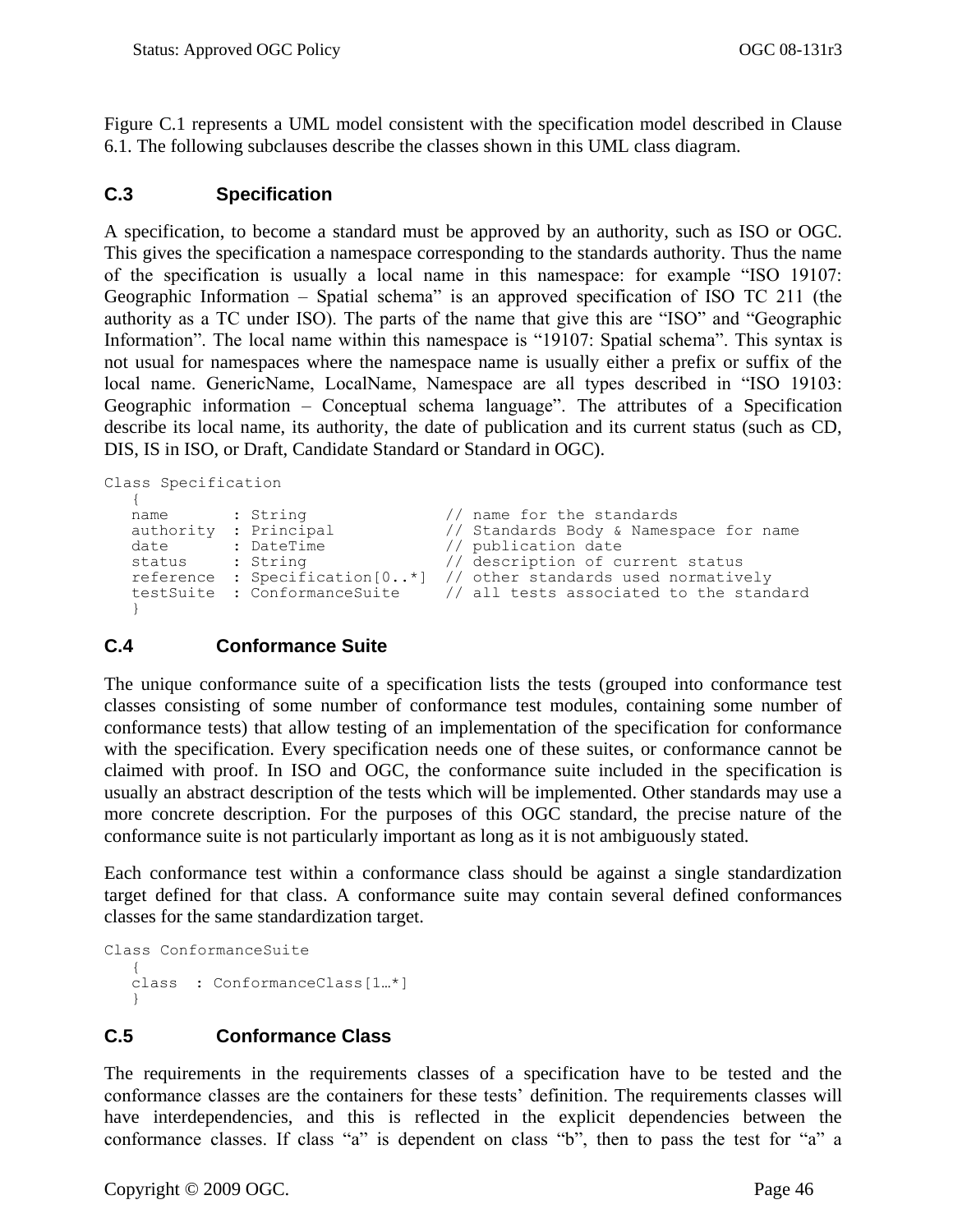standardization target must also pass the test for "b." The class name is shared with its corresponding requirements class.

```
Class ConformanceClass 
  {
  name : String \frac{1}{2} : \frac{1}{2} anne of the conformance class
  dependency : ConformanceClass[0…*]
               // other classes that must be passed if this one is
               // to be passed (consistent with Requirements class)
  requirement : RequirementClass
  }
```
#### <span id="page-60-0"></span>**C.6 Requirements class**

The specification requirements classes (usually realized as clauses in the specification document) segment the requirements in the specification in a manner consistent with the conformance classes. Since the requirements class and the conformance class will eventually be referred to in a certification of conformance, they should have names, probably in the namespace defined by the specification's name and authority.

```
Class RequirementsClass
  {
  name : String \frac{1}{2} : String \frac{1}{2} anne of the conformance class
  dependency : RequirementsClass [0…*] // dependent requirements classes
   module : RequirementsModule[1…*] // subsets of this requirementClass
   targetType : StandardizationTargetType
   }
```
#### <span id="page-60-1"></span>**C.7 Requirements module**

The specification requirements modules (usually realized as subclauses of the requirements class in the specification document) segment the requirements in the specification in a manner consistent with the conformance test modules.

```
Class RequirementsModule
  {
  name : String
  requirement : Requirement[1…*]
  }
```
#### <span id="page-60-2"></span>**C.8 Normative Statement**

The normative statements, either requirements or recommendations of a standard, are organized into the requirements modules and classes, and may be tested by the conformance tests in their requirements class's corresponding conformance class. If tested, the statement is a "Requirement", and if not tested the statement is a "Recommendation."

```
Class NormativeStatement
  {name : String// name the requirement
  test : ConformanceTest[1…*] // corresponding conformance test
   }
```
#### <span id="page-60-3"></span>**C.9 Requirement**

Each normative statement which is tested by any conformance test is a requirement.

```
Class Requirement inherits NormativeStatement
   {
```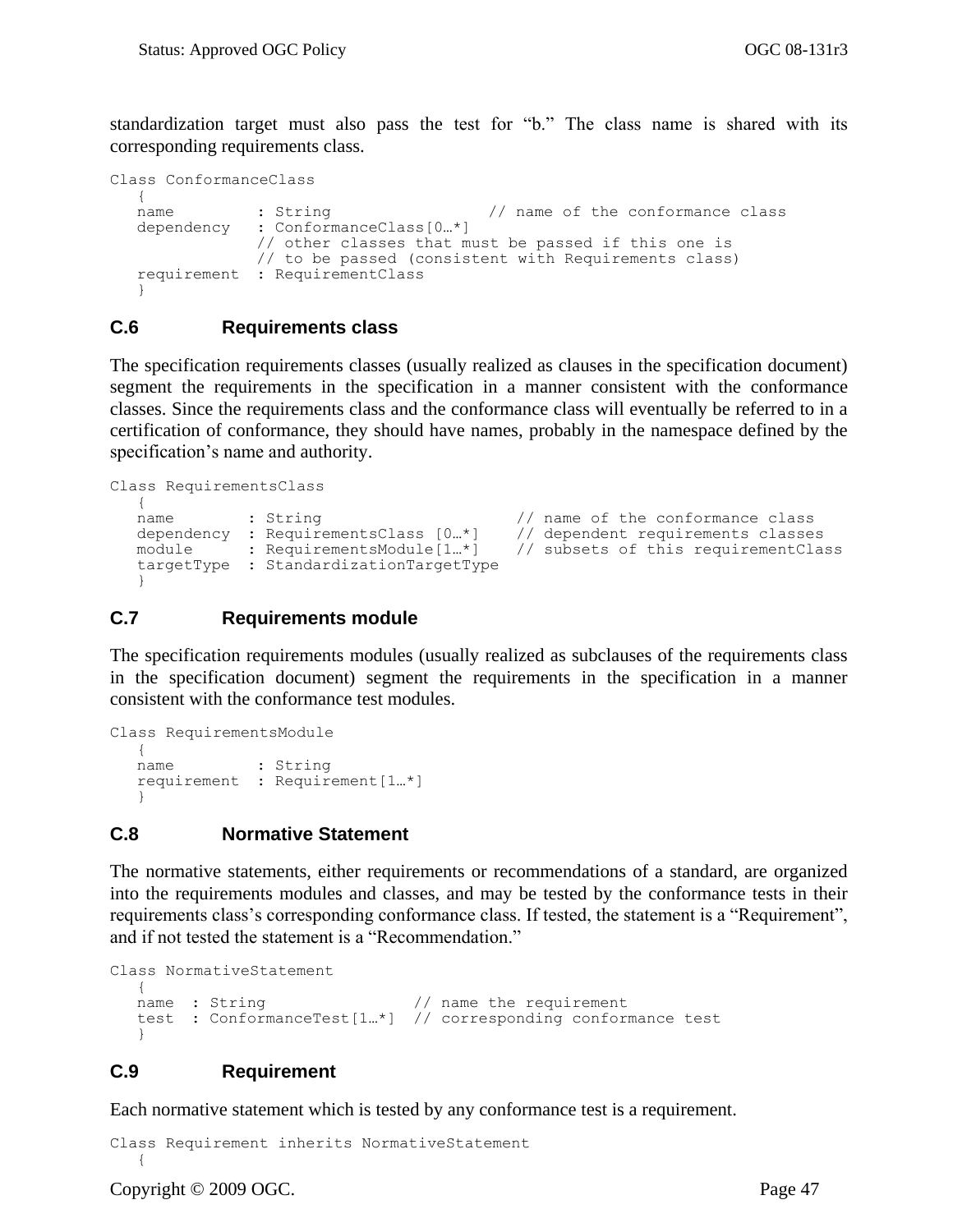test : ConformanceTest[1…\*] // corresponding conformance test }

#### <span id="page-61-0"></span>**C.10 Recommendation**

A normative suggestion which will not be directly tested is a "Recommendation." Recommendations have a variety of uses, for example:

- 1. Legal restriction, such as "not for commercial use" or "for planning purposes." These allow the specification to restrict use of its implementation to standardization targets for which it was designed.
- 2. Statement of best practices. These are included as suggestions for logical designs that may implement the requirements in the same module.

Regardless of their use, Recommendations are not tested since they are not required of all conformant implementations.

<span id="page-61-1"></span>Class Recommendation inherits NormativeStatement

#### **C.11 Conformance test**

The requirements in a specification have to be tested and the conformance test specification contains the test's definition. In this standard, conditional tests, based on a requirement with some precondition, have as part of their execution the task of creating the precondition in which they will be tested. If the condition is not creatable, then the test is not required to be executed.

```
Enumeration TestType
  {
  basic
  capabilities
   }
Class ConformanceTest
   {
  testPupose : String
  testMethod : String
   Reference : String
   testType : TestType
  requirement : Requirement[1…*]
   }
```
#### <span id="page-61-2"></span>**C.12 StandardizationTarget**

Each conformance class (and hence requirements class) is targeted to a particular type of implementation. An implementation testable by a conformance class is a StandardizationTarget of that class, and (once the appropriate test have been passed) can carry a certificate indicating its conformance to a requirements class proved by the tests in the conformance class.

```
Class StandardizationTarget
  {
  conformanceCertificates : String[0…*] // conformance classes passed 
                                       // by this target
  type : StandardizationTargetType
  }
```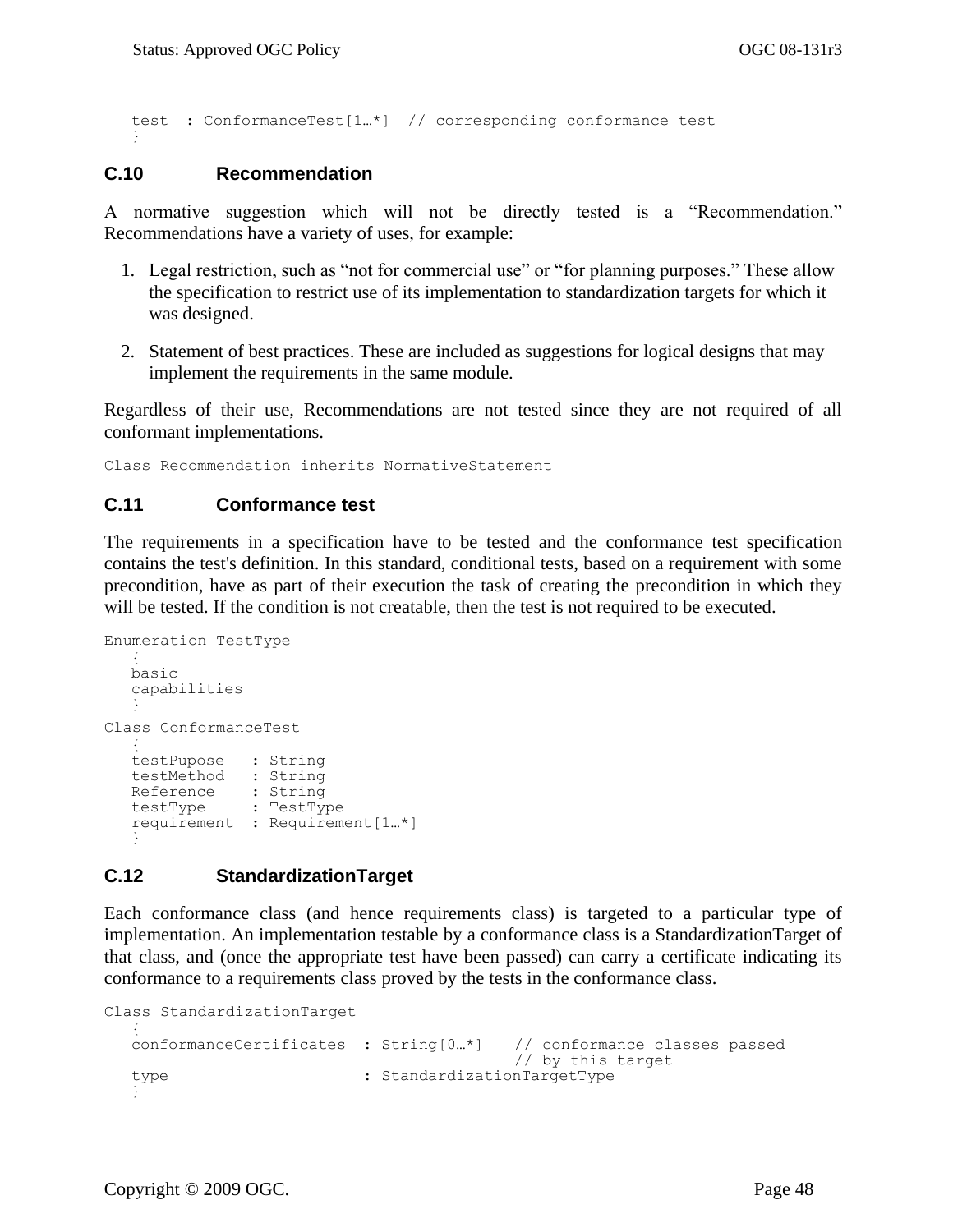### <span id="page-62-0"></span>**C.13 StandardizationTargetType**

A Standardization Target Type is the type or collection of standardization targets testable by the conformance class corresponding to a requirements class. This is a «metaclass» in the sense that it defines a type of implementation with members of the type testable by a particular conformance class. This is a "multiple classification" scheme, since each target may be a member of multiple StandardizationTargetTypes.

```
Abstract Metaclass StandardizationTargetType
   // description of the standardization targets in this type
```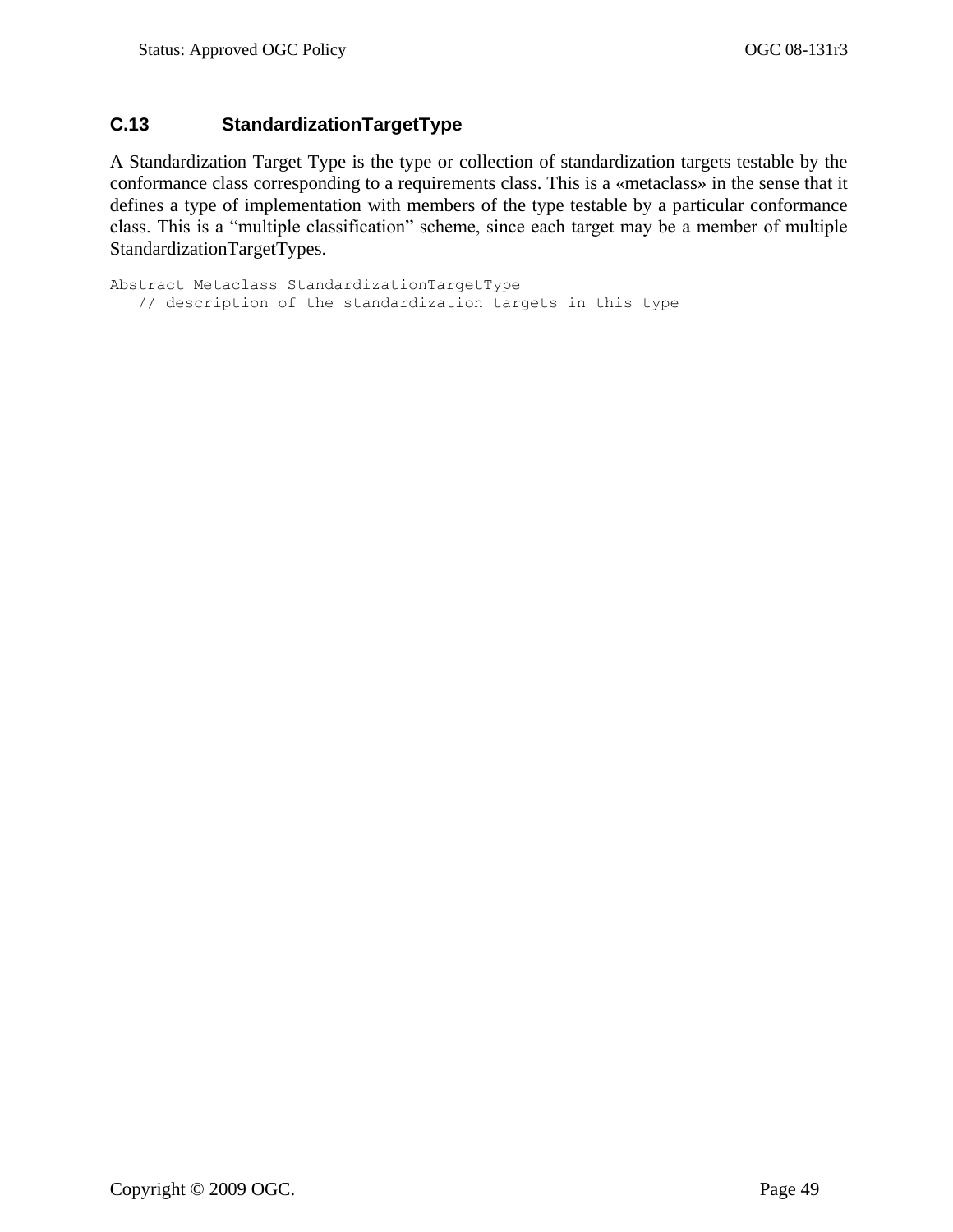# **Annex D Bibliography**

<span id="page-63-0"></span>To preserve a unique numeric identifier for all documents listed as references in this standard, the numbering of references in this annex is continued from the list of normative reference in Clause [3](#page-15-0) on page [2.](#page-15-0)

- [10] Object Management Group (OMG), February 2007, Unified Modeling Language: Superstructure, version 2.1.1 , formal/07-02-05, available from OMG.org at <http://www.omg.org/cgi-bin/doc?formal/07-02-05>
- [11] Object Management Group (OMG), February 2007, Unified Modeling Language: Infrastructure , version 2.1.1 , formal/07-02-06, available from OMG.org at <http://www.omg.org/cgi-bin/doc?formal/07-02-06>
- [12] ISO/IEC JTC 1, ISO/IEC 9075:2003 -- Information Technology -- Database Languages SQL.
- [13] ISO/IEC JTC 1, ISO/IEC 13249-3:2006 -- Information technology -- Database languages - SQL multimedia and application packages -- Part 3: Spatial
- [14] W3C, XML Schema 1.1 Part 1: Structures, 31 August 2006, available from W3C at <http://www.w3.org/TR/xmlschema11-1/>
- [15] W3C, XML Schema 1.1 Part 2: Datatypes, 17 February 2006, available from W3C at <http://www.w3.org/TR/xmlschema11-2/>
- [16] ISO/IEC TR 10000: Information Technology Framework and taxonomy of International Standardized Profiles

### **Bibliography for examples**

<span id="page-63-1"></span>The following documents are either standards or draft standards that in general follow the general rules of ISO for conformance test suites. The first two (GeoREL and the OWS5 discussion of WFS) meet most of the requirements of this standard.

- [17] ISO 19149: Geographic information Rights expression language for geographic information – GeoREL
- [18] OGC 08-079 [OWS5: OGC Web feature service, core and extensions,](https://portal.opengeospatial.org/files/?artifact_id=28176) an OGC discussion paper
- [19] ISO 19107: Geographic information Spatial schema
- [20] ISO 19111: Geographic information Spatial referencing by coordinates
- [21] ISO 19119: Geographic information Services
- [22] ISO 19125: Geographic information Simple features